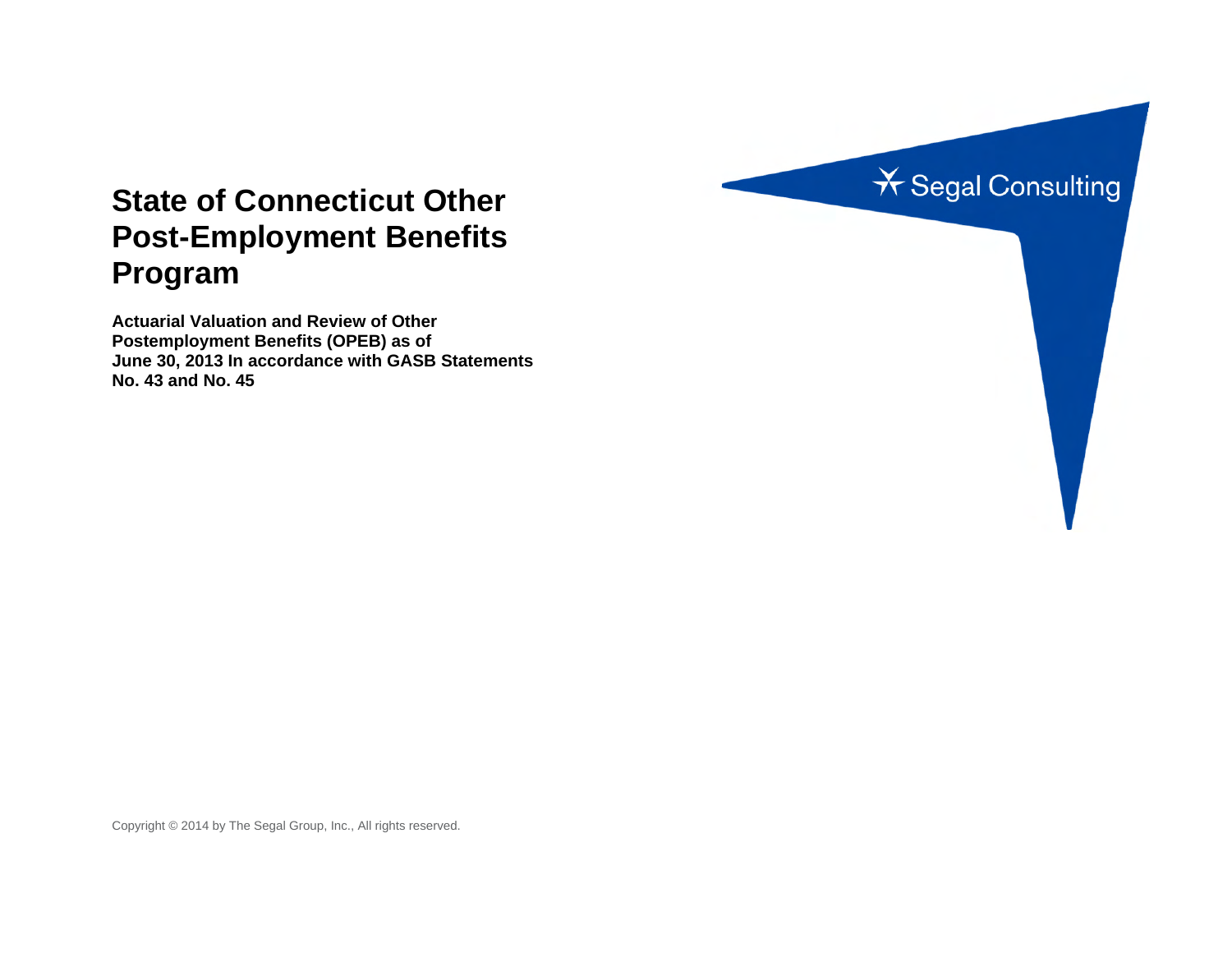

30 Waterside Drive, Suite 300 Farmington, CT 06032 T 860.678.3000 F 860.371.3429 www.segalco.com

February 20, 2014

Thomas C. Woodruff, Ph.D., Director Healthcare Policy & Benefit Services Division 55 Elm Street Hartford, Connecticut 06106-1775

Dear Dr. Woodruff:

We are pleased to submit this Actuarial Valuation and Review of Other Postemployment Benefits (OPEB) as of June 30, 2013 under Governmental Accounting Standards Board Statements 43 and 45. The report summarizes the actuarial data used in the valuation, discloses the Net OPEB obligation (NOO) as of June 30, 2013, establishes the Annual Required Contribution (ARC) for the coming year, and analyzes the preceding year's experience. This report was based on the census and financial data provided by the Healthcare Policy & Benefit Services Division of the Office of the State Comptroller and the terms of the Plan. The actuarial calculations were completed under the supervision of K. Eric Fredén, FSA, MAAA, FCA, Enrolled Actuary, Vice President & Actuary.

This actuarial valuation has been completed in accordance with generally accepted actuarial principles and practices. To the best of our knowledge, the information supplied in this actuarial valuation is complete and accurate. Further, in our opinion, the assumptions used in this valuation and described in Exhibit II are reasonably related to the experience of and the expectations for the Plan. The actuarial projections are based on these assumptions and the plan of benefits as summarized in Exhibit III.

Sincerely.

Segal Consulting, a Member of The Segal Group, Inc.

 $\int_{\omega}$ il J. An

B Eric, Index

K. Eric Fredén, FSA, MAAA, FCA, EA Vice President & Actuary

 $Bv$ :

Daniel J. Rhodes, FSA, MAAA, FCA **Consulting Actuary** 

Theresa DeMattie Consultant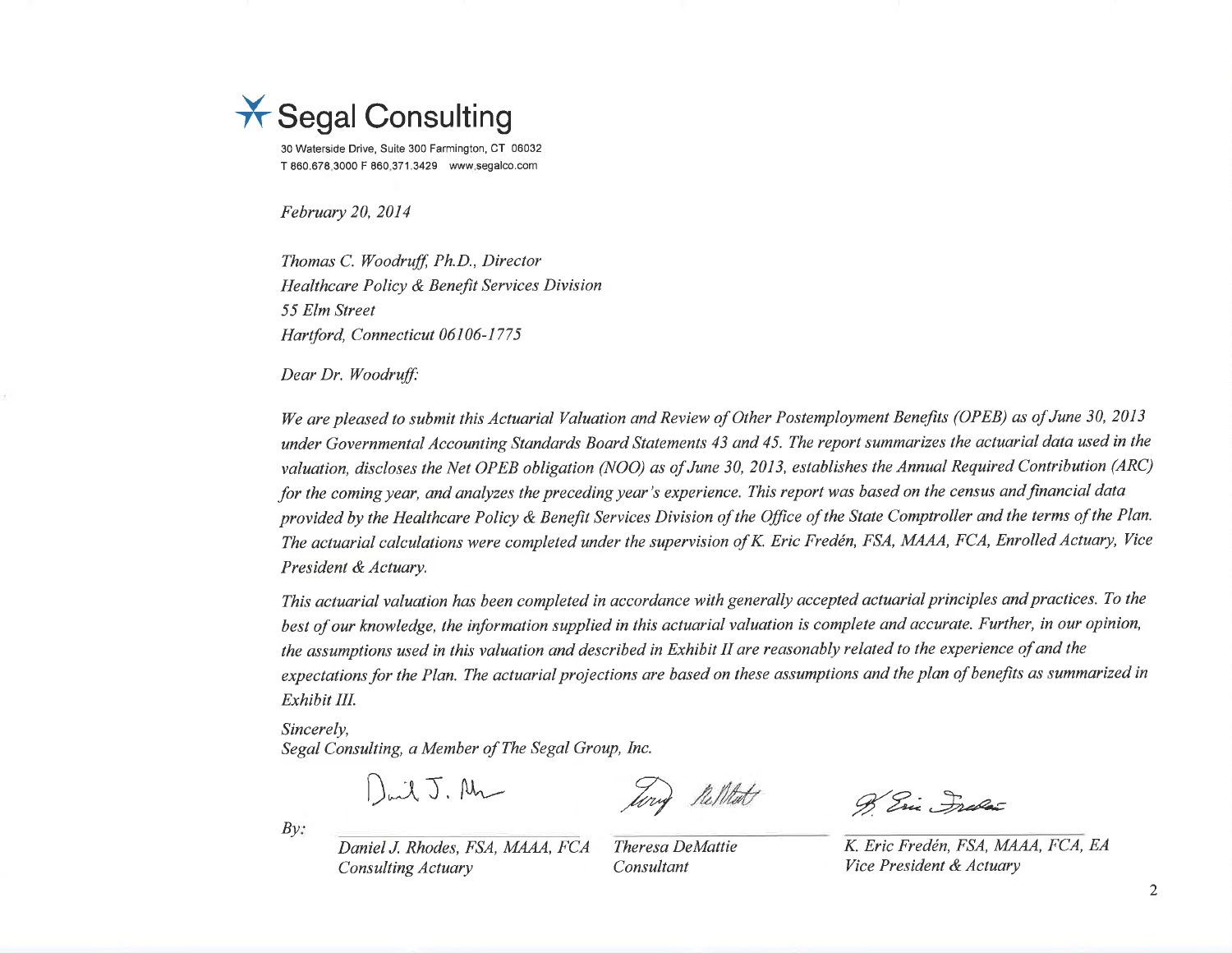### **SECTION 1**

| Summary of Valuation Results  3 |
|---------------------------------|
| Actuarial Certification  4      |

#### **SECTION 2 SECTION 3 SECTION 4**

CHART 1Actuarial Present Value of Total Projected Benefits (APB) and Actuarial Balance Sheet .............. 5CHART 2Actuarial Accrued Liability (AAL) and Unfunded AAL

(UAAL) ...................................... 6 CHART 3Determination of Annual Required Contribution (ARC) – Payable Throughout Fiscal Year ............................................ 7

#### CHART 4Required Supplementary Information – Schedule of Employer Contributions GASB 439

CHART 5

Required Supplementary Information – Schedule of Funding Progress ...................... 10

CHART 6Required Supplementary Information – Net OPEB Obligation (NOO) ..................... 11

EXHIBIT ASummary of Participant Data.... 12 EXHIBIT BFinancial Information ............... 13EXHIBIT C

Statement of Changes in Plan Net Assets ........................................ 14

#### **EXECUTIVE SUMMARY VALUATION RESULTS VALUATION DETAILS SUPPORTING INFORMATION**

#### EXHIBIT I

Summary of Required Supplementary Information ...... 15

EXHIBIT IIActuarial Assumptions and Actuarial Cost Method.............. 16

EXHIBIT IIISummary of Plan ...................... 33

EXHIBIT IVDefinitions of Terms ................. 41

EXHIBIT VAccounting Requirements ........ 44

EXHIBIT VIGASB 43/45 Concepts .............. 46

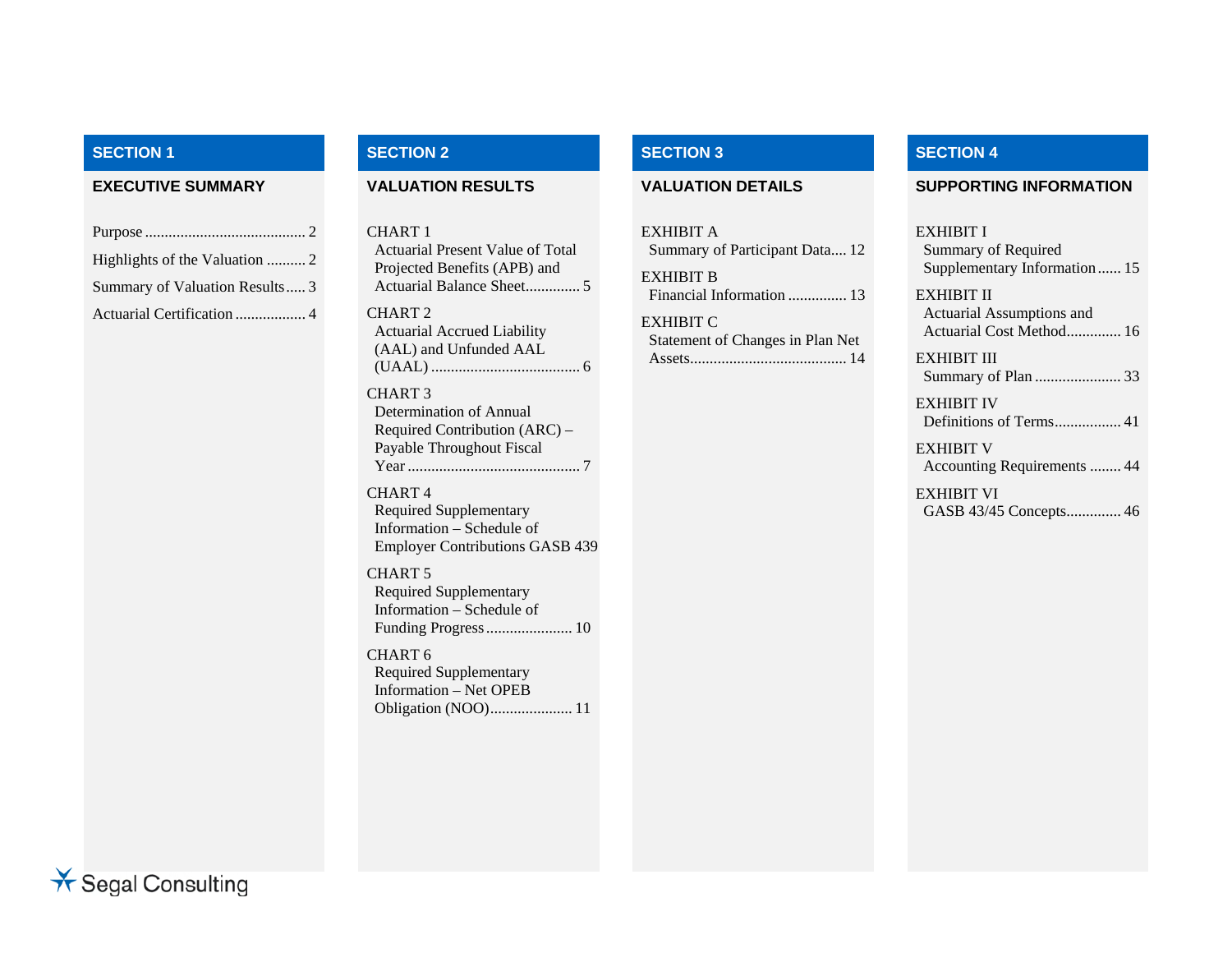#### **PURPOSE**

This report presents the results of our actuarial valuation of the State of Connecticut (the "State") OPEB plan as of June 30, 2013. The results are in accordance with the Governmental Accounting Standards, which prescribe an accrual methodology for accumulating the value of other postemployment benefits (OPEB) over participants' active working lifetimes.

#### **HIGHLIGHTS OF THE VALUATION**

- The **unfunded actuarial accrued liability (UAAL)** as of June 30, 2013 is \$19,532,514,019, an increase of \$1,627,887,479, from the prior valuation UAAL of \$17,904,626,540. An update to the prior valuation for new retiree claims experience dated April 12, 2013 lowered the UAAL as of June 30, 2011 by \$1,678,939,103 to \$16,225,687,437. Net unfunded plan obligations had been expected to increase from the updated UAAL to \$17,926,124,122 as of June 30, 2013, due to normal plan operations. The difference between actual and expected unfunded actuarial accrued liabilities was the net effect of several factors:
	- An **actuarial experience gain** decreased the UAAL by \$23,911,798. This was the net result of gains and losses due to fund investment performance, demographic changes and actual 2013 contributions and benefit payments that were different from expected. We have taken these actuarial gains and losses into account in reviewing our assumptions for the current valuation.
	- **Valuation assumption changes** increased the AAL by \$1,792,923,240. This was a result of (1) an increase in obligations due to changing the

valuation-year per capita health costs and raising the future trend on such costs, and (2) an increase due to updating the demographic assumptions based on the experience reviews completed by the pension actuary.

- **Plan changes** decreased the AAL by \$162,621,545. These changes were included in the SEBAC 2009 and the Revised SEBAC 2011 agreement between the State of Connecticut and the State Employees Bargaining Agent Coalition. The current plan of benefits is summarized in Exhibit III of Section 4.
- As of June 30, 2013, the ratio of assets to the AAL (the funded ratio) is 0.73%.
- ≻ The **Net OPEB Obligation (NOO)** increased to \$5,961,366,000 for the year ending June 30, 2013. The NOO generally increases if the contributions in relation to the ARC are less than the ARC. The contributions in relation to the ARC during the year ending June 30, 2013 were \$542,615,000 compared to the ARC of \$1,271,279,000. Contributions in relation to the ARC totaled 42.68% of the ARC in the year ending June 30, 2013. Chart 6 shows the detailed derivation of the NOO as of June 30, 2013.
- $\blacktriangleright$  The **Annual Required Contribution (ARC)** increased to \$1,525,371,000 for the year ending June 30, 2014. The ARC was \$1,354,738,000 for the last valuation. As a percentage of payroll, the ARC increased from 34.72% in the last valuation to 43.09% this year.
- $\blacktriangleright$  The **Annual OPEB Cost (AOC)** increased to \$1,560,006,000 for the year ending June 30, 2014. The AOC was \$1,220,577,000 in the prior valuation.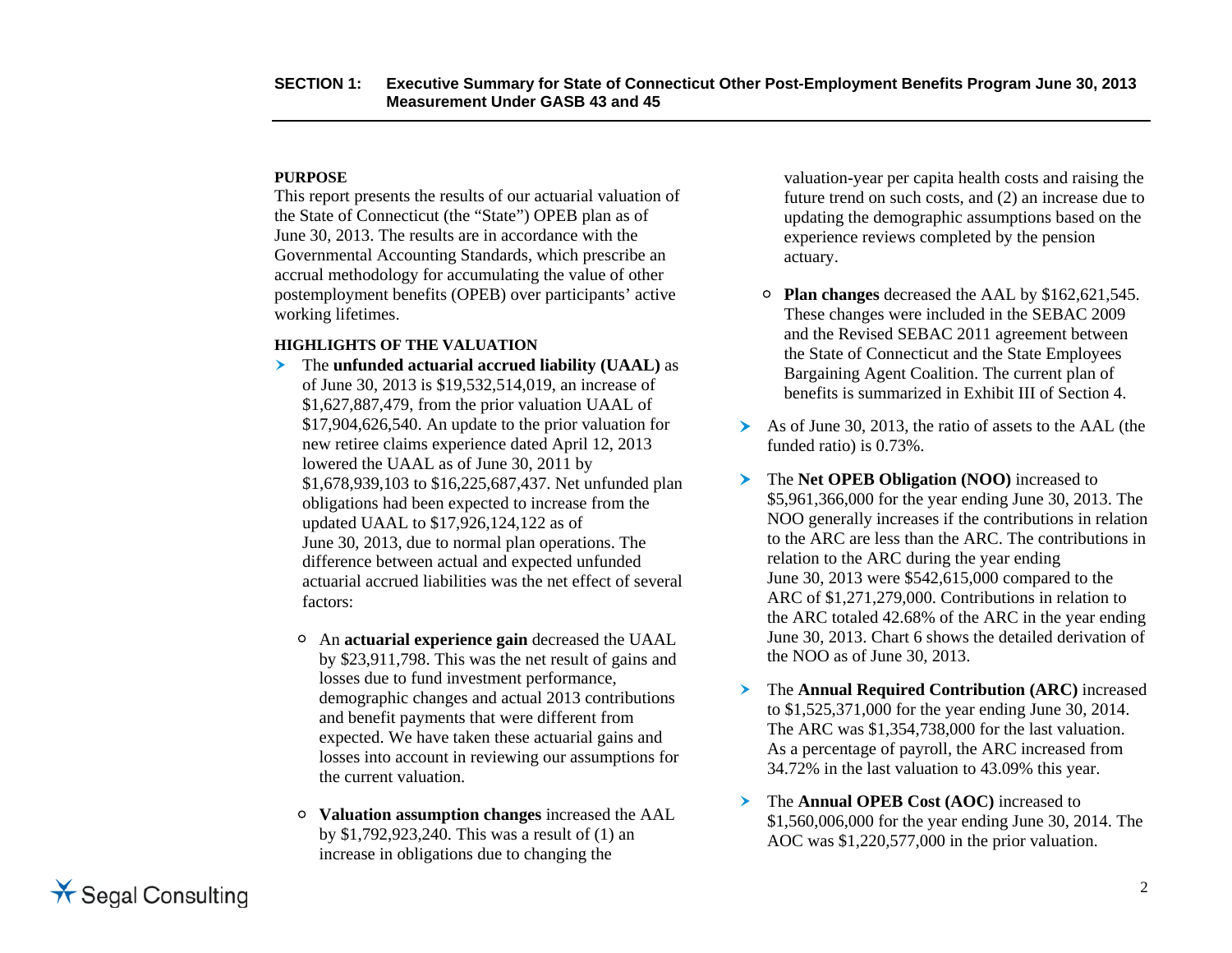#### **SECTION 1: Executive Summary for State of Connecticut Other Post-Employment Benefits Program June 30, 2013 Measurement Under GASB 43 and 45**

*The key valuation results for the current and prior years are shown.* 

**SUMMARY OF VALUATION RESULTS** 

|                                                                     | June 30, 2013    | June 30, 2011    |
|---------------------------------------------------------------------|------------------|------------------|
| <b>Actuarial Accrued Liability (AAL)</b>                            | \$19,676,322,019 | \$17,954,273,540 |
| <b>Actuarial Value of Assets</b>                                    | 143,808,000      | 49,647,000       |
| <b>Unfunded Actuarial Accrued Liability</b>                         | 19,532,514,019   | 17,904,626,540   |
| <b>Funded Ratio</b>                                                 | 0.73%            | 0.28%            |
| <b>Market Value of Assets</b>                                       | \$143,808,000    | \$49,647,000     |
| <b>Annual Required Contribution (ARC) for Fiscal Year Ending:</b>   | June 30, 2014    | June 30, 2012    |
| Normal cost (beginning of year)                                     | \$480,565,944    | \$477,675,100    |
| Amortization of the unfunded actuarial accrued liability            | 999,871,770      | 837, 155, 521    |
| Adjustment for timing                                               | 44,933,471       | 39,907,051       |
| Total Annual Required Contribution, including adjustment for timing | \$1,525,371,185  | \$1,354,737,672  |
| Covered payroll                                                     | \$3,539,727,598  | \$3,902,248,185  |
| ARC as a percentage of pay                                          | 43.09%           | 34.72%           |
| <b>Total Participants</b>                                           | 98,460           | 101,438          |
| Annual OPEB Cost (AOC) for Fiscal Year Ending:                      | June 30, 2014    | June 30, 2012*   |
| <b>Annual Required Contributions</b>                                | \$1,525,371,000  | \$1,354,738,000  |
| Interest on Net OPEB Obligations                                    | 339,798,000      | 73,689,000       |
| <b>ARC</b> Adjustments                                              | $-305,163,000$   | $-207,850,000$   |
| <b>Total Annual OPEB Cost</b>                                       | \$1,560,006,000  | \$1,220,577,000  |

AOC as a percent of pay  $44.07\%$  31.28%

*\* From the Comprehensive Annual Report for the State of Connecticut for the Fiscal Year Ended June 30, 2012.*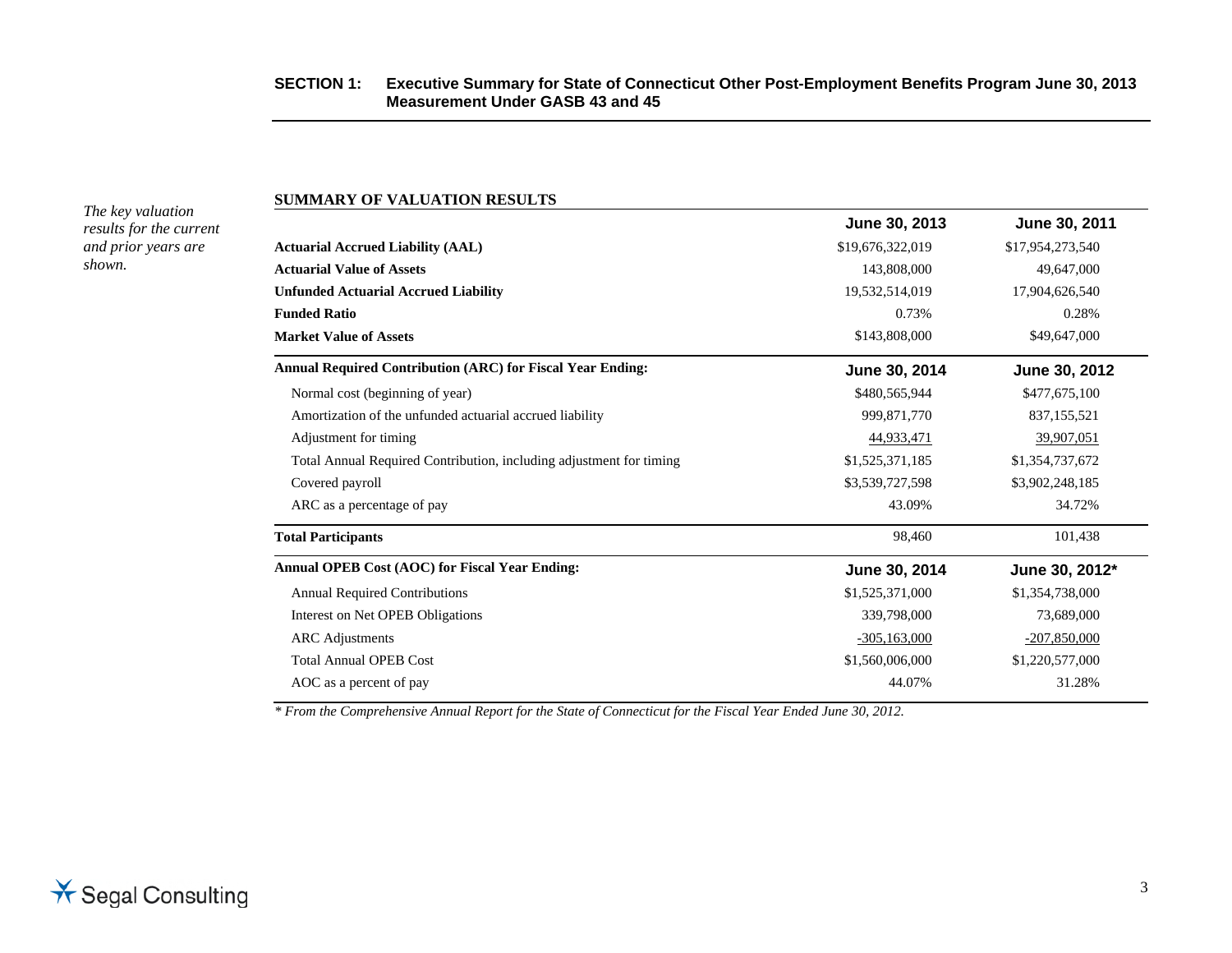February 20, 2014

#### **ACTUARIAL CERTIFICATION**

This is to certify that Segal Consulting, a Member of The Segal Group, Inc. has conducted an actuarial valuation of certain benefit obligations of the State of Connecticut's other post-employment benefits programs as of June 30, 2013, in accordance with generally accepted actuarial principles and practices. The actuarial calculations presented in this report have been made on a basis consistent with our understanding of GASB Statements 43 and 45 for the determination of the liability for postemployment benefits other than pensions.

The actuarial valuation is based on the plan of benefits verified by the Employer and reliance on participant, premium, claims and expense data provided by the Employer or from vendors employed by the Employer. Segal Consulting does not audit the data provided. The accuracy and comprehensiveness of the data is the responsibility of those supplying the data. Segal, however, does review the data for reasonableness and consistency.

The actuarial computations made are for purposes of fulfilling plan accounting requirements. Determinations for purposes other than meeting financial accounting requirements may be significantly different from the results reported here. Accordingly, additional determinations may be needed for other purposes, such as judging benefit security at termination of the plan, or determining short-term cash flow requirements.

To the best of our knowledge, this report is complete and accurate and in our opinion presents the information necessary to comply with GASB Statements 43 and 45 with respect to the benefit obligations addressed. The signing actuary is a member of the Society of Actuaries, the American Academy of Actuaries, and other professional actuarial organizations and meets their "General Qualification Standards for Statements of Actuarial Opinions" to render the actuarial opinion contained herein. Further, in my opinion, the assumptions as approved by the State are reasonably related to the experience and expectations of the post-employment benefit programs.

8 Ein Freder

K. Eric Fredén, FSA, MAAA, FCA, EA Vice President & Actuary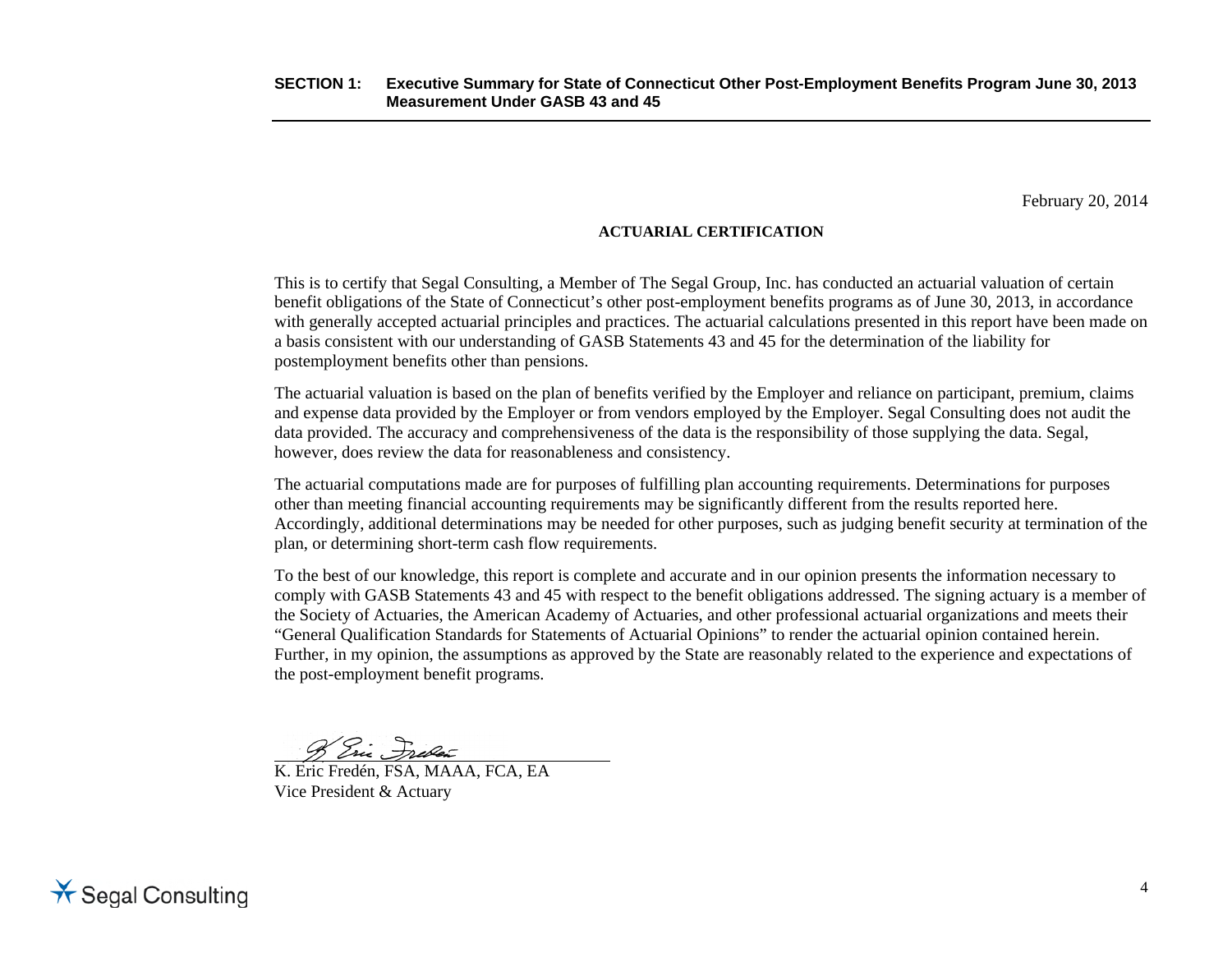The actuarial present value of total projected benefits uses the actuarial assumptions disclosed in Section 4 to calculate the value today of all benefits expected to be paid to current actives and retired plan members. The actuarial balance sheet shows the expected breakdown of how these benefits will be financed.

#### **CHART 1**

**Actuarial Present Value of Total Projected Benefits (APB) and Actuarial Balance Sheet** 

|    |                                                                     | <b>Actuarial Present Value</b><br>of Total Projected Benefits (APB) |                  |  |
|----|---------------------------------------------------------------------|---------------------------------------------------------------------|------------------|--|
|    |                                                                     | June 30, 2013                                                       | June 30, 2011    |  |
|    | <b>Participant Category</b>                                         |                                                                     |                  |  |
|    | Current retirees, beneficiaries, and dependents                     | \$9,356,955,529                                                     | \$8,265,852,130  |  |
|    | Current active members                                              | 14,564,245,680                                                      | 14,057,310,049   |  |
|    | Terminated members entitled but not yet eligible                    | 138,781,373                                                         | 282,961,719      |  |
|    | Total as of June 30                                                 | \$24,059,982,582                                                    | \$22,606,123,898 |  |
|    |                                                                     | June 30, 2013                                                       | June 30, 2011    |  |
|    | <b>Actuarial Balance Sheet</b>                                      |                                                                     |                  |  |
|    | The actuarial balance sheet as of the valuation date is as follows: |                                                                     |                  |  |
|    | <b>Assets</b>                                                       |                                                                     |                  |  |
|    | Actuarial value of assets                                           | \$143,808,000                                                       | \$49,647,000     |  |
|    | Present value of future normal costs                                | 4,383,660,563                                                       | 4,651,850,358    |  |
| 3. | Unfunded actuarial accrued liability                                | 19,532,514,019                                                      | 17,904,626,540   |  |
| 4. | Present value of current and future assets                          | \$24,059,982,582                                                    | \$22,606,123,898 |  |
|    | <b>Liabilities</b>                                                  |                                                                     |                  |  |
| 5. | Actuarial Present Value of total Projected Benefits                 | \$24,059,982,582                                                    | \$22,606,123,898 |  |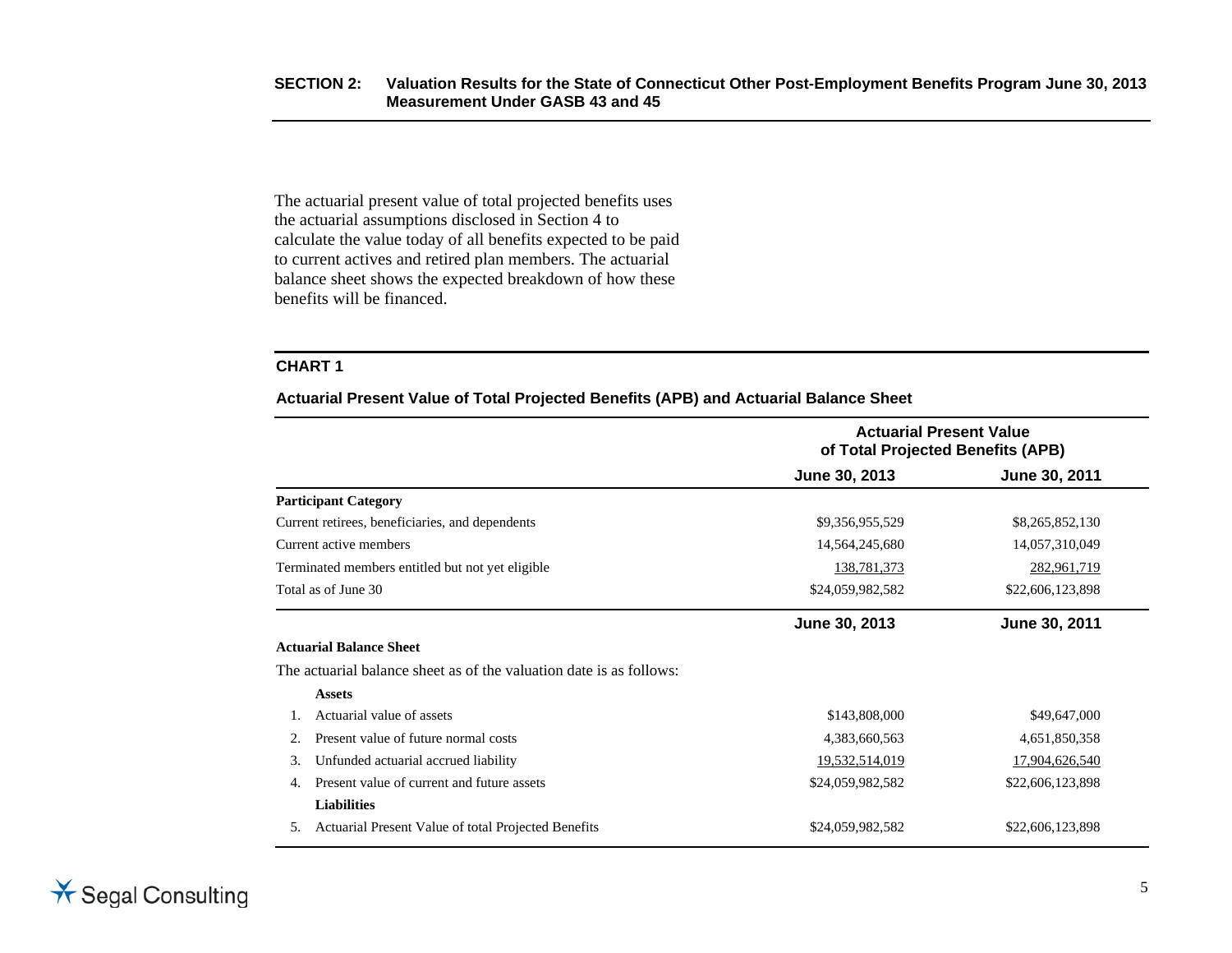The actuarial accrued liability shows that portion of the APB (Chart 1) allocated to periods prior to the valuation date by the actuarial cost method. The chart below shows the portion covered by retiree contributions and the portion covered by accumulated plan assets.

The unfunded actuarial accrued liability may be amortized over periods of up to 30 years. Amortization payments may be calculated as level dollar amounts or as amounts designed to remain level as a percent of a growing payroll base. The State of Connecticut Other Post-Employment Benefits Program has elected to amortize unfunded actuarial accrued liability using the following rules: 30 year level percent of a growing payroll as of June 30, 2007.

#### **CHART 2**

#### **Actuarial Accrued Liability (AAL) and Unfunded AAL (UAAL)**

|                                                                        | June 30, 2013    | June 30, 2011    |
|------------------------------------------------------------------------|------------------|------------------|
| <b>Participant Category</b>                                            |                  |                  |
| Current retirees, beneficiaries, and dependents                        | \$9,356,955,529  | \$8,265,852,130  |
| Current active members                                                 | 10,180,585,117   | 9,405,459,691    |
| Terminated members entitled but not yet eligible                       | 138,781,373      | 282,961,719      |
| Total                                                                  | \$19,676,322,019 | \$17,954,273,540 |
| <b>Effect of Retiree Contributions</b>                                 |                  |                  |
| Actuarial accrued liability before reduction for retiree contributions | \$20,772,630,435 | \$18,683,105,760 |
| Less projected retiree contributions                                   | 1,096,308,416    | 728,832,220      |
| Net employer actuarial accrued liability                               | 19,676,322,019   | 17,954,273,540   |
| Actuarial value of assets                                              | 143,808,000      | 49,647,000       |
| Unfunded actuarial accrued liability                                   | \$19,532,514,019 | \$17,904,626,540 |
|                                                                        |                  |                  |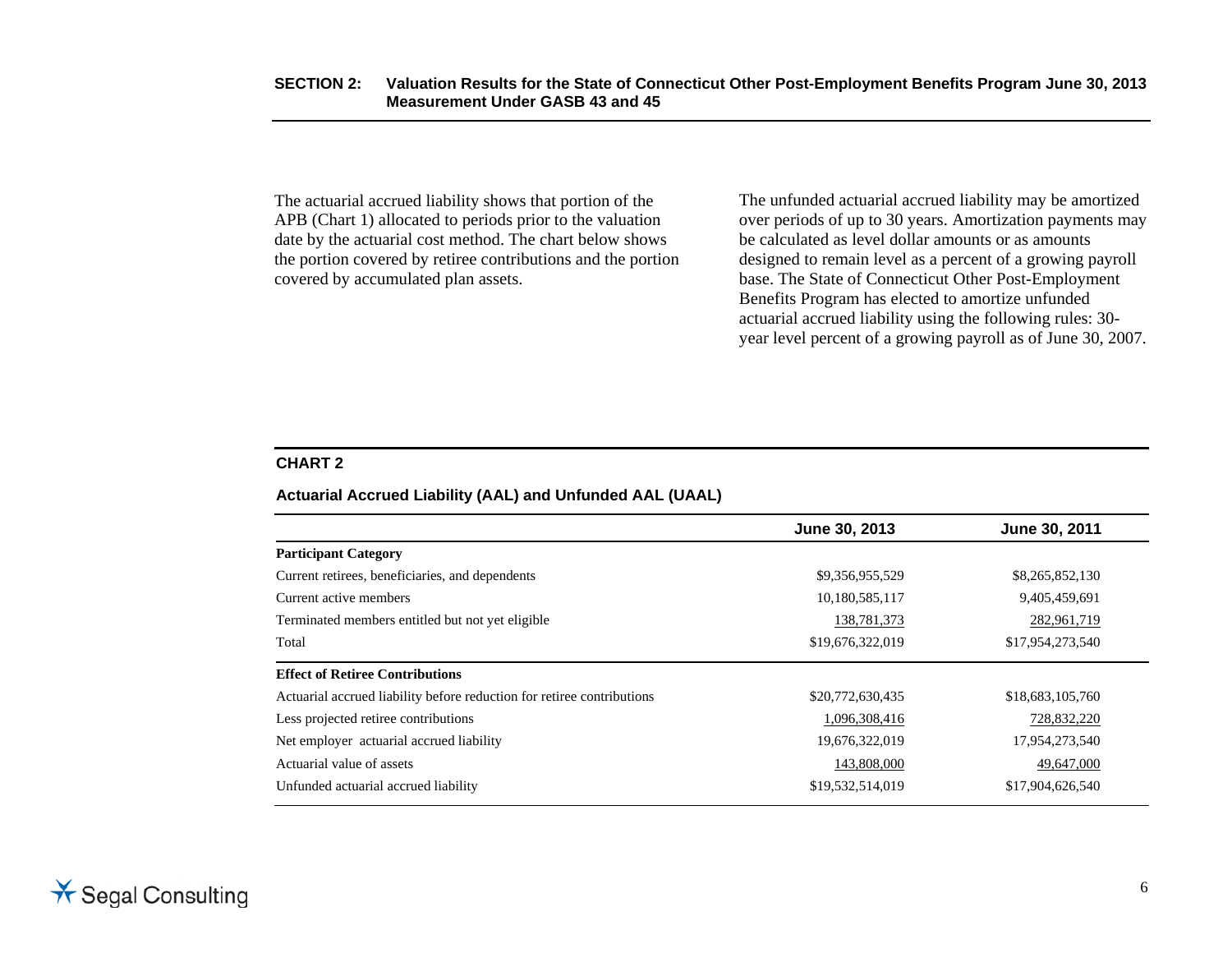The Annual Required Contribution (ARC) is the amount calculated to determine the annual cost of the OPEB plan for accounting purposes *as if* the plan were being funded through contributions to a trust fund. The GASB standards cannot require the contributions actually be made to a trust fund. The ARC is simply a device used to measure annual plan costs on an accrual basis. The calculation consists of adding the Normal Cost of the plan to an amortization payment. The resulting sum is then adjusted to the start of the accounting period and adjusted as if the annual cost were to be contributed in twelve equal monthly installments.

The amortization payment is based on a 30-year amortization (24 years remaining as of June 30, 2013) of the Unfunded Actuarial Accrued Liability on a level percentage of growing payroll basis.

#### **CHART 3**

| Determination of Annual Required Contribution (ARC) - Payable Throughout Fiscal Year |  |  |  |
|--------------------------------------------------------------------------------------|--|--|--|
|                                                                                      |  |  |  |

|    | <b>Cost Element</b>                                                              | <b>Fiscal Year Beginning</b><br>July 1, 2013 and Ending<br>June 30, 2014 |                               |                 | <b>Fiscal Year Beginning</b><br>July 1, 2011 and<br>Ending June 30, 2012 |  |
|----|----------------------------------------------------------------------------------|--------------------------------------------------------------------------|-------------------------------|-----------------|--------------------------------------------------------------------------|--|
|    |                                                                                  | Amount                                                                   | Percentage of<br>Compensation | Amount          | Percentage of<br>Compensation                                            |  |
|    | Normal cost                                                                      | \$480,565,944                                                            | 13.58%                        | \$477,675,100   | 12.24%                                                                   |  |
| 2. | Amortization of the unfunded actuarial accrued liability<br>$(24 \text{ years})$ | 999.871.770                                                              | 28.25%                        | 837, 155, 521   | 21.45%                                                                   |  |
| 3. | Adjustment for timing                                                            | 44,933,471                                                               | 1.26%                         | 39,907,051      | 1.03%                                                                    |  |
| 4. | Total Annual Required Contribution (ARC)                                         | \$1,525,371,185                                                          | 43.09%                        | \$1,354,737,672 | 34.72%                                                                   |  |
|    | <b>Total Compensation</b>                                                        | \$3,539,727,598                                                          |                               | \$3,902,248,185 |                                                                          |  |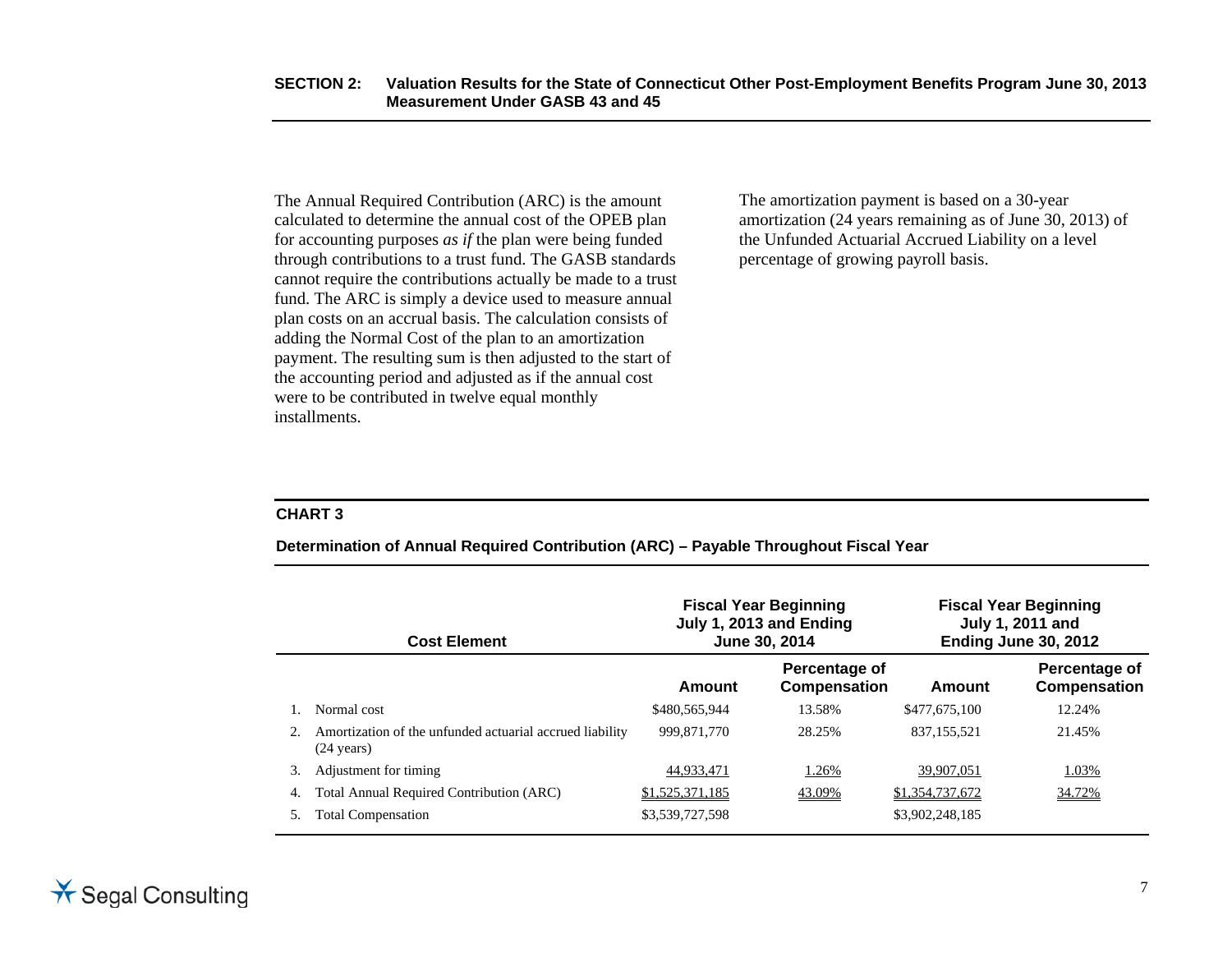#### **SECTION 2: Valuation Results for the State of Connecticut Other Post-Employment Benefits Program June 30, 2013 Measurement Under GASB 43 and 45**

The Annual OPEB Cost (AOC) adjusts the ARC for timing differences between the ARC and contributions in relation to the ARC. The AOC is the cost of OPEB actually booked as an expense for the Fiscal Year under GASB 45.

#### **CHART 3 (continued)**

#### **Determination of Annual OPEB Cost (AOC) – Payable Throughout Fiscal Year**

| <b>Cost Element</b> |                                                            |                 | <b>Fiscal Year Beginning</b><br>July 1, 2013 and Ending<br>June 30, 2014 |                 | <b>Fiscal Year Beginning</b><br>July 1, 2011 and<br>Ending June 30, 2012 |
|---------------------|------------------------------------------------------------|-----------------|--------------------------------------------------------------------------|-----------------|--------------------------------------------------------------------------|
|                     |                                                            | Amount          | Percentage of<br>Compensation                                            | Amount          | Percentage of<br>Compensation                                            |
|                     | <b>Annual Required Contribution</b>                        | \$1,525,371,000 | 43.09%                                                                   | \$1,354,738,000 | 34.72%                                                                   |
|                     | Interest on Beginning of Year Net OPEB Obligation<br>(NOO) | 339,798,000     | 9.60%                                                                    | 73,689,000      | 1.89%                                                                    |
|                     | ARC adjustment                                             | $-305.163,000$  | -8.62%                                                                   | $-207,850,000$  | $-5.33\%$                                                                |
| 4.                  | <b>Annual OPEB Cost</b>                                    | \$1,560,006,000 | 44.07%                                                                   | \$1,220,577,000 | 31.28%                                                                   |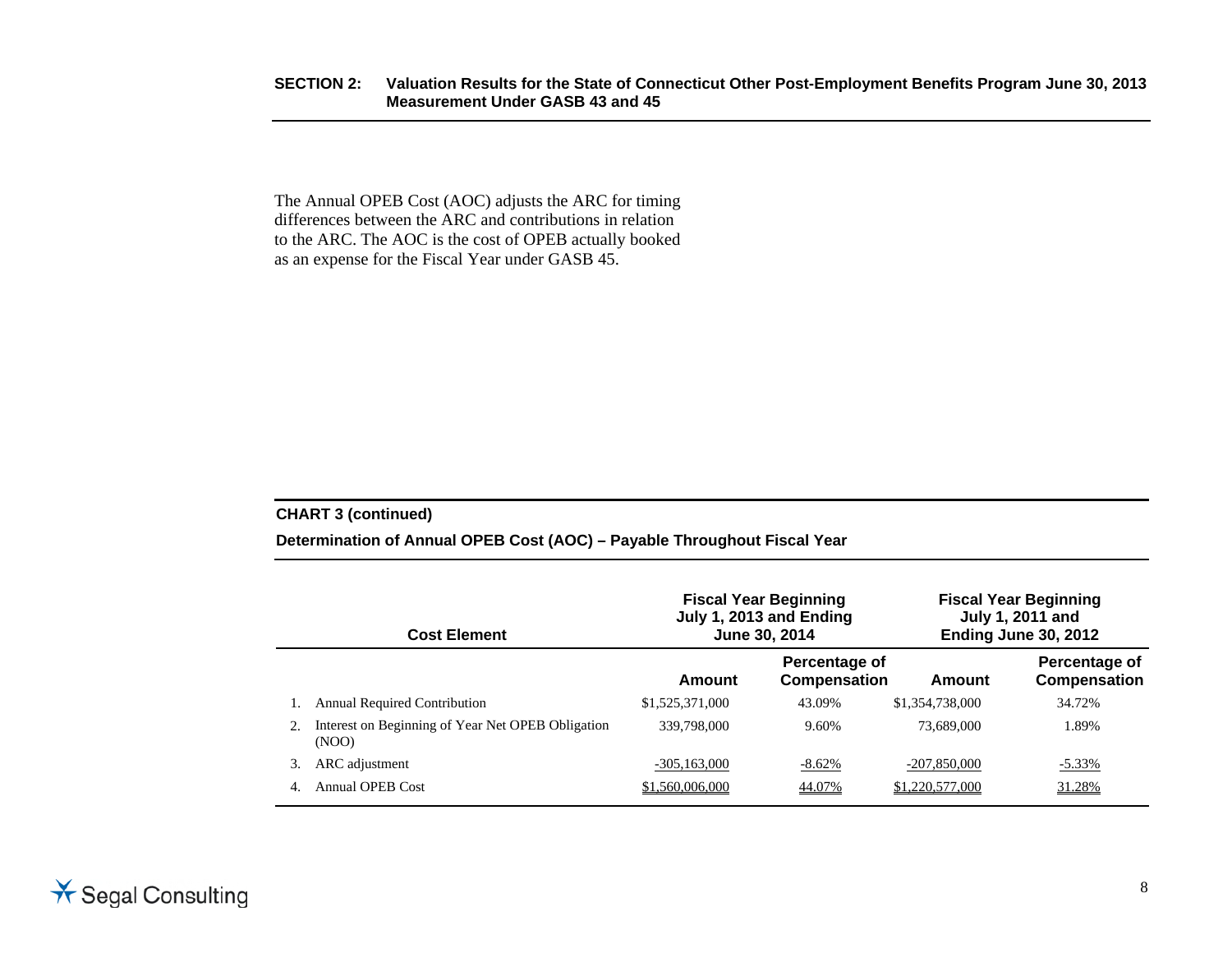For GASB 43 (plan reporting) purposes, the schedule of employer contributions compares actual contributions to the ARC. For GASB 45 (employer reporting) purposes, the schedule of employer contributions compares actual contributions to the AOC.

### **CHART 4**

#### **Required Supplementary Information – Schedule of Employer Contributions GASB 43**

| <b>Fiscal Year Ended</b><br>June 30 | <b>Annual Required</b><br><b>Contributions</b> | <b>Actual</b><br><b>Contributions</b> | Percentage<br><b>Contributed</b> |
|-------------------------------------|------------------------------------------------|---------------------------------------|----------------------------------|
| 2012                                | \$1,354,738,000                                | \$541,262,000                         | 39.95%                           |
| 2013                                | 1,271,279,000                                  | 542,615,000                           | 42.68%                           |
| 2014                                | 1,525,371,000                                  | Not made yet                          | N/A                              |

**Required Supplementary Information – Schedule of Employer Contributions** 

#### **GASB 45**

| <b>Fiscal Year Ended</b><br>June 30 | <b>Annual OPEB</b><br>Cost | <b>Actual</b><br><b>Contributions</b> | Percentage<br><b>Contributed</b> |
|-------------------------------------|----------------------------|---------------------------------------|----------------------------------|
| 2012                                | \$1,220,577,000            | \$541,262,000                         | 44.34%                           |
| 2013                                | 1,316,612,000              | 542,615,000                           | 41.21%                           |
| 2014                                | 1,560,006,000              | Not made yet                          | N/A                              |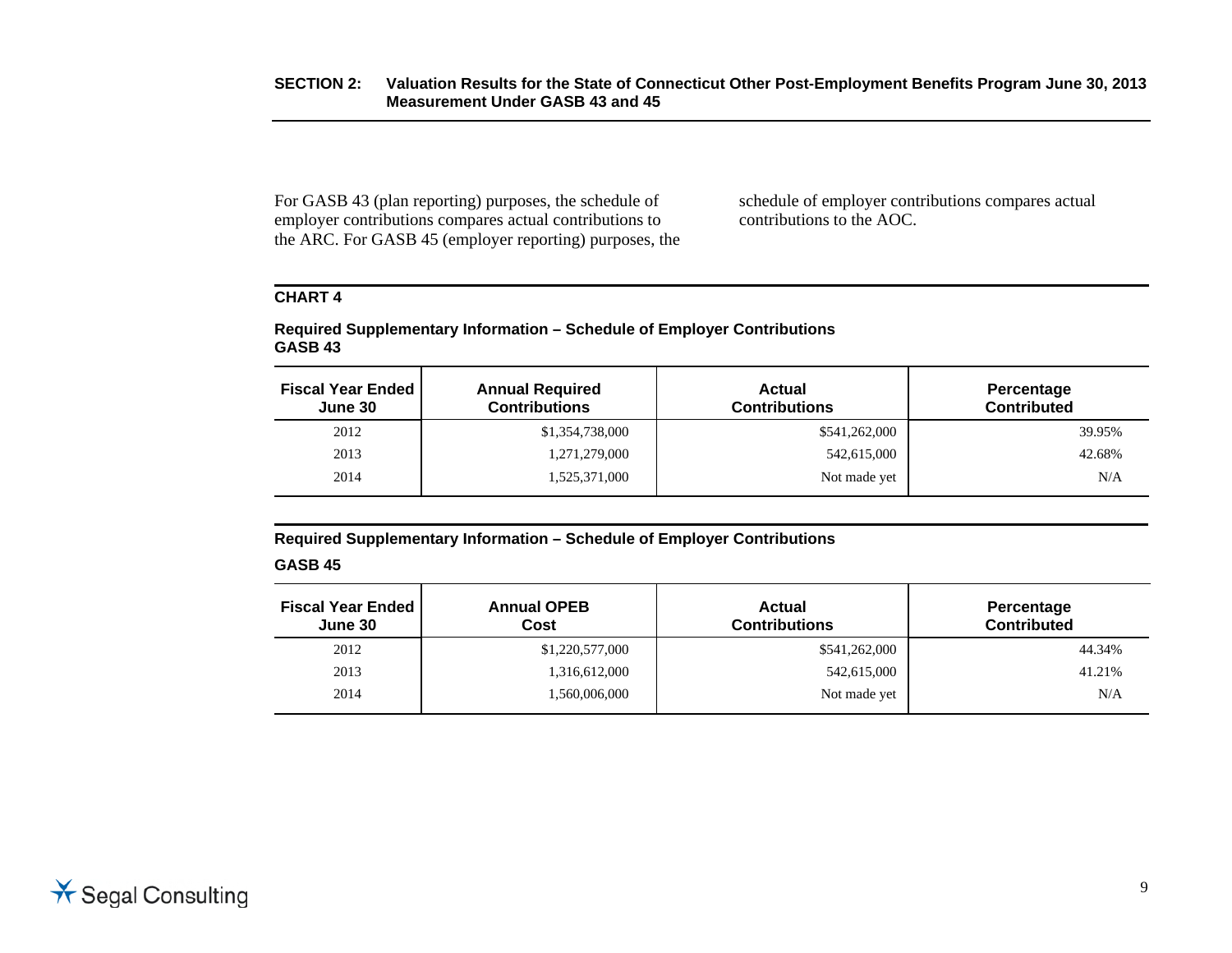#### **SECTION 2: Valuation Results for the State of Connecticut Other Post-Employment Benefits Program June 30, 2013 Measurement Under GASB 43 and 45**

This schedule of funding progress presents multi-year trend information about whether the actuarial value of plan assets is increasing or decreasing over time relative to the actuarial accrued liability for benefits.

#### **CHART 5**

#### **Required Supplementary Information – Schedule of Funding Progress**

| <b>Actuarial</b><br><b>Valuation</b><br><b>Date</b> | <b>Actuarial</b><br>Value<br>of Assets<br>(a) | <b>Actuarial</b><br><b>Accrued Liability</b><br>(AAL)<br>(b) | Unfunded<br>AAL<br>(UAAL)<br>$(b) - (a)$ | <b>Funded</b><br><b>Ratio</b><br>(a) / (b) | Covered<br><b>Payroll</b><br>(c) | UAAL as a<br>Percentage of<br>Covered<br><b>Payroll</b><br>$[(b) - (a) / (c)]$ |
|-----------------------------------------------------|-----------------------------------------------|--------------------------------------------------------------|------------------------------------------|--------------------------------------------|----------------------------------|--------------------------------------------------------------------------------|
| $04/01/2006*$                                       | \$0                                           | \$21,681,444,000                                             | \$21,681,444,000                         | $0.00\%$                                   | N/A                              | N/A                                                                            |
| $04/01/2008*$                                       | 0                                             | 26,566,940,000                                               | 26,566,940,000                           | $0.00\%$                                   | N/A                              | N/A                                                                            |
| 06/30/2011                                          | 49,647,000                                    | 17.954.274.000                                               | 17,904,627,000                           | 0.28%                                      | \$3,902,248,000                  | 458.83%                                                                        |
| 06/30/2013                                          | 143,808,000                                   | 19,676,322,000                                               | 19,532,514,000                           | 0.73%                                      | 3,539,728,000                    | 551.81%                                                                        |

*\* The April 1, 2006 and April 1, 2008 numbers were taken from the April 1, 2008 valuation report issued by the prior actuary.*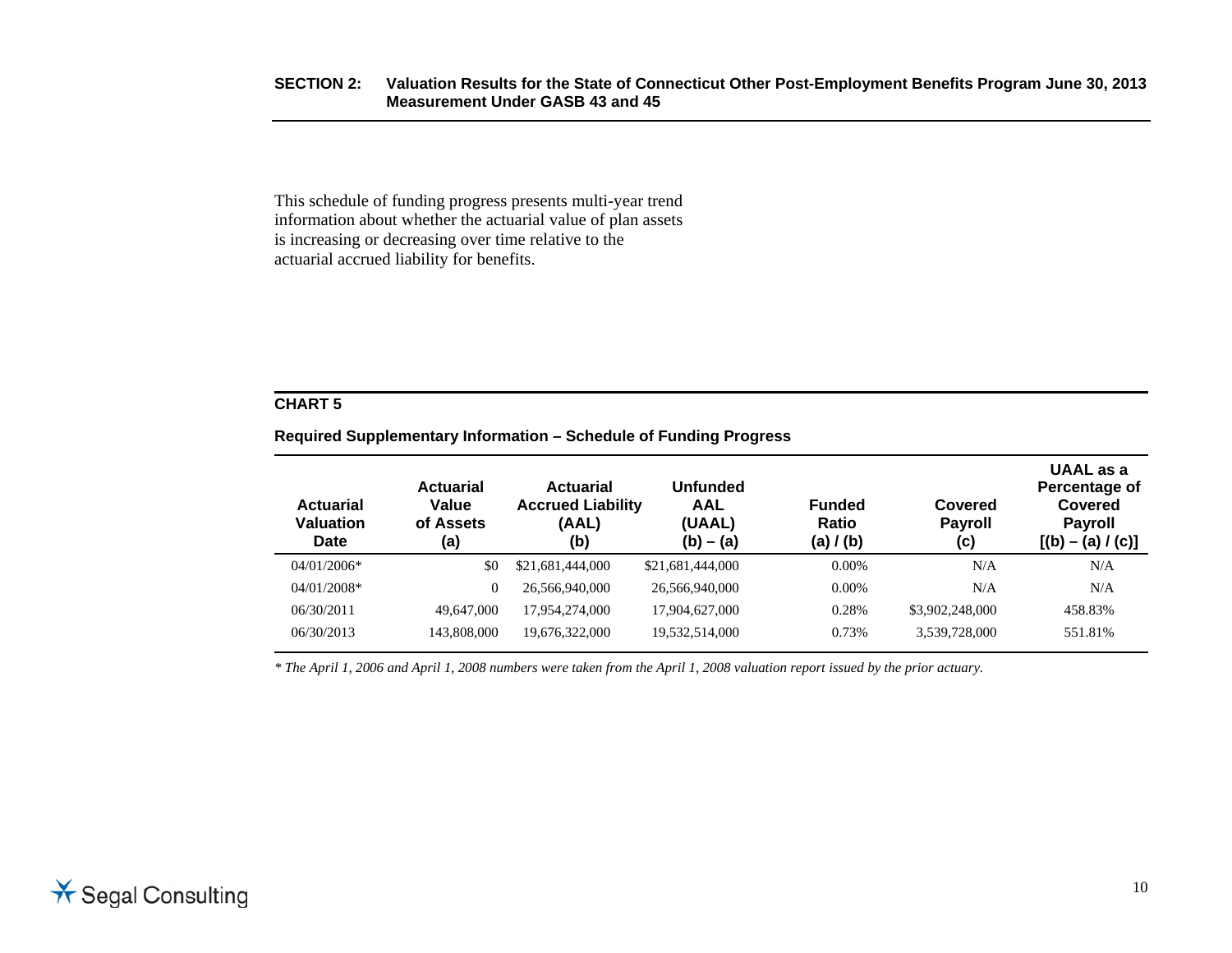#### **SECTION 2: Valuation Results for the State of Connecticut Other Post-Employment Benefits Program June 30, 2013 Measurement Under GASB 43 and 45**

The Net OPEB obligation measures the accumulated differences between the annual OPEB cost and the actual contributions in relation to the ARC.

#### **CHART 6**

#### **Required Supplementary Information – Net OPEB Obligation (NOO)**

| <b>Actuarial</b><br><b>Valuation</b><br><b>Date</b> | Fiscal<br>Year<br>End | Annual<br><b>Required</b><br><b>Contribution</b><br>(a) | Interest on<br><b>Existing</b><br><b>NOO</b><br>(b) | <b>ARC</b><br><b>Adjustment</b><br>(c) | <b>Annual OPEB</b><br>Cost<br>$(a) + (b) + (c)$<br>(d) | Actual<br><b>Contribution</b><br>Amount<br>(e) | <b>Net Increase</b><br>in NOO<br>$(d) - (e)$<br>(f) | <b>NOO</b><br>as of<br><b>Fiscal Year</b><br>(g) |
|-----------------------------------------------------|-----------------------|---------------------------------------------------------|-----------------------------------------------------|----------------------------------------|--------------------------------------------------------|------------------------------------------------|-----------------------------------------------------|--------------------------------------------------|
| $- -$                                               | 06/30/2011            | $-$                                                     | $- -$                                               | $- -$                                  | $- -$                                                  |                                                | $- -$                                               | \$4,508,054,000*                                 |
| 06/30/2011                                          | 06/30/2012            | \$1,354,738,000                                         | \$73,689,000                                        | $-$ \$207,850,000                      | \$1,220,577,000                                        | \$541,262,000                                  | \$679,315,000                                       | 5,187,369,000                                    |
| 06/30/2011                                          | 06/30/2013            | 1.271.279.000                                           | 295,680,000                                         | $-250.347.000$                         | 1.316.612.000                                          | 542,615,000                                    | 773,997,000                                         | 5,961,366,000                                    |
| 06/30/2013                                          | 06/30/2014            | 1.525.371.000                                           | 339,798,000                                         | $-305, 163, 000$                       | 1.560.006.000                                          | Not made yet                                   | N/A                                                 | N/A                                              |

*\* As restated in the June 30, 2012 Comprehensive Annual Financial Report for the State of Connecticut.*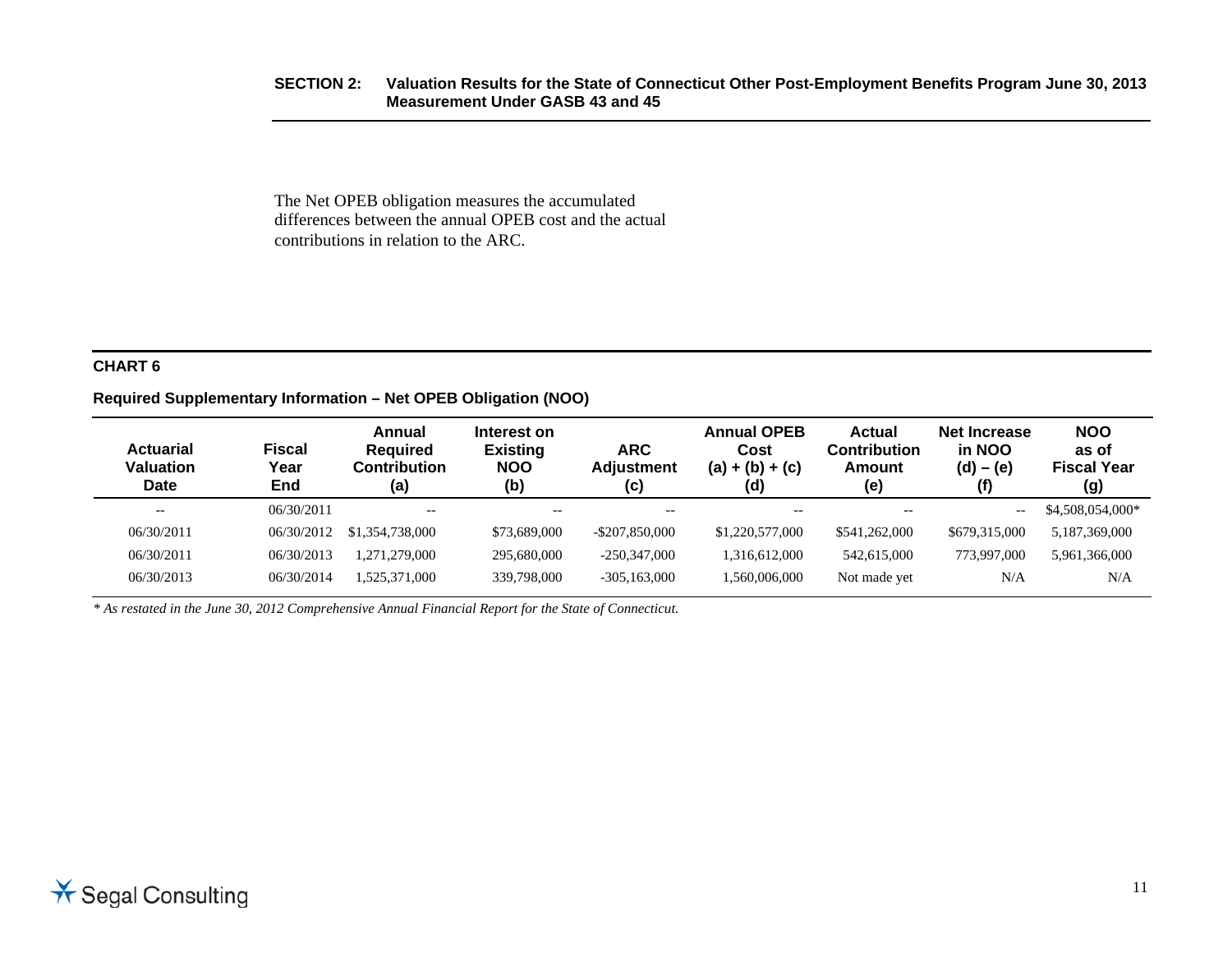#### **SECTION 3: Supplemental Valuation Details for the State of Connecticut Other Post-Employment Benefits Program June 30, 2013 Measurement Under GASB 43 and 45**

*This exhibit summarizes the participant data used for the current and prior valuations.* 

**EXHIBIT A** 

**Summary of Participant Data** 

|                                 | June 30, 2013 | June 30, 2011 |
|---------------------------------|---------------|---------------|
| <b>Retirees</b>                 |               |               |
| Number of retirees              | 41,313        | 39,785        |
| Average age of retirees         | 69.6          | 69.3          |
| Number of spouses               | 22,442        | 21,458        |
| Average age of spouses          | 66.0          | 65.9          |
| <b>Surviving Spouses</b>        |               |               |
| Number                          | 3,838         | 3,617         |
| Average age                     | 76.5          | 76.1          |
| <b>Active Participants</b>      |               |               |
| Number                          | 52,720        | 56,968        |
| Average age                     | 47.7          | 46.7          |
| Average years of service        | 15.2          | 15.1          |
| Average expected retirement age | 61.3          | 61.4          |
| <b>Inactive Vesteds</b>         |               |               |
| Number of inactive vested       | 589           | 1,068         |
| Average age of inactive vested  | 50.1          | 50.1          |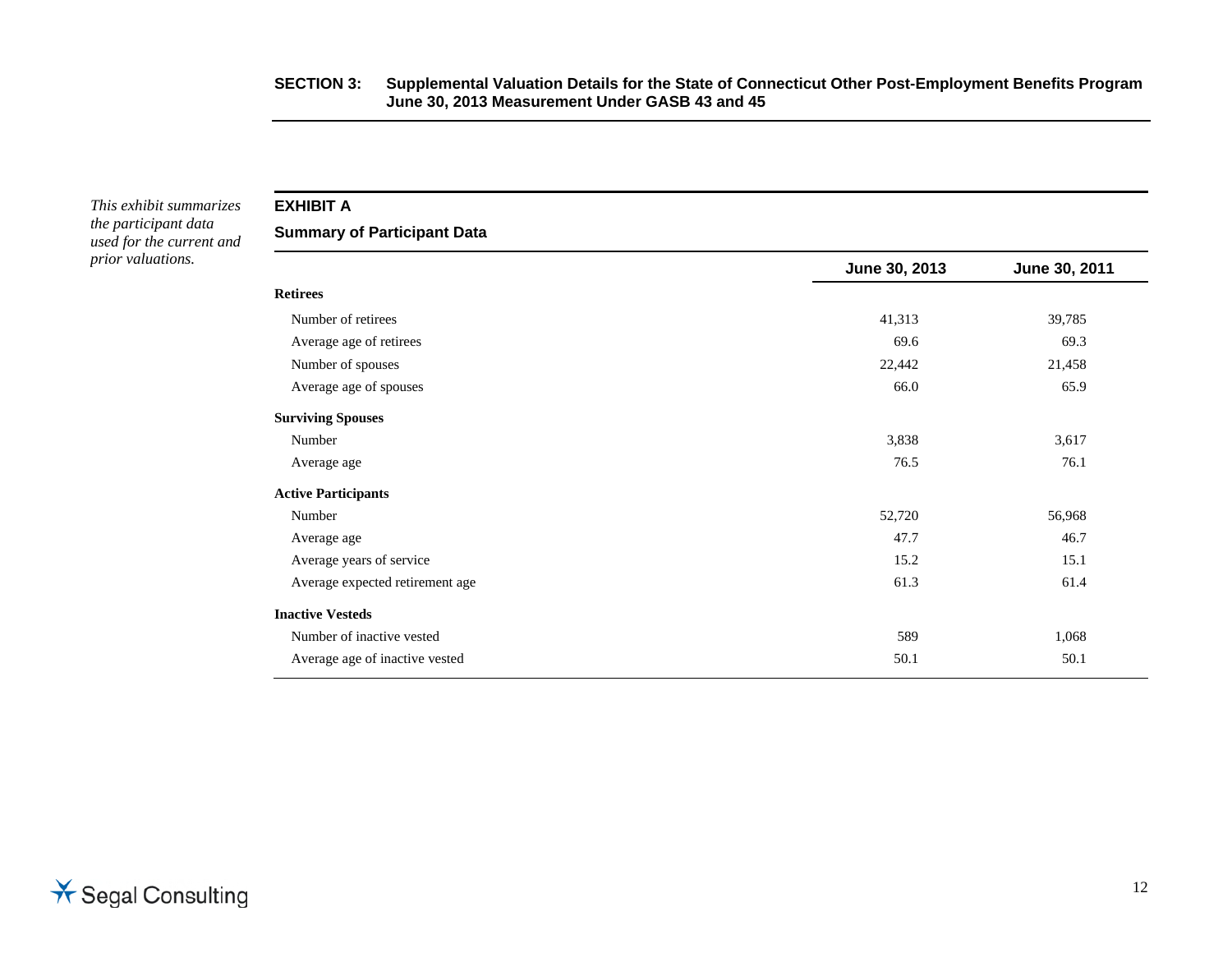#### **EXHIBIT B**

#### **Financial Information**

Employers may accumulate assets to pay for future OPEB. In order to be treated as plan assets, the funds must be set aside in a trust fund or equivalent arrangement that has the following characteristics:

a. Employer contributions are irrevocable

- b. Plan assets are dedicated to OPEB only
- c. Plan assets are legally protected from the creditors of the employer and the plan administrator.

The State of Connecticut Other Post-Employment Benefits Program has an arrangement that meets those requirements.

| <b>Statement of Plan Net Assets</b>                           |                                    |                                    |                                    |  |  |  |  |
|---------------------------------------------------------------|------------------------------------|------------------------------------|------------------------------------|--|--|--|--|
|                                                               | <b>Year Ended</b><br>June 30, 2013 | <b>Year Ended</b><br>June 30, 2012 | <b>Year Ended</b><br>June 30, 2011 |  |  |  |  |
| <b>Assets</b>                                                 |                                    |                                    |                                    |  |  |  |  |
| Cash equivalents                                              | \$43,756,000                       | \$83,298,000                       | \$74,975,000                       |  |  |  |  |
| Accounts receivable from other funds                          | 6,658,000                          | 3,000                              | $-1.000$                           |  |  |  |  |
| Investments and securities lending collateral                 | 107,006,000                        | $\overline{0}$                     | $\boldsymbol{0}$                   |  |  |  |  |
| <b>Total assets</b>                                           | \$157,420,000                      | \$83,301,000                       | \$74,974,000                       |  |  |  |  |
| <b>Liabilities</b>                                            |                                    |                                    |                                    |  |  |  |  |
| Less accounts payable:                                        | $-13,612,000$                      | $-23,584,000$                      | $-25,327,000$                      |  |  |  |  |
| Net assets held in trust for other<br>postemployment benefits | \$143,808,000                      | \$59,717,000                       | \$49,647,000                       |  |  |  |  |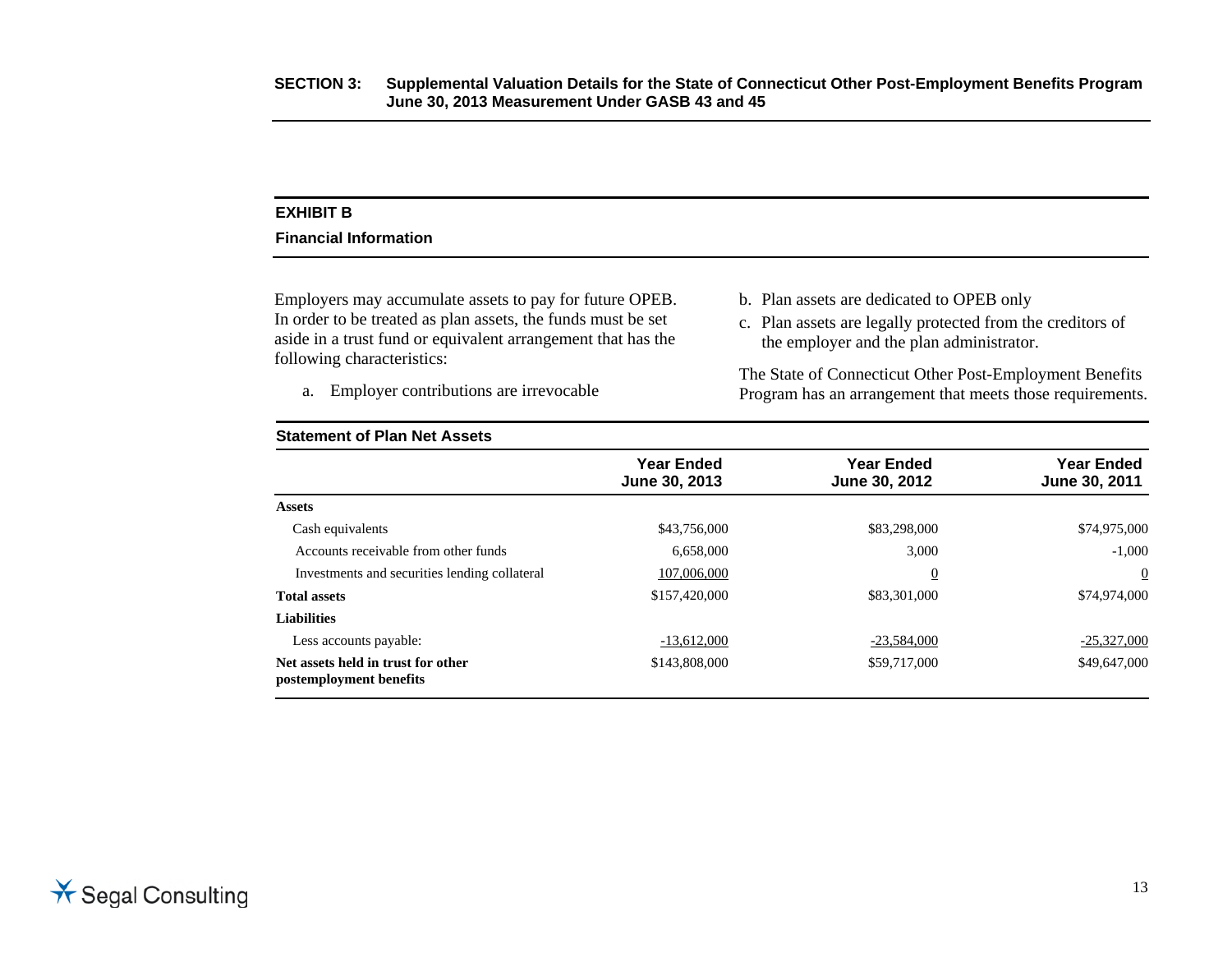#### **SECTION 3: Supplemental Valuation Details for the State of Connecticut Other Post-Employment Benefits Program June 30, 2013 Measurement Under GASB 43 and 45**

#### **EXHIBIT C**

**Statement of Changes in Plan Net Assets** 

|                                                               | <b>Year Ended</b><br>June 30, 2013 | <b>Year Ended</b><br>June 30, 2012 | <b>Year Ended</b><br>June 30, 2011 |
|---------------------------------------------------------------|------------------------------------|------------------------------------|------------------------------------|
| <b>Additions</b>                                              |                                    |                                    |                                    |
| Total contributions                                           | \$570,119,000                      | \$541,262,000                      | \$544,767,000                      |
| Transfers in                                                  | $\overline{0}$                     | 14,500,000                         | $\theta$                           |
| Net investment income                                         | $-54,000$                          | 8,000                              | 3,000                              |
| <b>Total additions:</b>                                       | \$570,065,000                      | \$555,770,000                      | \$544,770,000                      |
| <b>Deductions</b>                                             |                                    |                                    |                                    |
| Benefit payments                                              | $-$ \$485,969,000                  | $-$ \$545,700,000                  | $-$ \$530,779,000                  |
| Expenses and Other                                            | $-5,000$                           | $\overline{0}$                     | $\overline{0}$                     |
| <b>Total deductions</b>                                       | $-$ \$485,974,000                  | $-$ \$545,700,000                  | $-$ \$530,779,000                  |
| Net increase                                                  | \$84,091,000                       | \$10,070,000                       | \$13,991,000                       |
| Net assets held in trust for other<br>postemployment benefits |                                    |                                    |                                    |
| Beginning of year                                             | \$59,717,000                       | \$49,647,000                       | \$35,656,000                       |
| End of year                                                   | \$143,808,000                      | \$59,717,000                       | \$49,647,000                       |

*\* Employer contributions include both implicit and explicit subsidies for the retirees' cost of OPEB. These are the contributions in relation to the ARC.*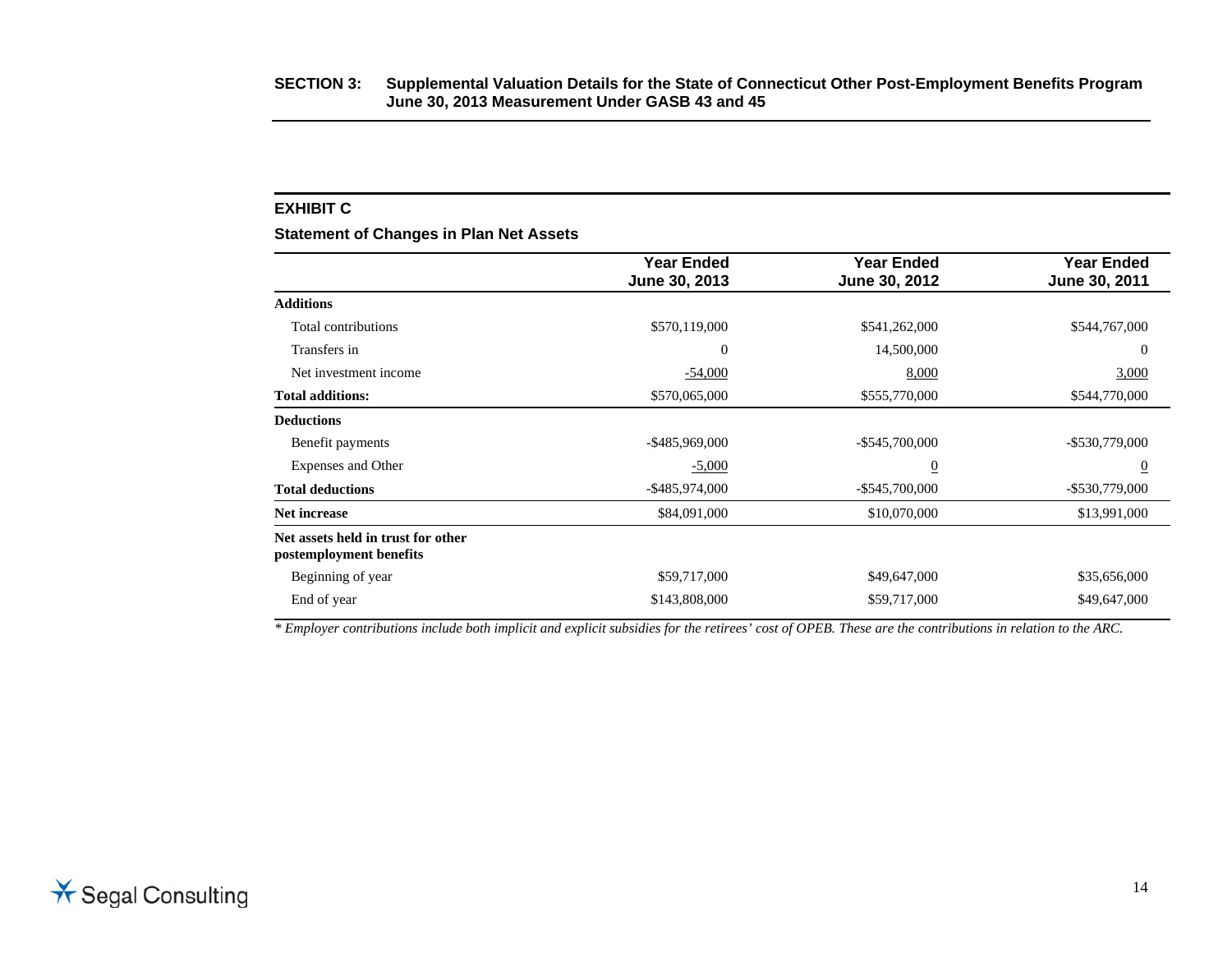| <b>EXHIBIT I</b>                                      |                                                    |
|-------------------------------------------------------|----------------------------------------------------|
| <b>Summary of Required Supplementary Information</b>  |                                                    |
| <b>Valuation date</b>                                 | June 30, 2013                                      |
| <b>Actuarial cost method</b>                          | Projected Unit Credit                              |
| <b>Amortization method</b>                            | Level percent of growing payroll, closed, 30 years |
| <b>Remaining amortization period</b>                  | 24 years as of June 30, 2013                       |
| <b>Asset valuation method</b>                         | Market Value                                       |
| <b>Actuarial assumptions:</b>                         |                                                    |
| Investment rate of return                             | 5.70%                                              |
| Payroll growth rate                                   | 3.75%                                              |
| Medical cost trend rate                               | 7.00% graded to 5.0% over 5 years                  |
| Drug cost trend rate                                  | 6.00% graded to 5.0% over 5 years                  |
| Dental and Part B trend rates                         | 5.00%                                              |
| Plan membership:                                      |                                                    |
| Current retirees, beneficiaries, and dependents       | 67,593                                             |
| Current active participants                           | 52,720                                             |
| Terminated participants entitled but not yet eligible | 589                                                |
| Total                                                 | 120,902                                            |
|                                                       |                                                    |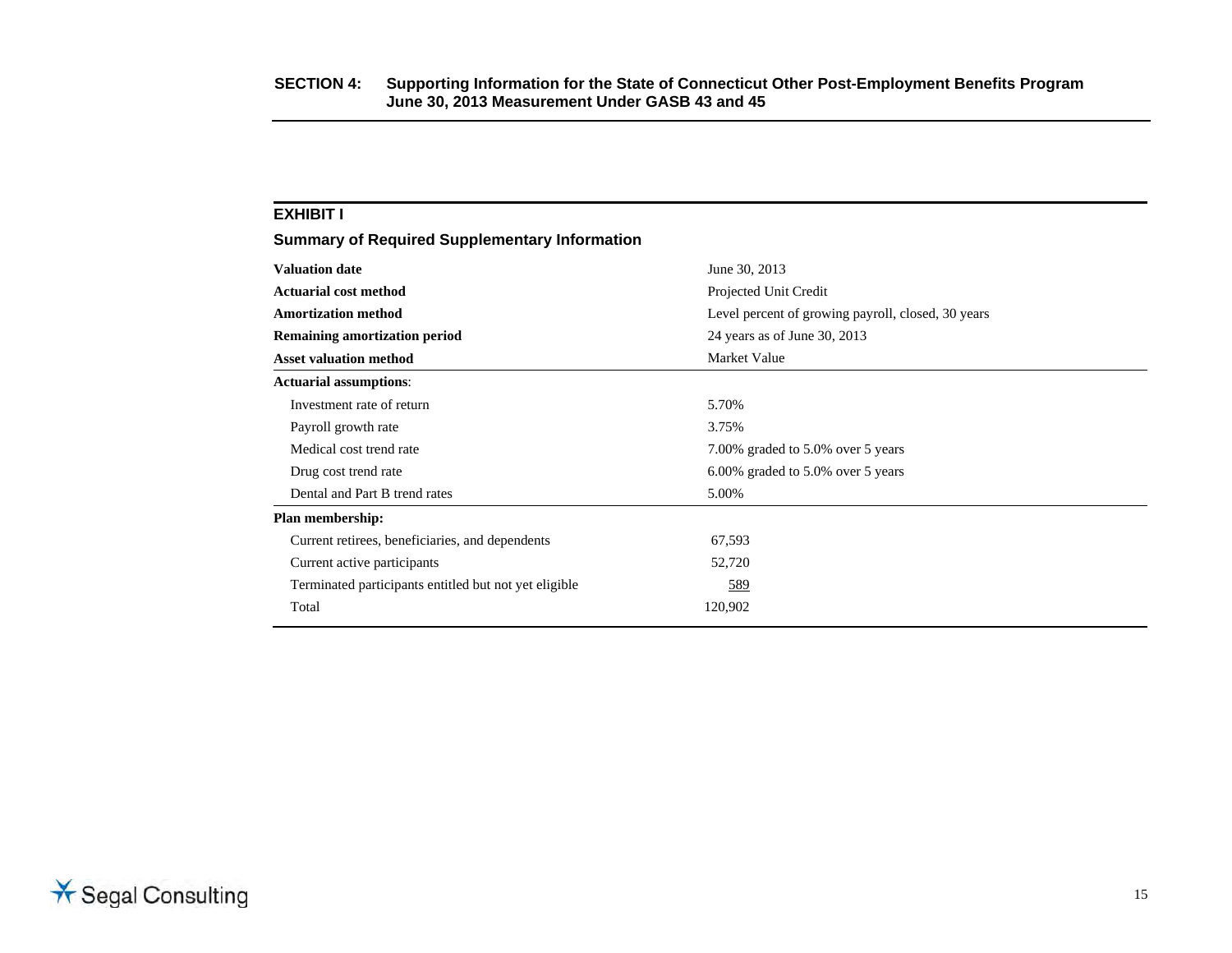#### **Actuarial Assumptions and Actuarial Cost Method**

| Data:                          | Detailed census data, premium data and/or claim experience, and summary plan<br>descriptions for OPEB were provided by the Healthcare Policy & Benefit Services<br>Division of the Office of the State Comptroller. Eligible groups for the Program<br>include State employees covered under the State Employees Retirement System<br>(SERS), State Teachers' Retirement System (STRS), Probate Judges and Employees<br>Retirement System (PJERS), Judges, Family Support Magistrates and Compensation<br>Commissioners Retirement System (JFSMCCRS), Alternative Retirement Program<br>(ARP), and the Hybrid Defined Benefit/Defined Contribution Plan (HYBRID). In<br>addition, there are other State employees not covered under the retirement systems<br>who are eligible for this program (OTHER). Actuarial assumptions that differ by<br>group are noted. |  |  |  |  |
|--------------------------------|-------------------------------------------------------------------------------------------------------------------------------------------------------------------------------------------------------------------------------------------------------------------------------------------------------------------------------------------------------------------------------------------------------------------------------------------------------------------------------------------------------------------------------------------------------------------------------------------------------------------------------------------------------------------------------------------------------------------------------------------------------------------------------------------------------------------------------------------------------------------|--|--|--|--|
| <b>Actuarial Cost Method:</b>  | Projected Unit Credit. The accrued benefit for actives is the pro-rata portion (based on<br>service to date divided by service at first eligibility for early retirement) of the<br>projected benefit payable upon retirement, disability, termination or death.                                                                                                                                                                                                                                                                                                                                                                                                                                                                                                                                                                                                  |  |  |  |  |
| <b>Asset Valuation Method:</b> | Market Value                                                                                                                                                                                                                                                                                                                                                                                                                                                                                                                                                                                                                                                                                                                                                                                                                                                      |  |  |  |  |
| <b>Measurement Date:</b>       | June 30, 2013                                                                                                                                                                                                                                                                                                                                                                                                                                                                                                                                                                                                                                                                                                                                                                                                                                                     |  |  |  |  |
| <b>Discount Rate:</b>          | 5.70% determined for the June 30, 2011 valuation using the following methodology to<br>blend discount rates:                                                                                                                                                                                                                                                                                                                                                                                                                                                                                                                                                                                                                                                                                                                                                      |  |  |  |  |
|                                | 1. The expected return on trust assets for each of the next ten years was calculated<br>assuming that trust assets earn 8.25%, except that pay-as-you-go amounts were<br>assumed to reside in the trust for an average of 3 months and be invested in<br>funds similar to the State's general assets (i.e., earn 4.50% annually).                                                                                                                                                                                                                                                                                                                                                                                                                                                                                                                                 |  |  |  |  |
|                                | 2. The expected asset level in the trust was then determined for each of the next<br>ten years, based on any initial deposits plus any ongoing contributions.                                                                                                                                                                                                                                                                                                                                                                                                                                                                                                                                                                                                                                                                                                     |  |  |  |  |
|                                | 3. A weighted average blended rate was determined for each of the next ten years<br>based on 8.25% weighted by the expected asset level in the trust and 4.50%<br>weighted by the annual pay-as-you-go level.                                                                                                                                                                                                                                                                                                                                                                                                                                                                                                                                                                                                                                                     |  |  |  |  |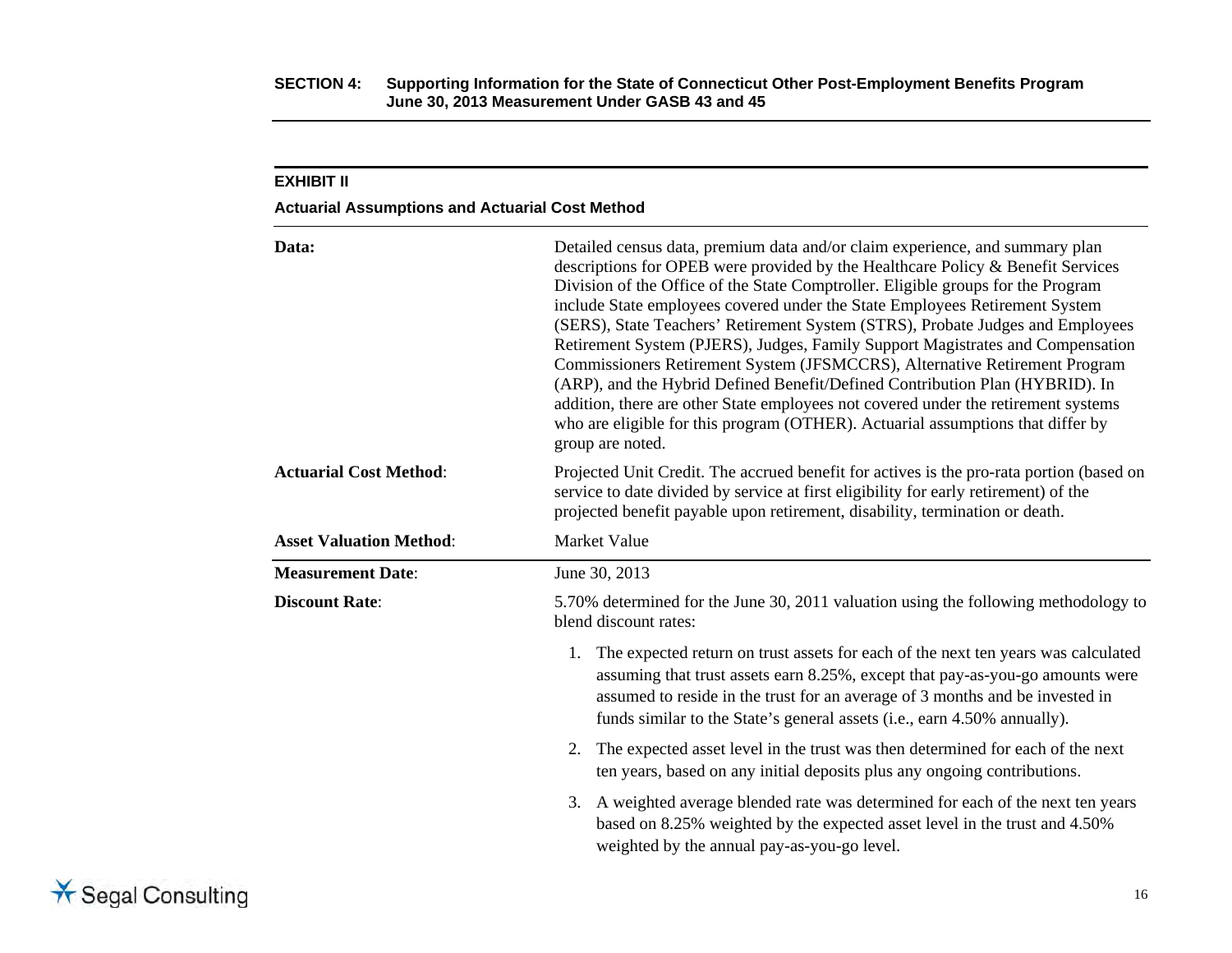4. The weighted average blended rates for the ten-year period were then averaged to arrive at the final blended discount rates.

**Salary Increases:** 

**SERS, ARP, HYBRID, OTHER:** Rates are zero for 2013 and are 1% less than table for 2014-2016.

Rates vary by years of service as follows:

| <b>Years of Service</b><br>Rate |        | <b>Years of Service</b> | Rate  |  |  |
|---------------------------------|--------|-------------------------|-------|--|--|
| 0                               | 10.00% | 5.                      | 5.75% |  |  |
|                                 | 20.00  | $6-9$                   | 5.50  |  |  |
| 2                               | 10.00  | $10-14$                 | 5.00  |  |  |
| 3                               | 6.25   | $15+$                   | 4.00  |  |  |
| $\overline{4}$                  | 6.00   |                         |       |  |  |

*STRS:*

Rates vary by years of service as follows:

|                             | <b>Years of Service</b> | Rate  | <b>Years of Service</b> | Rate  |
|-----------------------------|-------------------------|-------|-------------------------|-------|
|                             | $0-9$                   | 7.00% | $15-19$                 | 4.00% |
|                             | $10-14$                 | 5.50  | $20+$                   | 3.75  |
| <b>PJERS:</b>               | 4.75%                   |       |                         |       |
| <b>JFSMCCRS:</b>            | 4.75%                   |       |                         |       |
| <b>Payroll Growth Rate:</b> | 3.75%                   |       |                         |       |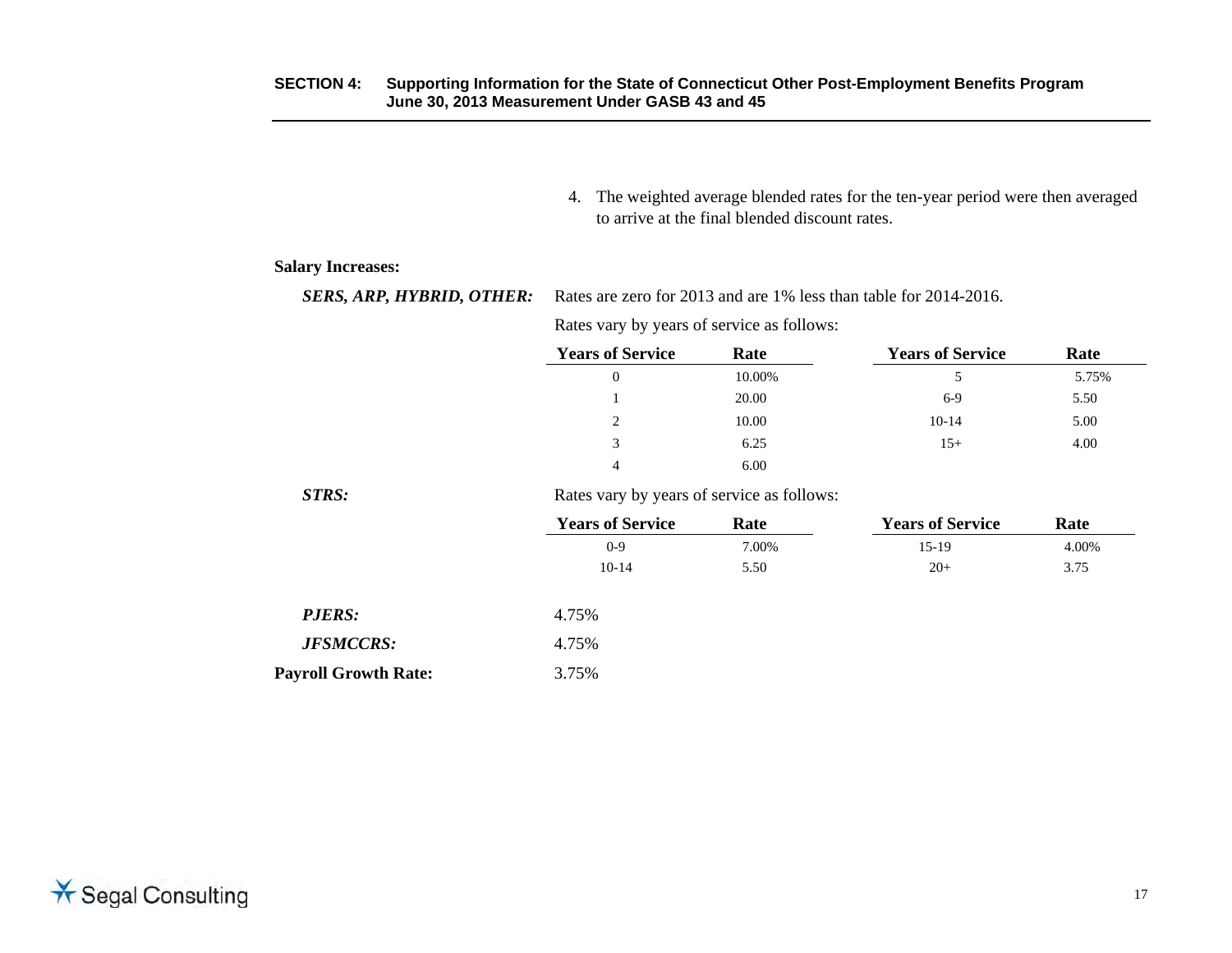#### **Mortality Rates:**

#### *Healthy:*

#### *SERS, PJERS, JFSMCCRS, ARP, HYBRID, OTHER:*

|                                                   | RP-2000 Combined Healthy Mortality Table with sex-distinct rates with male rates<br>projected 15 years (set back 2 years) and female rates projected 25 years (set back one<br>year) under Scale AA                                                                                                                                                                                                                        |
|---------------------------------------------------|----------------------------------------------------------------------------------------------------------------------------------------------------------------------------------------------------------------------------------------------------------------------------------------------------------------------------------------------------------------------------------------------------------------------------|
| <b>STRS</b> - post-retirement:                    | RP-2000 Combined Healthy Mortality Table with sex-distinct rates projected forward<br>19 years under Scale AA with a 2-year age setback for male and female rates                                                                                                                                                                                                                                                          |
| $STRS-pre-retirement:$                            | Pre-retirement mortality rates equal to 75% of post-retirement healthy mortality rates                                                                                                                                                                                                                                                                                                                                     |
| Disabled:                                         |                                                                                                                                                                                                                                                                                                                                                                                                                            |
| <b>SERS, PJERS, JFSMCCRS, ARP, HYBRID, OTHER:</b> |                                                                                                                                                                                                                                                                                                                                                                                                                            |
|                                                   | RP-2000 Disabled Retiree Mortality Table with sex-distinct rates using 55% of the<br>male rates for male participants and 80% of the female rates for female participants                                                                                                                                                                                                                                                  |
| STRS:                                             | Disability mortality rates equal to post-retirement healthy mortality rates set forward<br>10 years in age                                                                                                                                                                                                                                                                                                                 |
|                                                   | The RP-2000 Combined Healthy Mortality Table with a 15-year projection and 2 year<br>setback for males and a 25-year projection and one year setback for females for<br>participants in the SERS, PJERS, JFSMCCRS, ARP, HYBRID, and OTHER groups<br>and with a 19-year projection and a two-year setback for participants in the STRS<br>group was selected based on the most recent pension valuations available for each |

experience.

group and was assumed to contain provision appropriate to reasonably reflect future mortality improvement based on a review by the pension actuary of the mortality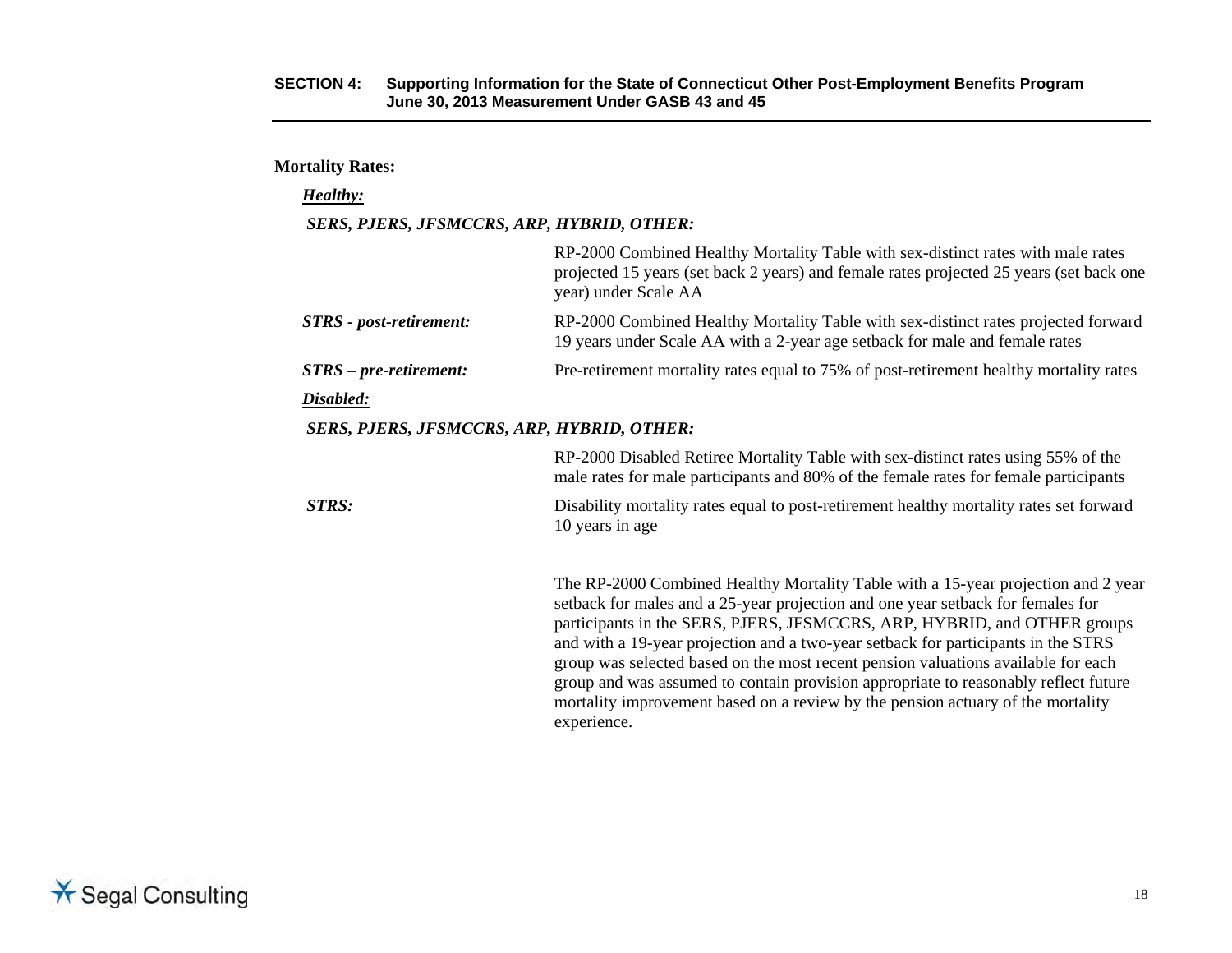**Termination Rates before Retirement**:

| SERS |             | Rate (%)         |                  |                  |             |            |  |  |
|------|-------------|------------------|------------------|------------------|-------------|------------|--|--|
|      |             | <b>Mortality</b> | Disability*      |                  |             | Turnover** |  |  |
|      |             |                  |                  | Non-             |             |            |  |  |
| Age  | <b>Male</b> | Female           | <b>Hazardous</b> | <b>Hazardous</b> | <b>Male</b> | Female     |  |  |
| 25   | 0.0297      | 0.0138           | 0.0000           | 0.0100           | 5.0000      | 5.0000     |  |  |
| 35   | 0.0585      | 0.0338           | 0.1500           | 0.0500           | 3.0000      | 3.0000     |  |  |
| 45   | 0.1100      | 0.0705           | 0.3000           | 0.1600           | 2.2000      | 2.0000     |  |  |
| 55   | 0.2154      | 0.1885           | 0.6000           | 0.4000           | 0.0000      | 0.0000     |  |  |
| 65   | 0.8104      | 0.7604           | 1.1000           | 0.8000           | 0.0000      | 0.0000     |  |  |

\* 20% of disabilities are assumed to be in-service. Rates cut off at early retirement eligibility.

\*\* Represents rates for non-Hazardous participants. Higher select period turnover rates varying by age and gender are used for participants with less than 10 years of service. For Hazardous participants, the male rates are multiplied by 35% and the female rates by 55%.

 $\mathbf{r}$ 

|--|

| STRS |     | Rate (%)    |                  |             |               |             |               |
|------|-----|-------------|------------------|-------------|---------------|-------------|---------------|
|      |     |             | <b>Mortality</b> |             | Disability*   |             | Turnover**    |
|      | Age | <b>Male</b> | Female           | <b>Male</b> | <b>Female</b> | <b>Male</b> | <b>Female</b> |
|      | 25  | 0.0210      | 0.0109           | 0.0455      | 0.0500        | 1.2000      | 3.5000        |
|      | 35  | 0.0430      | 0.0249           | 0.0455      | 0.0410        | .2000       | 3.5000        |
|      | 45  | 0.0789      | 0.0528           | 0.1625      | 0.1200        | 1.2600      | 1.3000        |
|      | 55  | 0.1490      | 0.1316           | 0.7150      | 0.4380        | 2.7600      | 1.6000        |
|      | 65  | 0.5744      | 0.5215           | .2805       | 0.5000        | 0.0000      | 0.0000        |

\* Rates cut off at early retirement eligibility.

\*\* Higher select period turnover rates varying by age and gender are used for participants with less than 10 years of service.

| <i><b>PJERS</b></i> |     | <b>Rate (%)</b> |                  |             |             |             |                 |  |
|---------------------|-----|-----------------|------------------|-------------|-------------|-------------|-----------------|--|
|                     |     |                 | <b>Mortality</b> |             | Disability* |             | <b>Turnover</b> |  |
|                     | Age | <b>Male</b>     | Female           | <b>Male</b> | Female      | <b>Male</b> | <b>Female</b>   |  |
|                     | 25  | 0.0297          | 0.0138           | 0.0400      | 0.0400      | 5.0000      | 7.5000          |  |
|                     | 35  | 0.0585          | 0.0338           | 0.0800      | 0.0800      | 5.0000      | 5.0000          |  |
|                     | 45  | 0.1100          | 0.0705           | 0.1900      | 0.1900      | 5.0000      | 5.0000          |  |
|                     | 55  | 0.2154          | 0.1885           | 0.5200      | 0.5200      | 5.0000      | 5.0000          |  |
|                     | 65  | 0.8104          | 0.7604           | 0.0000      | 0.0000      | 5.0000      | 5.0000          |  |

\* Rates cut off at early retirement eligibility.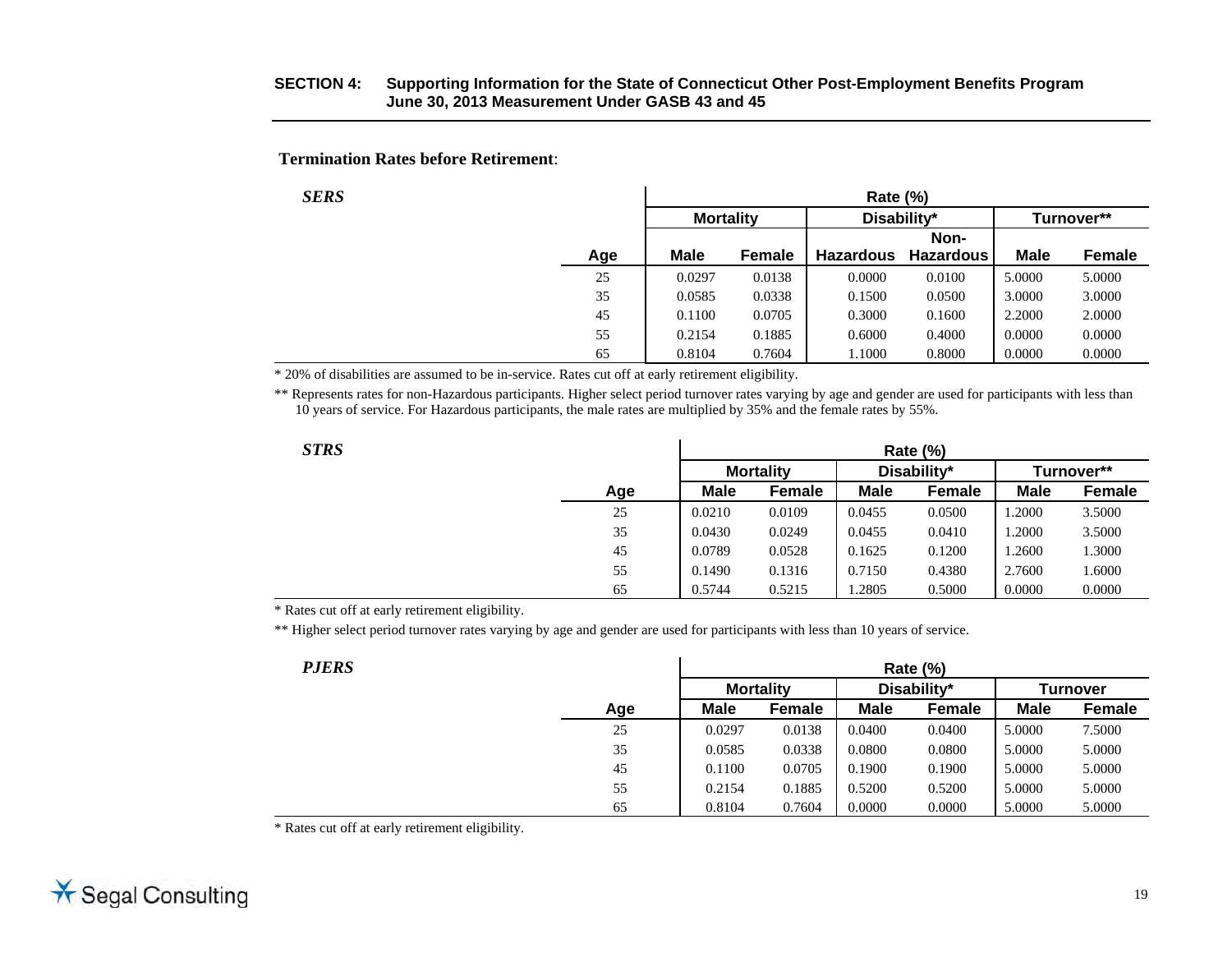**Termination Rates before Retirement (continued):** 

| <i><b>JFSMCCRS</b></i> |     | <b>Rate (%)</b> |                  |             |             |             |               |  |
|------------------------|-----|-----------------|------------------|-------------|-------------|-------------|---------------|--|
|                        |     |                 | <b>Mortality</b> |             | Disability* |             | Turnover**    |  |
|                        | Age | <b>Male</b>     | <b>Female</b>    | <b>Male</b> | Female      | <b>Male</b> | <b>Female</b> |  |
|                        | 25  | 0.0297          | 0.0138           | 0.0854      | 0.0854      | 0.0000      | 0.0000        |  |
|                        | 35  | 0.0585          | 0.0338           | 0.1474      | 0.1474      | 0.0000      | 0.0000        |  |
|                        | 45  | 0.1100          | 0.0705           | 0.3595      | 0.3595      | 0.0000      | 0.0000        |  |
|                        | 55  | 0.2154          | 0.1885           | .0089       | 1.0089      | 0.0000      | 0.0000        |  |
|                        | 65  | 0.8104          | 0.7604           | 0.0000      | 0.0000      | 0.0000      | 0.0000        |  |

\* Rates equal to 30% of the 1975 Social Security Table and cut off at normal retirement eligibility.

\*\* No pre-retirement turnover is assumed.

| ARP |     | Rate $(\%)$ |                  |             |             |             |            |  |  |
|-----|-----|-------------|------------------|-------------|-------------|-------------|------------|--|--|
|     |     |             | <b>Mortality</b> |             | Disability* |             | Turnover** |  |  |
|     | Age | <b>Male</b> | Female           | <b>Male</b> | Female      | <b>Male</b> | Female     |  |  |
|     | 25  | 0.0297      | 0.0138           | 0.0100      | 0.0100      | 5.0000      | 5.0000     |  |  |
|     | 35  | 0.0585      | 0.0338           | 0.0500      | 0.0500      | 3.0000      | 3.0000     |  |  |
|     | 45  | 0.1100      | 0.0705           | 0.1600      | 0.1600      | 2.2000      | 2.0000     |  |  |
|     | 55  | 0.2154      | 0.1885           | 0.4000      | 0.4000      | 0.0000      | 0.0000     |  |  |
|     | 65  | 0.8104      | 0.7604           | 0.8000      | 0.8000      | 0.0000      | 0.0000     |  |  |

\* Rates cut off at early retirement eligibility.

\*\* Higher select period turnover rates varying by age and gender are used for participants with less than 10 years of service.

| <b>OTHER</b> |     | Rate $(\%)$ |                  |             |               |             |            |  |  |
|--------------|-----|-------------|------------------|-------------|---------------|-------------|------------|--|--|
|              |     |             | <b>Mortality</b> |             | Disability*   |             | Turnover** |  |  |
|              | Age | <b>Male</b> | <b>Female</b>    | <b>Male</b> | <b>Female</b> | <b>Male</b> | Female     |  |  |
|              | 25  | 0.0297      | 0.0138           | 0.0100      | 0.0100        | 5.0000      | 5.0000     |  |  |
|              | 35  | 0.0585      | 0.0338           | 0.0500      | 0.0500        | 3.0000      | 3.0000     |  |  |
|              | 45  | 0.1100      | 0.0705           | 0.1600      | 0.1600        | 2.2000      | 2.0000     |  |  |
|              | 55  | 0.2154      | 0.1885           | 0.4000      | 0.4000        | 0.0000      | 0.0000     |  |  |
|              | 65  | 0.8104      | 0.7604           | 0.8000      | 0.8000        | 0.0000      | 0.0000     |  |  |

\* Rates cut off at early retirement eligibility.

\*\* Higher select period turnover rates varying by age and gender are used for participants with less than 10 years of service.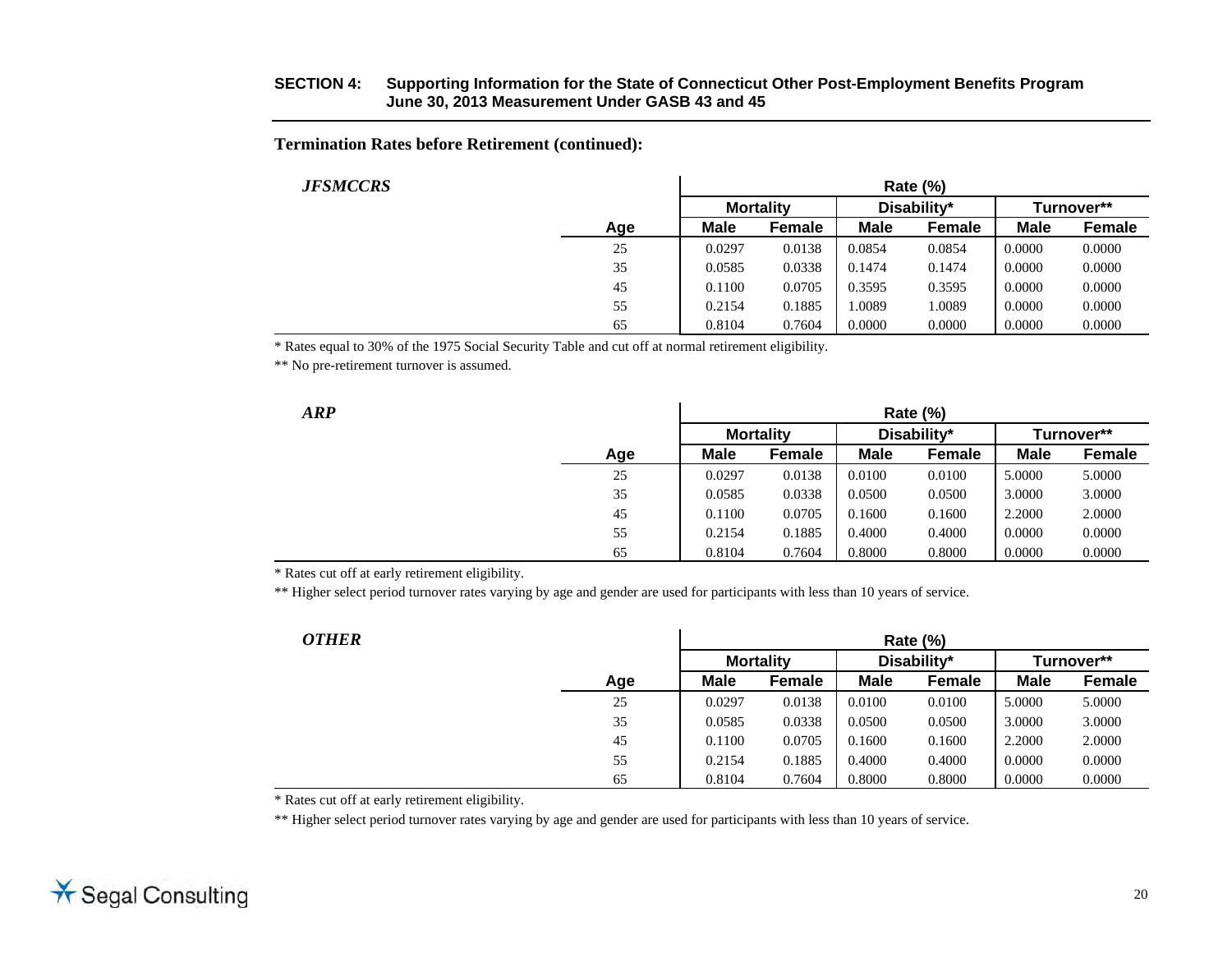| <b>HYBRID</b> |     |             |                  |             | <b>Rate (%)</b> |             |               |
|---------------|-----|-------------|------------------|-------------|-----------------|-------------|---------------|
|               |     |             | <b>Mortality</b> |             | Disability*     |             | Turnover**    |
|               | Age | <b>Male</b> | Female           | <b>Male</b> | Female          | <b>Male</b> | <b>Female</b> |
|               | 25  | 0.0297      | 0.0138           | 0.0100      | 0.0100          | 5.0000      | 5.0000        |
|               | 35  | 0.0585      | 0.0338           | 0.0500      | 0.0500          | 3.0000      | 3.0000        |
|               | 45  | 0.1100      | 0.0705           | 0.1600      | 0.1600          | 2.2000      | 2.0000        |
|               | 55  | 0.2154      | 0.1885           | 0.4000      | 0.4000          | 0.0000      | 0.0000        |
|               | 65  | 0.8104      | 0.7604           | 0.8000      | 0.8000          | 0.0000      | 0.0000        |

\* Rates cut off at early retirement eligibility.

\*\* Higher select period turnover rates varying by age and gender are used for participants with less than 10 years of service.

#### **Actives' Retirement Rates**:

| <b>SERS (Tier I, II, IIA), HYBRID</b> | <b>Hazardous</b> |                                      |                            | <b>Non-Hazardous</b> |       |                                                                                                  |       |  |
|---------------------------------------|------------------|--------------------------------------|----------------------------|----------------------|-------|--------------------------------------------------------------------------------------------------|-------|--|
|                                       | Age              | <b>First Year</b><br><b>Eligible</b> | <b>Subsequent</b><br>Years | Age                  |       | First Year First Year<br><b>Eligible for Eligible for Subsequent</b><br><b>Reduced Unreduced</b> | Years |  |
|                                       | $<$ 45           | 18.0%                                | 10.0%                      | 55                   | 7.5%  | 15.0%                                                                                            | 12.5% |  |
|                                       | 45-48            | 25.0                                 | 10.0                       | 56-59                | 5.0   | 15.0                                                                                             | 12.5  |  |
|                                       | 49-59            | 10.0                                 | 10.0                       | 60                   | 5.0   | 25.0                                                                                             | 12.5  |  |
|                                       | 60-69            | 25.0                                 | 15.0                       | 61                   | 15.0  | 25.0                                                                                             | 15.0  |  |
|                                       | 70-79            | 100.0                                | 20.0                       | 62                   | 10.0  | 10.0                                                                                             | 30.0  |  |
|                                       | $80 +$           | 100.0                                | 100.0                      | 63                   | 35.0  | 35.0                                                                                             | 25.0  |  |
|                                       |                  |                                      |                            | 64                   | 45.0  | 45.0                                                                                             | 25.0  |  |
|                                       |                  |                                      |                            | 65-69                | 65.0  | 65.0                                                                                             | 25.0  |  |
|                                       |                  |                                      |                            | 70-79                | 100.0 | 100.0                                                                                            | 20.0  |  |
|                                       |                  |                                      |                            | $80 +$               | 100.0 | 100.0                                                                                            | 100.0 |  |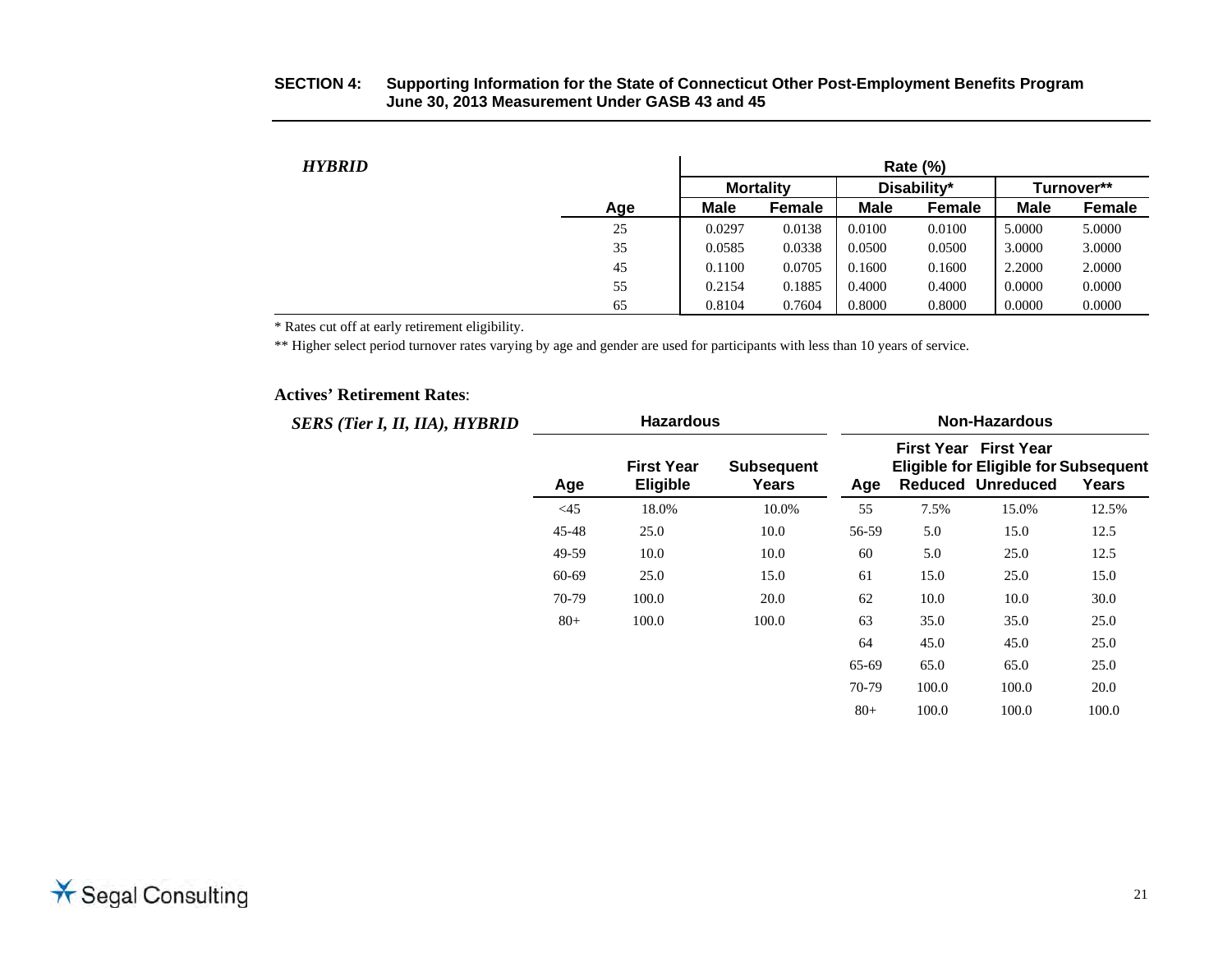#### **Actives' Retirement Rates (continued)**:

| <b>SERS (Tier III), HYBRID</b> |       | <b>Hazardous</b>                     |                            |       |       | <b>Non-Hazardous</b>                                     |                                                      |
|--------------------------------|-------|--------------------------------------|----------------------------|-------|-------|----------------------------------------------------------|------------------------------------------------------|
|                                | Age   | <b>First Year</b><br><b>Eligible</b> | <b>Subsequent</b><br>Years | Age   |       | <b>First Year First Year</b><br><b>Reduced Unreduced</b> | <b>Eligible for Eligible for Subsequent</b><br>Years |
|                                | < 50  | 18.0%                                | 10.0%                      | 58-59 | 5.0%  | 7.5%                                                     | 5.0%                                                 |
|                                | 50-59 | 25.0                                 | 10.0                       | 60    | 5.0   | 12.5                                                     | 12.5                                                 |
|                                | 60-69 | 10.0                                 | 10.0                       | 61    | 10.0  | 15.0                                                     | 15.0                                                 |
|                                | 70-79 | 100.0                                | 20.0                       | 62    | 10.0  | 10.0                                                     | 30.0                                                 |
|                                | $80+$ | 100.0                                | 100.0                      | 63    | 10.0  | 35.0                                                     | 25.0                                                 |
|                                |       |                                      |                            | 64    | 10.0  | 45.0                                                     | 25.0                                                 |
|                                |       |                                      |                            | 65-69 | 25.0  | 65.0                                                     | 25.0                                                 |
|                                |       |                                      |                            | 70-79 | 25.0  | 100.0                                                    | 20.0                                                 |
|                                |       |                                      |                            | $80+$ | 100.0 | 100.0                                                    | 100.0                                                |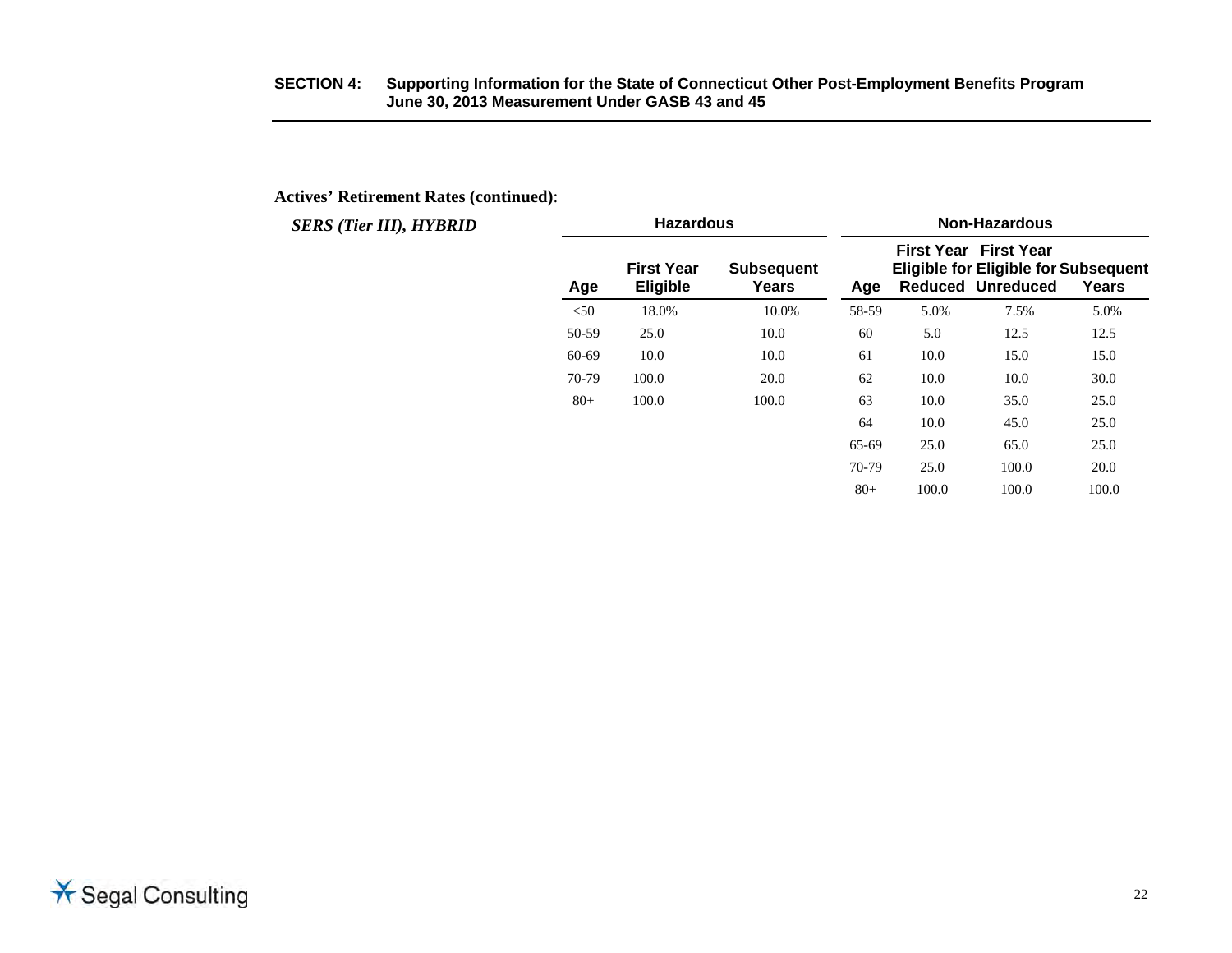| <b>STRS</b> |             | <b>Unreduced</b> |                          | <b>Portable</b>          | <b>Reduced</b>           |                          |  |
|-------------|-------------|------------------|--------------------------|--------------------------|--------------------------|--------------------------|--|
| Age         | <b>Male</b> | Female           | <b>Male</b>              | Female                   | <b>Male</b>              | Female                   |  |
| 50-51       | 27.5%       | 15.0%            | $-$                      | $-$                      | 2.0%                     | 2.0%                     |  |
| 52          | 27.5        | 15.0             | $\overline{\phantom{m}}$ | $\overline{\phantom{m}}$ | $2.5\,$                  | 3.0                      |  |
| 53          | 27.5        | 15.0             | $-\,-$                   | $-\,-$                   | 3.0                      | 3.5                      |  |
| 54          | 27.5        | 15.0             | --                       | --                       | 4.0                      | 4.0                      |  |
| 55          | 38.5        | 30.0             | $\overline{\phantom{m}}$ | $\overline{\phantom{a}}$ | 4.5                      | 6.0                      |  |
| 56          | 38.5        | 30.0             | --                       | --                       | 6.0                      | 7.0                      |  |
| 57          | 38.5        | 30.0             | --                       | --                       | 9.0                      | 7.5                      |  |
| 58          | 38.5        | 30.0             | --                       | --                       | 10.0                     | 8.0                      |  |
| 59          | 38.5        | 30.0             | $\overline{\phantom{m}}$ | $\overline{\phantom{a}}$ | 11.0                     | 8.5                      |  |
| 60          | 22.0        | 20.0             | 6.0%                     | 5.4%                     | $-\, -$                  | $\overline{\phantom{a}}$ |  |
| 61          | 25.3        | 22.5             | $6.0\,$                  | 7.2                      | $-\,$ $-$                | --                       |  |
| 62          | 25.3        | 22.5             | 15.0                     | 9.9                      | $\overline{\phantom{m}}$ | $\qquad \qquad -$        |  |
| 63-64       | 27.5        | 22.5             | 10.0                     | 7.2                      | $\qquad \qquad -$        | $\qquad \qquad -$        |  |
| 65          | 36.3        | 30.0             | 20.0                     | 13.5                     | $- -$                    | --                       |  |
| 66          | 27.5        | 30.0             | 20.0                     | 10.8                     | $\overline{\phantom{m}}$ | $- -$                    |  |
| 67          | 27.5        | 30.0             | 20.0                     | 13.5                     | $-$                      | $- -$                    |  |
| 68          | 27.5        | 30.0             | 20.0                     | 10.8                     | $\overline{\phantom{m}}$ | $\qquad \qquad -$        |  |
| 69          | 27.5        | 30.0             | 35.0                     | 10.8                     | $-$                      | $\qquad \qquad -$        |  |
| 70-73       | 100.0       | 40.0             | 35.0                     | 10.8                     | $-$                      | $- -$                    |  |
| 74          | 100.0       | 40.0             | 35.0                     | 18.0                     | $-$                      | $\qquad \qquad -$        |  |
| 75-79       | 100.0       | 40.0             | 40.0                     | 18.0                     | $-$                      | --                       |  |
| $80+$       | 100.0       | 100.0            | 100.0                    | 100.0                    | $-$                      | $- -$                    |  |

#### **Actives' Retirement Rates (continued):**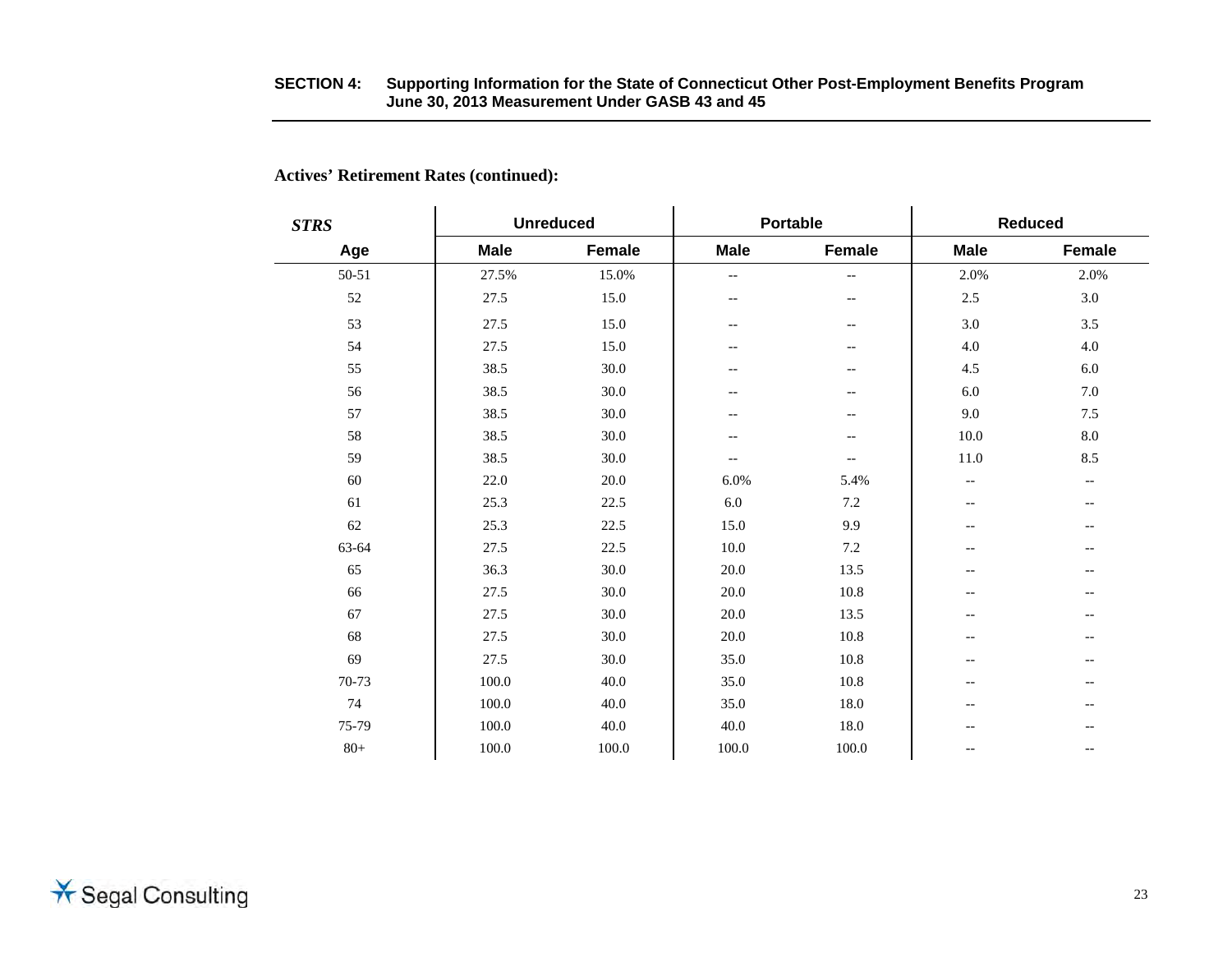#### **Actives' Retirement Rates (continued):**

| <b>PJERS</b> | Age   | Rate  |
|--------------|-------|-------|
|              | 50-61 | 5.0%  |
|              | 62-64 | 10.0  |
|              | 65-69 | 20.0  |
|              | $70+$ | 100.0 |
|              |       |       |

*JFSMCCRS:*

 50% are assumed to retire at the later of age 65 and 10 years of service with 100% at age 70

| <b>ARP</b> | Age   |       | First Year Eligible Subsequent Years |
|------------|-------|-------|--------------------------------------|
|            | 55-59 | 15.0% | 12.5%                                |
|            | 60    | 25.0  | 12.5                                 |
|            | 61    | 25.0  | 15.0                                 |
|            | 62    | 10.0  | 30.0                                 |
|            | 63    | 35.0  | 25.0                                 |
|            | 64    | 45.0  | 25.0                                 |
|            | 65-69 | 65.0  | 25.0                                 |
|            | 70-79 | 100.0 | 20.0                                 |
|            | $80+$ | 100.0 | 100.0                                |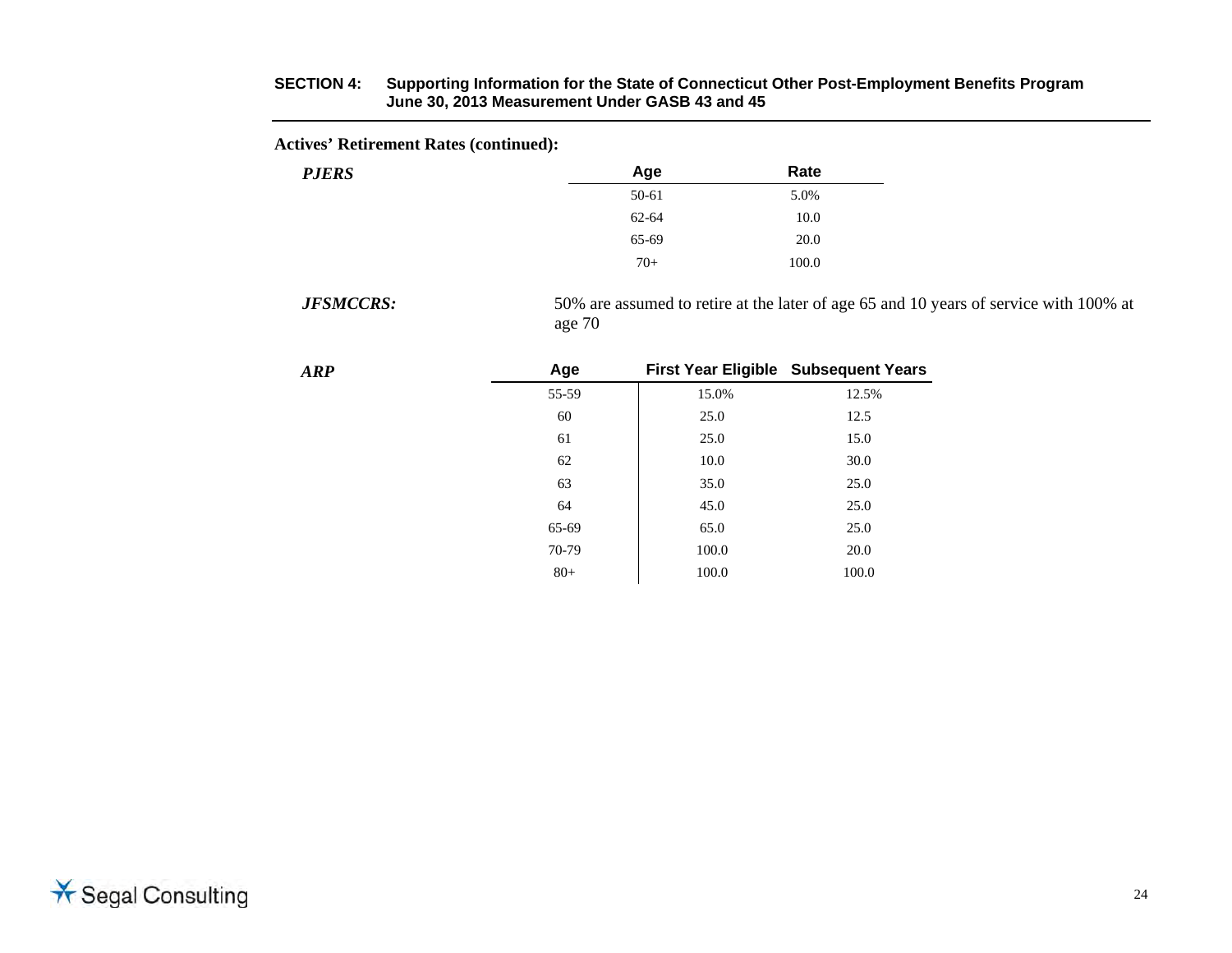**Actives' Retirement Rates (continued):** 

*OTHER* 

| Age   | <b>First Year</b><br><b>Eligible for</b><br><b>Reduced</b> | <b>First Year</b><br><b>Eligible for</b><br><b>Unreduced</b> | <b>Subsequent</b><br>Years |  |
|-------|------------------------------------------------------------|--------------------------------------------------------------|----------------------------|--|
| 55    | 7.5%                                                       | 15.0%                                                        | 12.5%                      |  |
| 56-59 | 5.0                                                        | 15.0                                                         | 12.5                       |  |
| 60    | 5.0                                                        | 25.0                                                         | 12.5                       |  |
| 61    | 15.0                                                       | 25.0                                                         | 15.0                       |  |
| 62    | 10.0                                                       | 10.0                                                         | 30.0                       |  |
| 63    | 35.0                                                       | 35.0                                                         | 25.0                       |  |
| 64    | 45.0                                                       | 45.0                                                         | 25.0                       |  |
| 65-69 | 65.0                                                       | 65.0                                                         | 25.0                       |  |
| 70-79 | 100.0                                                      | 100.0                                                        | 20.0                       |  |
| $80+$ | 100.0                                                      | 100.0                                                        | 100.0                      |  |
|       |                                                            |                                                              |                            |  |

**Inactive Vesteds' Retirement Rates**: 100% are assumed to retire at first eligibility for normal retirement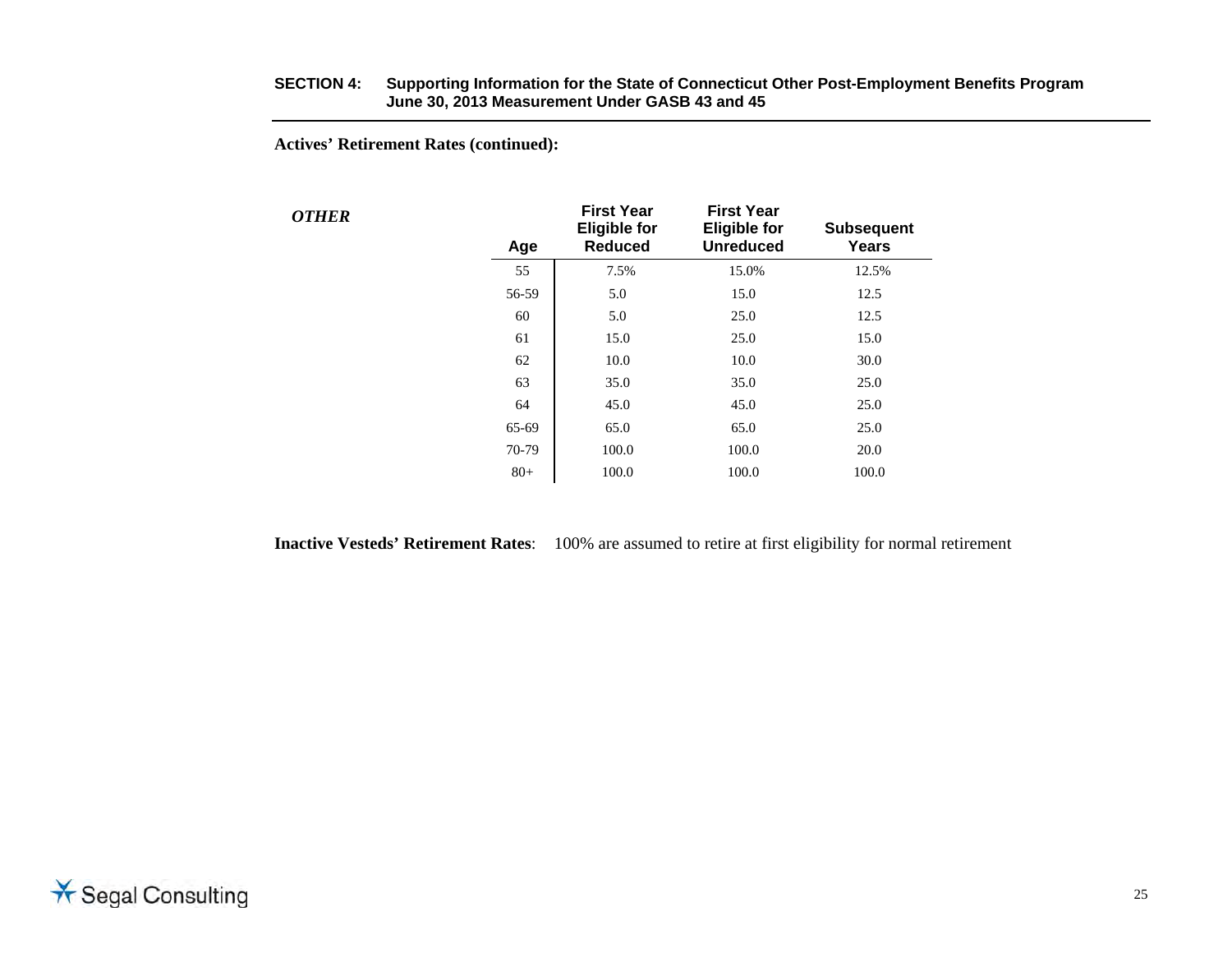| <b>Missing Participant Data:</b> | A missing census item for a given participant was assumed to equal the average value<br>of that item over all other participants of the same status for whom the item is known.                                                                                                                                             |
|----------------------------------|-----------------------------------------------------------------------------------------------------------------------------------------------------------------------------------------------------------------------------------------------------------------------------------------------------------------------------|
|                                  | For this valuation, 1,752 active members were reported with missing compensation.                                                                                                                                                                                                                                           |
|                                  | Spousal coverage was set for current retirees based on their medical tier.                                                                                                                                                                                                                                                  |
|                                  | For retirees with spousal coverage who did not have demographic data available, the<br>assumption for the respective active group was used.                                                                                                                                                                                 |
|                                  | Current retirees missing date of retirement were assumed to retire before June 1, 2009<br>and therefore receive the prescription drug benefit for retirements prior to June 1,<br>2009. New retirees missing date of retirement were assumed to retire after June 1,<br>2009.                                               |
|                                  | HYBRID members were assumed to elect the SERS tier available at their original date<br>of hire.                                                                                                                                                                                                                             |
|                                  | Current employee Trust Fund balances for employees with less than 5 years of service<br>at July 1, 2010 and employees hired after July 1, 2010 were estimated to be equal to<br>three years of contributions of 3% of current salary (discounted by the payroll growth<br>assumption to the year of contribution) per year. |
|                                  | Medicare eligible retirees under age 65 were assumed to be disabled.                                                                                                                                                                                                                                                        |
|                                  | Inactive vested participants missing service were assumed to terminate as of January<br>1, 2013 and for those missing service we calculated employment service between their<br>date of hire and their termination date. Inactive Vested missing gender were assumed<br>to be female.                                       |
|                                  | 75% of actives missing medical plan or dental plan information were assumed to be in<br>a plan that paid contributions.                                                                                                                                                                                                     |
|                                  | We assumed TEACHERS retirees paying a percentage of the Early Retirement<br>Premium would reach Normal Retirement Age at age 60. Similarly, we assumed<br>SERS retirees paying a percentage of the Early Retirement Premium would reach<br>Normal Retirement Age at age 62.                                                 |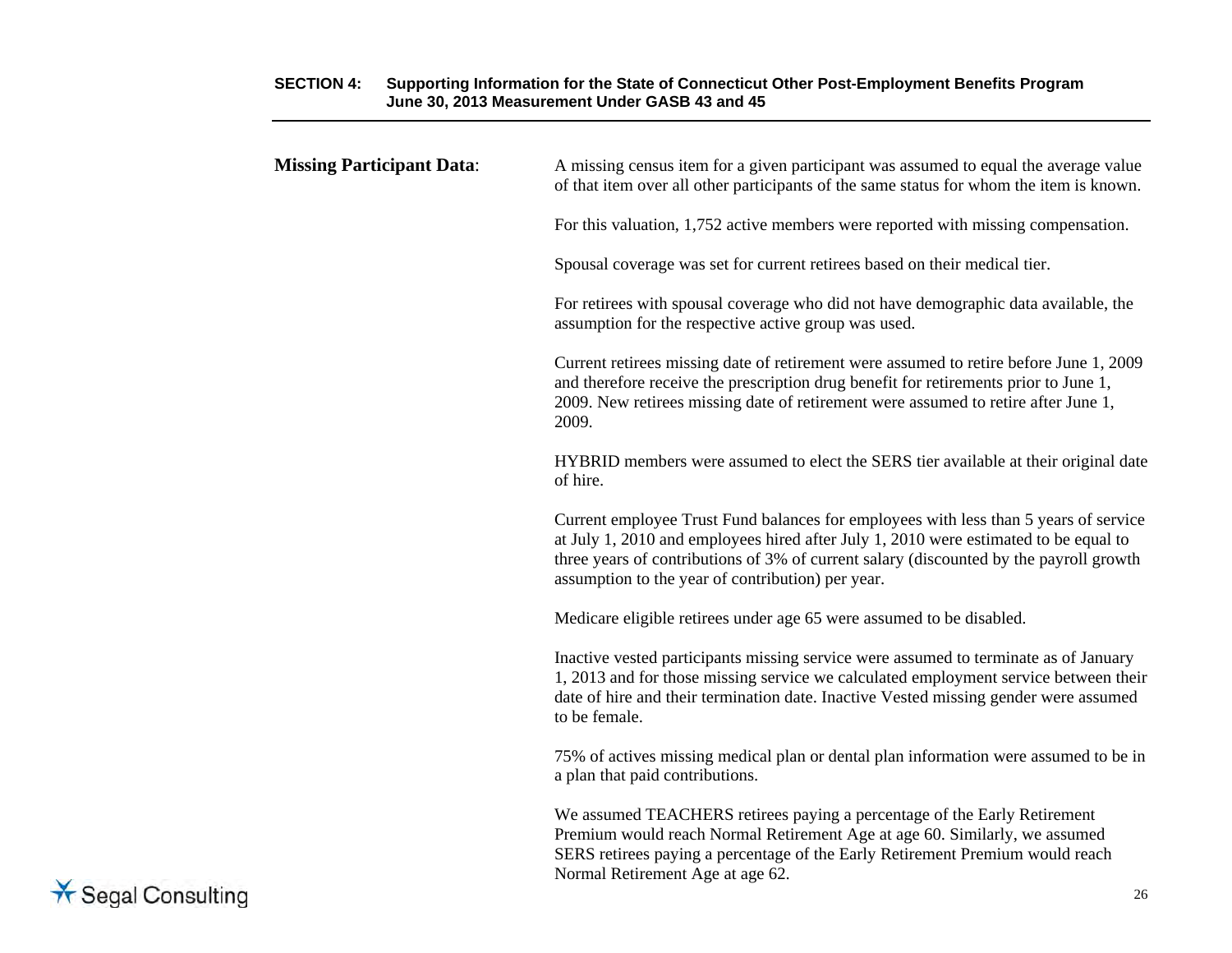| <b>Continuation of Medical and</b><br><b>Dental Benefits after Retiree's</b><br>Death: | For retiree medical and dental benefits, we assumed that 64% of current and future<br>retired members have medical and dental benefits that continue after the retiree's<br>death, and 36% have medical and dental benefits that stop upon the retiree's death. |                                                                                                                                    |  |  |
|----------------------------------------------------------------------------------------|-----------------------------------------------------------------------------------------------------------------------------------------------------------------------------------------------------------------------------------------------------------------|------------------------------------------------------------------------------------------------------------------------------------|--|--|
|                                                                                        |                                                                                                                                                                                                                                                                 | <b>Participation and Coverage Election:</b> 100% of current active and inactive vested participants are assumed to elect coverage. |  |  |
| <b>Health Enhancement Program</b><br><b>Election:</b>                                  | Program.                                                                                                                                                                                                                                                        | 100% of future retirees were assumed to elect to participate in the Health Enhancement                                             |  |  |
| Dependents:                                                                            | Demographic data was available for spouses of current retirees. The percentage of<br>future retirees electing coverage and assumed age differences between husbands and<br>wives are shown below:                                                               |                                                                                                                                    |  |  |
|                                                                                        | <b>Percentage Electing</b><br><b>Spousal Coverage</b>                                                                                                                                                                                                           | <b>Age of Spouse</b>                                                                                                               |  |  |
| <b>SERS</b>                                                                            | 80%                                                                                                                                                                                                                                                             | Females same age as males                                                                                                          |  |  |
| <b>STRS</b>                                                                            | 85% of males; 75% of females                                                                                                                                                                                                                                    | Females 3 years younger than males                                                                                                 |  |  |
| <b>P.JERS</b>                                                                          | 100%                                                                                                                                                                                                                                                            | Females 3 years younger than males                                                                                                 |  |  |
| <b>JFSMCCRS</b>                                                                        | 80%                                                                                                                                                                                                                                                             | Females 3 years younger than males                                                                                                 |  |  |
| <b>ARP</b>                                                                             | 100%                                                                                                                                                                                                                                                            | Females same age as males                                                                                                          |  |  |
| <b>HYBRID</b>                                                                          | 80%                                                                                                                                                                                                                                                             | Females same age as males                                                                                                          |  |  |
| <b>OTHER</b>                                                                           | 80%                                                                                                                                                                                                                                                             | Females same age as males                                                                                                          |  |  |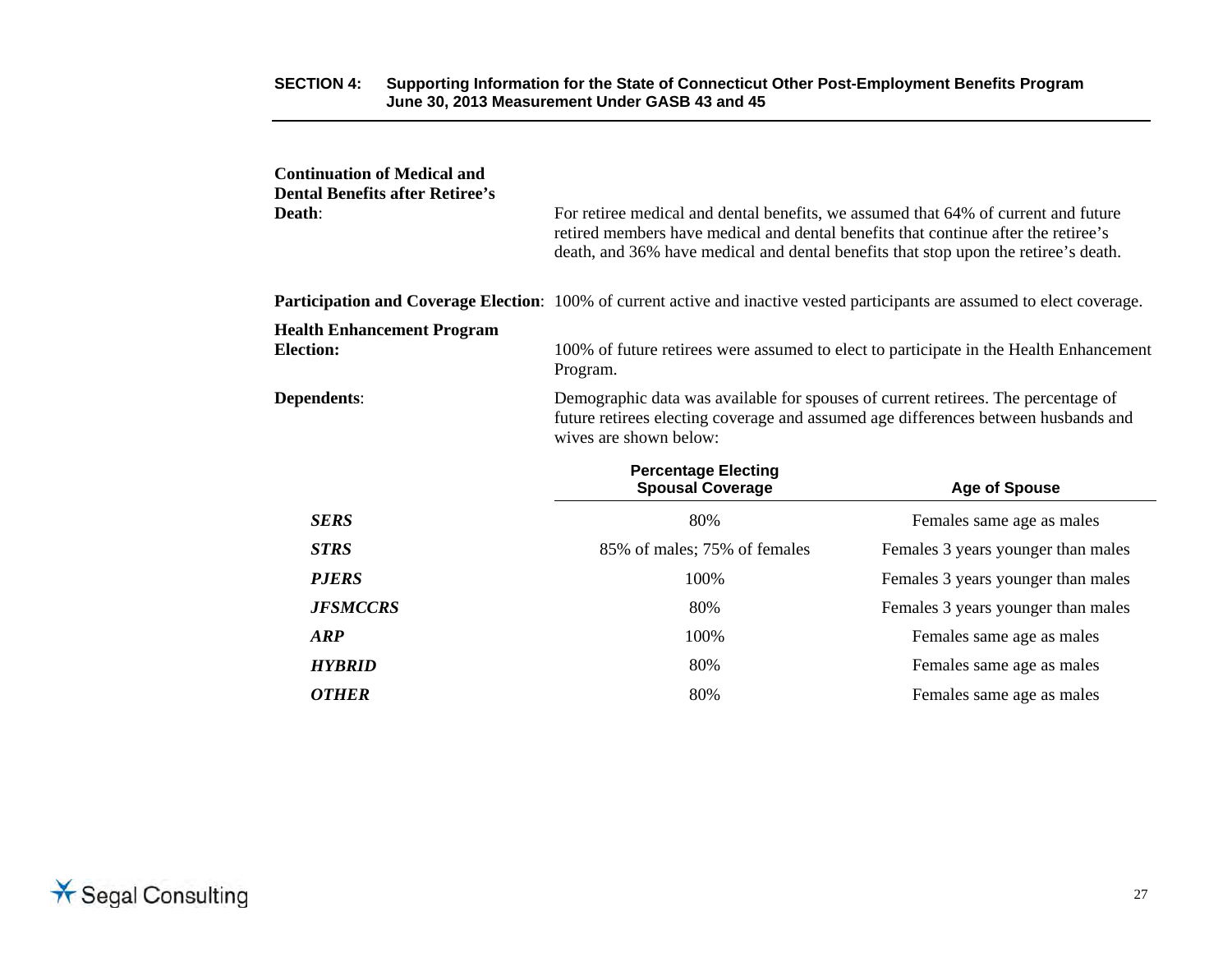| <b>Per Capita Cost Development:</b>    |                                                                                                                                                                                                                                                                                                                                                                                                          |
|----------------------------------------|----------------------------------------------------------------------------------------------------------------------------------------------------------------------------------------------------------------------------------------------------------------------------------------------------------------------------------------------------------------------------------------------------------|
| Self-Funded (Medical and<br>Drug Plan) | Per capita claims costs were based on actual paid retiree claim experience furnished<br>by the State for the period April 1, 2011 through March 31, 2013. Claims were<br>separated by plan and adjusted as follows:                                                                                                                                                                                      |
|                                        | paid claims were multiplied by a factor to yield an estimate of incurred<br>claims,                                                                                                                                                                                                                                                                                                                      |
|                                        | total claims were divided by the number of adult members to yield a per<br>capita claim,                                                                                                                                                                                                                                                                                                                 |
|                                        | the per capita claim was trended to the midpoint of the valuation year at<br>assumed trend rates, and                                                                                                                                                                                                                                                                                                    |
|                                        | the per capita claim was adjusted for the effect of any plan changes.<br>➤                                                                                                                                                                                                                                                                                                                               |
|                                        | Per capita claims for each plan year were then combined by taking a weighted<br>average. The weights used in this average account for a number of factors including<br>each plan year's volatility of claims experience and distance to the valuation year.<br>Actuarial factors were then applied to the weighted average cost to estimate individual<br>retiree and spouse costs by age and by gender. |
| <b>Fully Insured Dental Plan</b>       | Per capita costs were based on actual premium rates effective July 1, 2013.                                                                                                                                                                                                                                                                                                                              |
| <b>Administrative Expenses</b>         | Administrative expenses were based on UHC and Anthem's access fees furnished by<br>the State                                                                                                                                                                                                                                                                                                             |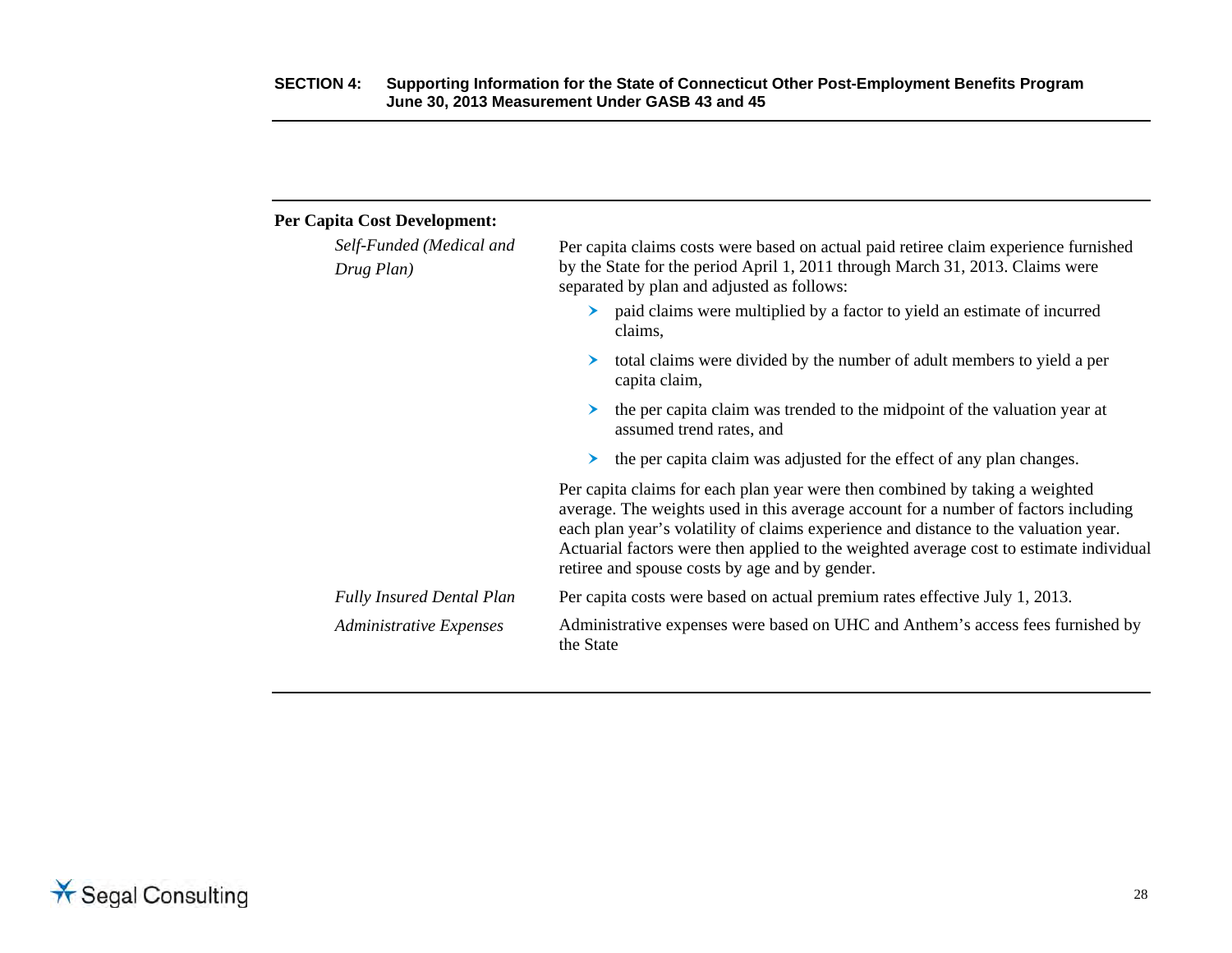| Per Capita Health Costs: | Dental claims costs for the valuation year are \$490. The annual per capita cost for<br>Medicare Part B reimbursement for the plan year beginning July 1, 2013 is assumed to<br>be \$1,259. Medical and prescription drug claims costs for the valuation year,<br>excluding assumed expenses, are shown in the table below for retirees and for spouses<br>at selected ages. These costs are net of deductibles and other benefit plan cost sharing<br>provisions. Medical claims costs for retirees not eligible for Medicare are<br>approximately six times higher than the costs listed at ages 65 and above. Prescription<br>drug costs for retirees who retired before June 1, 2009 are approximately 7% higher |
|--------------------------|----------------------------------------------------------------------------------------------------------------------------------------------------------------------------------------------------------------------------------------------------------------------------------------------------------------------------------------------------------------------------------------------------------------------------------------------------------------------------------------------------------------------------------------------------------------------------------------------------------------------------------------------------------------------------------------------------------------------|
|                          | than the cost shown below for ages under age 65.                                                                                                                                                                                                                                                                                                                                                                                                                                                                                                                                                                                                                                                                     |

|     | <b>Medical</b> |         |               | <b>Prescription Drug</b> |                |         |               |               |
|-----|----------------|---------|---------------|--------------------------|----------------|---------|---------------|---------------|
|     |                | Retiree | <b>Spouse</b> |                          | <b>Retiree</b> |         | <b>Spouse</b> |               |
| Age | <b>Male</b>    | Female  | Male          | <b>Female</b>            | <b>Male</b>    | Female  | <b>Male</b>   | <b>Female</b> |
| 50  | \$7,889        | \$8,986 | \$5,511       | \$7,215                  | \$2,448        | \$2,789 | \$1,710       | \$2,239       |
| 55  | 9.369          | 9.673   | 7.374         | 8,352                    | 2.908          | 3.002   | 2,288         | 2,592         |
| 60  | 11.127         | 10.427  | 9.872         | 9,687                    | 3,453          | 3.236   | 3.063         | 3.006         |
| 64  | 12.766         | 11.061  | 12.462        | 10.902                   | 3.962          | 3.433   | 3.867         | 3,383         |
| 65  | 2.071          | 1.760   | 2.071         | 1,760                    | 2,624          | 2,230   | 2.624         | 2,230         |
| 70  | 2.400          | 1.897   | 2.400         | 1,897                    | 3,041          | 2.404   | 3.041         | 2,404         |
| 75  | 2,587          | 2,042   | 2,587         | 2,042                    | 3,277          | 2,587   | 3,277         | 2,587         |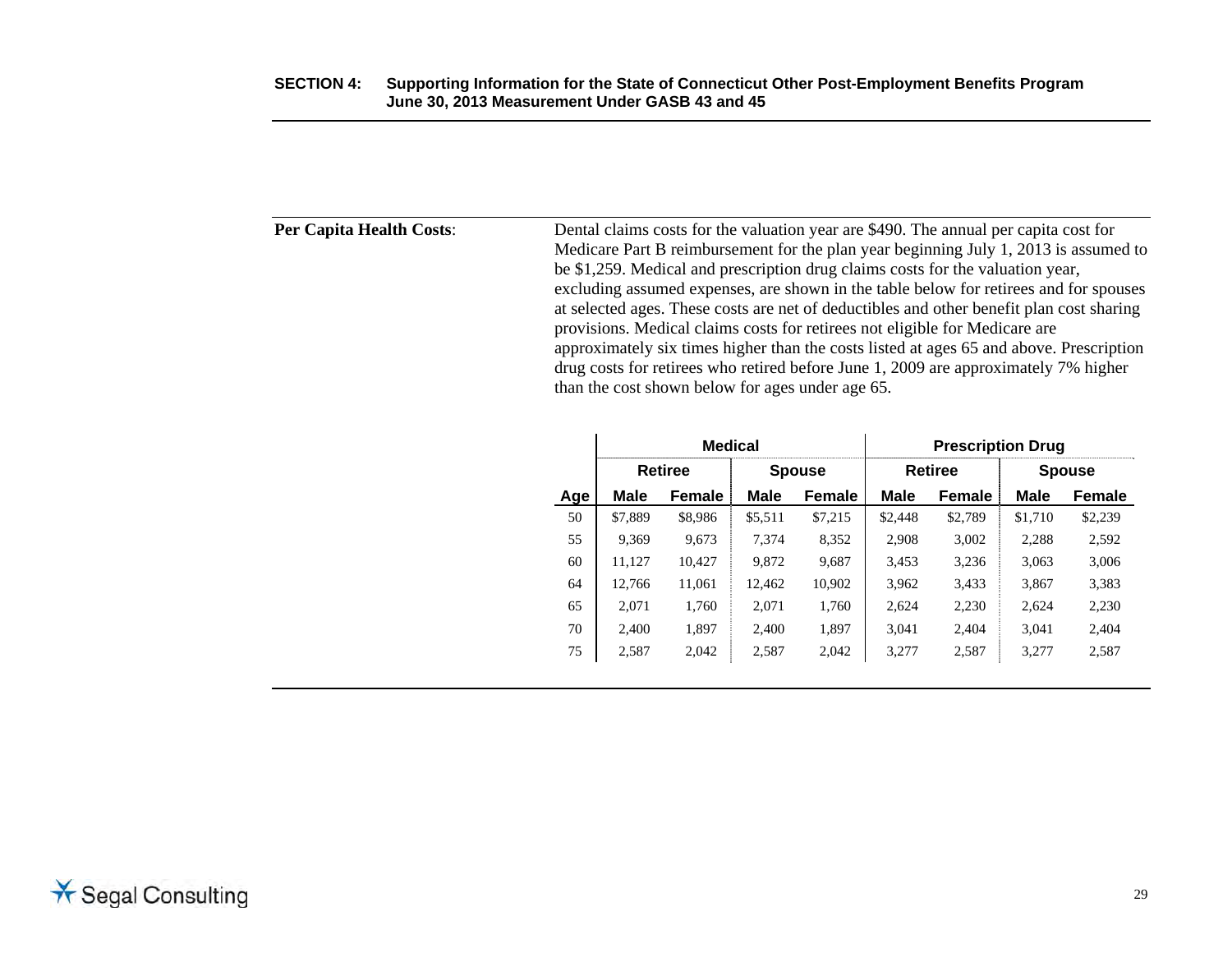| <b>Health Care Cost Trend Rates:</b> |                                                                                                                                                                                                                                                                                             |                |                                      |               | the rate that is applied to that year's cost to yield the next year's projected cost.                                                                                                                                                                 | Health care trend measures the anticipated overall rate at which health plan costs are<br>expected to increase in future years. The rates shown below are "net" and are applied<br>to the net per capita costs shown above. The trend shown for a particular plan year is |
|--------------------------------------|---------------------------------------------------------------------------------------------------------------------------------------------------------------------------------------------------------------------------------------------------------------------------------------------|----------------|--------------------------------------|---------------|-------------------------------------------------------------------------------------------------------------------------------------------------------------------------------------------------------------------------------------------------------|---------------------------------------------------------------------------------------------------------------------------------------------------------------------------------------------------------------------------------------------------------------------------|
|                                      |                                                                                                                                                                                                                                                                                             |                | Rate (%)                             |               |                                                                                                                                                                                                                                                       |                                                                                                                                                                                                                                                                           |
|                                      | <b>Year Ending</b><br><b>June 30,</b>                                                                                                                                                                                                                                                       | <b>Medical</b> | <b>Prescription</b><br><b>Drug</b>   | <b>Dental</b> | Part B                                                                                                                                                                                                                                                |                                                                                                                                                                                                                                                                           |
|                                      | 2014                                                                                                                                                                                                                                                                                        | 7.00           | 6.00                                 | 5.00          | 5.00                                                                                                                                                                                                                                                  |                                                                                                                                                                                                                                                                           |
|                                      | 2015                                                                                                                                                                                                                                                                                        | 6.60           | 5.80<br>5.60<br>5.40<br>5.20<br>5.00 | 5.00          | 5.00                                                                                                                                                                                                                                                  |                                                                                                                                                                                                                                                                           |
|                                      | 2016<br>2017<br>2018<br>2019 & later                                                                                                                                                                                                                                                        | 6.20           |                                      | 5.00          | 5.00<br>5.00<br>5.00                                                                                                                                                                                                                                  |                                                                                                                                                                                                                                                                           |
|                                      |                                                                                                                                                                                                                                                                                             | 5.80           |                                      | 5.00          |                                                                                                                                                                                                                                                       |                                                                                                                                                                                                                                                                           |
|                                      |                                                                                                                                                                                                                                                                                             | 5.40           |                                      | 5.00          |                                                                                                                                                                                                                                                       |                                                                                                                                                                                                                                                                           |
|                                      |                                                                                                                                                                                                                                                                                             | 5.00           |                                      | 5.00          | 5.00                                                                                                                                                                                                                                                  |                                                                                                                                                                                                                                                                           |
| <b>Medicare Part D Subsidy</b>       |                                                                                                                                                                                                                                                                                             |                |                                      |               |                                                                                                                                                                                                                                                       |                                                                                                                                                                                                                                                                           |
| <b>Assumption:</b>                   | EGWP program are recognized in this valuation.                                                                                                                                                                                                                                              |                |                                      |               | The State no longer participants in the Retiree Drug Subsidy (RDS) program. The<br>State provides prescription drug benefits to Medicare-eligible retirees through an<br>Employer Group Waiver Plan (EGWP). Subsidies implicit in lower costs for the | prior valuation did not reflect Part D subsidies, as GASB guidelines prohibit the offset<br>of OPEB obligations by the future value of RDS payments. As of January 1, 2012, the                                                                                           |
| <b>Retiree Contributions:</b>        | An average contribution of \$159 was used for plans requiring contributions in the<br>valuation year. An average contribution of \$392 was used in the valuation year for<br>dental benefits. Early Retiree Premiums were based on an average premium of<br>\$10,797 in the valuation year. |                |                                      |               |                                                                                                                                                                                                                                                       |                                                                                                                                                                                                                                                                           |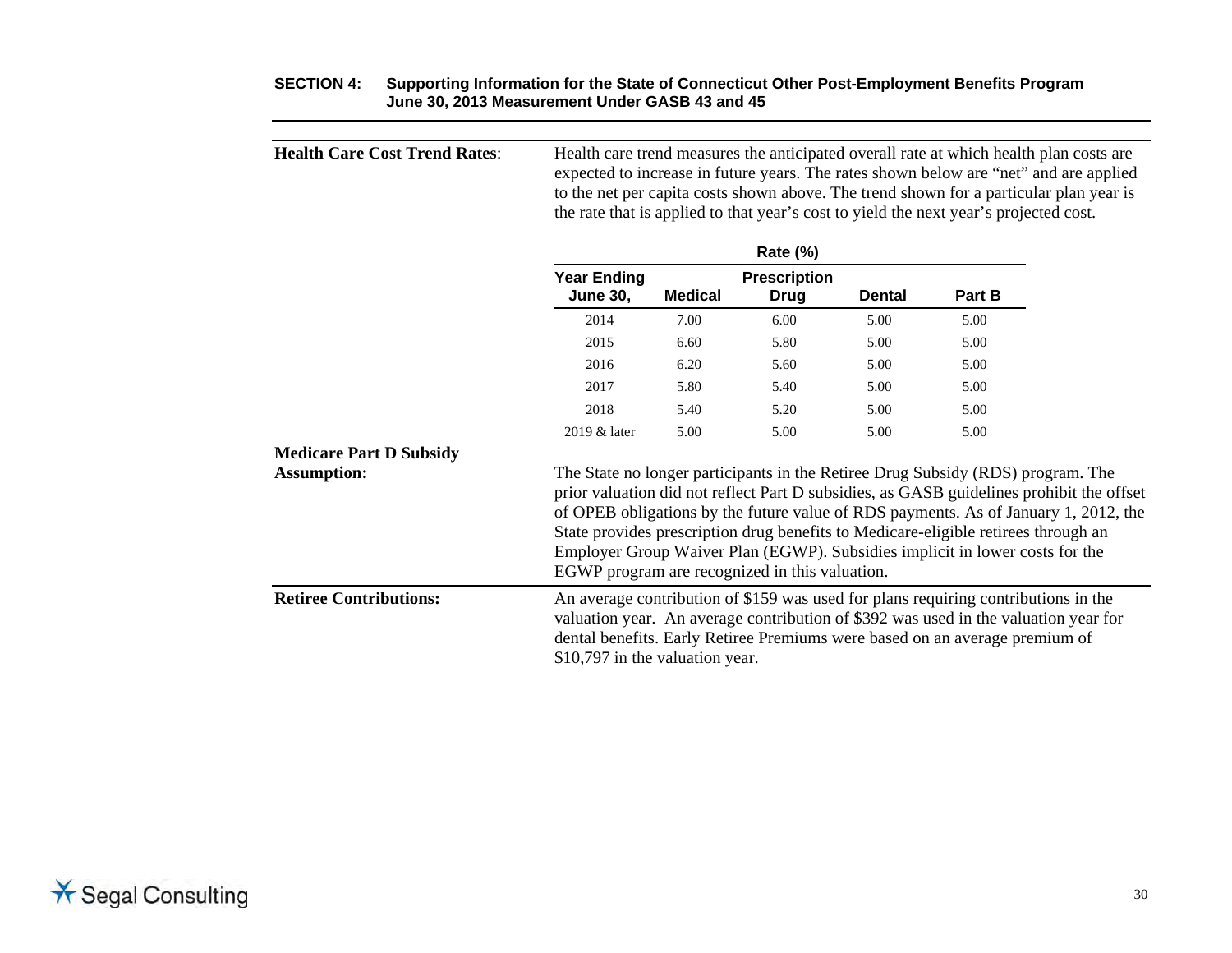| <b>Retiree Contribution Increase Rate:</b> | Contributions for dental benefits are assumed to increase at 5.00% per year. An annual<br>increase in required retiree contributions for medical and prescription drugs was<br>assumed, as shown below. |             |                                                                                                                                                                       |  |  |  |  |  |
|--------------------------------------------|---------------------------------------------------------------------------------------------------------------------------------------------------------------------------------------------------------|-------------|-----------------------------------------------------------------------------------------------------------------------------------------------------------------------|--|--|--|--|--|
|                                            | <b>Year Ending</b><br><b>June 30,</b>                                                                                                                                                                   | Rate $(\%)$ |                                                                                                                                                                       |  |  |  |  |  |
|                                            | 2014                                                                                                                                                                                                    | 6.75        |                                                                                                                                                                       |  |  |  |  |  |
|                                            | 2015                                                                                                                                                                                                    | 6.40        |                                                                                                                                                                       |  |  |  |  |  |
|                                            | 2016                                                                                                                                                                                                    | 6.05        |                                                                                                                                                                       |  |  |  |  |  |
|                                            | 2017                                                                                                                                                                                                    | 5.70        |                                                                                                                                                                       |  |  |  |  |  |
|                                            | 2018                                                                                                                                                                                                    | 5.35        |                                                                                                                                                                       |  |  |  |  |  |
|                                            | 2019 & later                                                                                                                                                                                            | 5.00        |                                                                                                                                                                       |  |  |  |  |  |
| <b>Administrative Expenses:</b>            | obligations.                                                                                                                                                                                            |             | An administrative expense load of \$263 per participant increasing at 3.00% per year<br>was added to projected incurred medical claim costs in developing the benefit |  |  |  |  |  |
| <b>Plan Design:</b>                        | as described in Exhibit III.                                                                                                                                                                            |             | Development of plan liabilities was based on the substantive plan of benefits in effect                                                                               |  |  |  |  |  |
| <b>Annual Maximum Benefits:</b>            |                                                                                                                                                                                                         |             | No increase in the annual maximum benefit levels was assumed.                                                                                                         |  |  |  |  |  |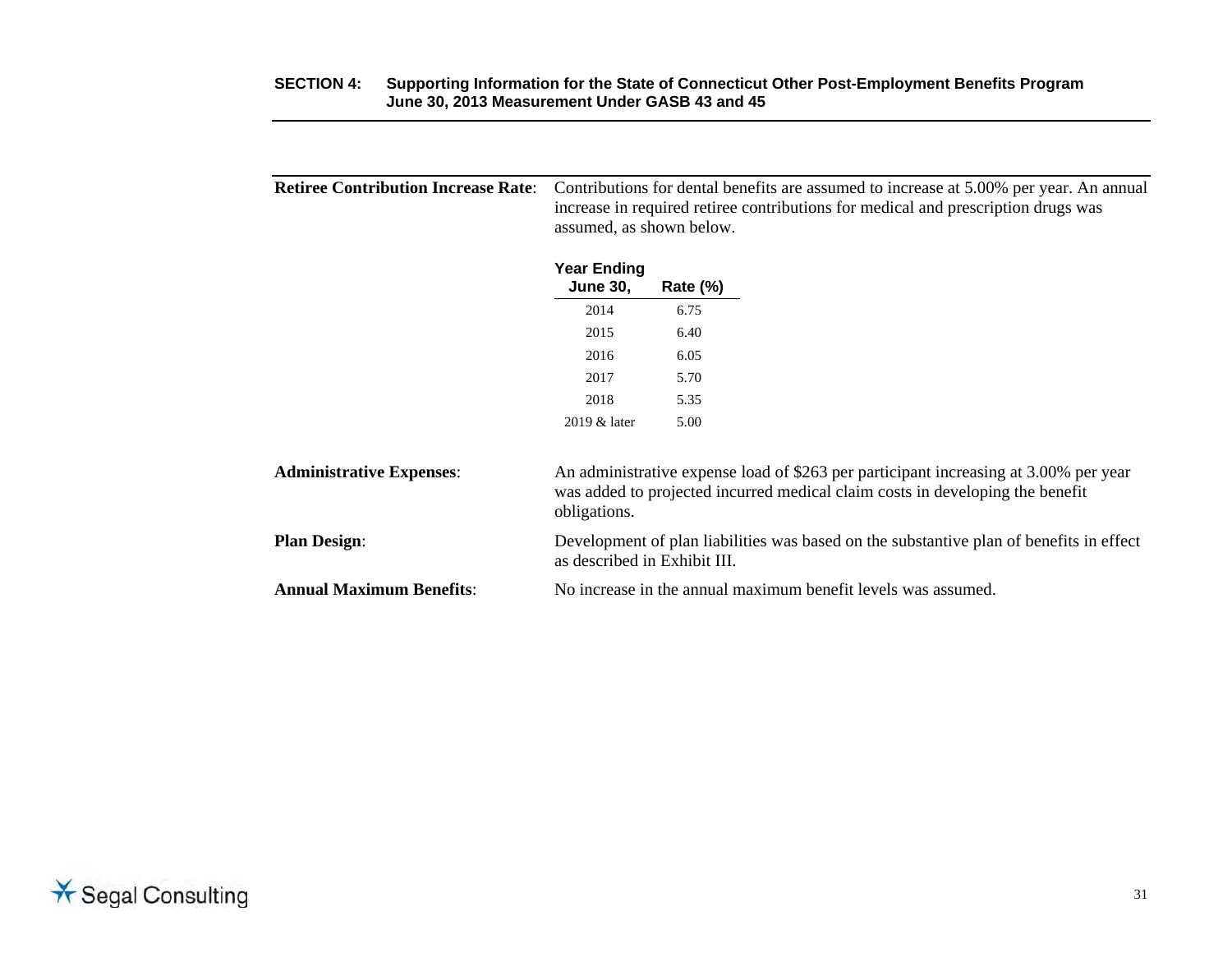| <b>Assumption Changes</b><br>since Prior Valuation: | Medical, Prescription drug and dental claims costs were updated for recent<br>experience. Trend rates on medical and prescription drug were adjusted.                                                                                                                                                         |
|-----------------------------------------------------|---------------------------------------------------------------------------------------------------------------------------------------------------------------------------------------------------------------------------------------------------------------------------------------------------------------|
|                                                     | The explicit administrative expense assumption per participant was decreased to \$263.                                                                                                                                                                                                                        |
|                                                     | The assumption for Medicare Part B was adjusted.                                                                                                                                                                                                                                                              |
|                                                     | The average premium used to calculate Early Retirement Premiums was updated to<br>\$10,797.                                                                                                                                                                                                                   |
|                                                     | The retiree contribution increase rate was adjusted.                                                                                                                                                                                                                                                          |
|                                                     | The payroll growth assumption was lowered from 4.00% to 3.75%.                                                                                                                                                                                                                                                |
|                                                     | The salary scale, retirement rates, mortality rates, turnover rates and disability rates<br>for SERS were updated based on the September 12, 2012 Experience Investigation<br>completed by Cavanaugh Macdonald for the Retirement System and confirmed in the<br>June 30, 2012 valuation report.              |
|                                                     | The salary scale, retirement rates, and turnover rates for STRS were updated based on<br>the April 7, 2011 Experience Investigation completed by Cavanaugh Macdonald for<br>the Retirement System and confirmed in the June 30, 2012 valuation report.                                                        |
|                                                     | The salary scale and mortality rates for JFSMCCRS were updated based on the<br>September 17, 2012 Experience Investigation completed by Cavanaugh Macdonald<br>for the Retirement System and confirmed in the June 30, 2012 valuation report.                                                                 |
|                                                     | The salary scale, retirement rates, mortality rates, turnover rates, and disability rates<br>for PJERS were updated based on the September 17, 2012 Experience Investigation<br>completed by Cavanaugh Macdonald and confirmation by Cavanaugh Macdonald that<br>Recommendation #2 was adopted by the System. |
|                                                     | The salary scale, retirement rates, mortality rates, turnover rates, and disability rates<br>for ARP were updated to be the same as those for SERS Non-hazardous Tier IIA. No<br>early retirement is assumed and all disabilities are assumed to be not-in-service.                                           |
|                                                     | The salary scale, retirement rates, mortality rates, turnover rates, and disability rates<br>for OTHERS were updated to be the same as those for SERS Non-hazardous Tier IIA.<br>All disabilities are assumed to be not-in-service.                                                                           |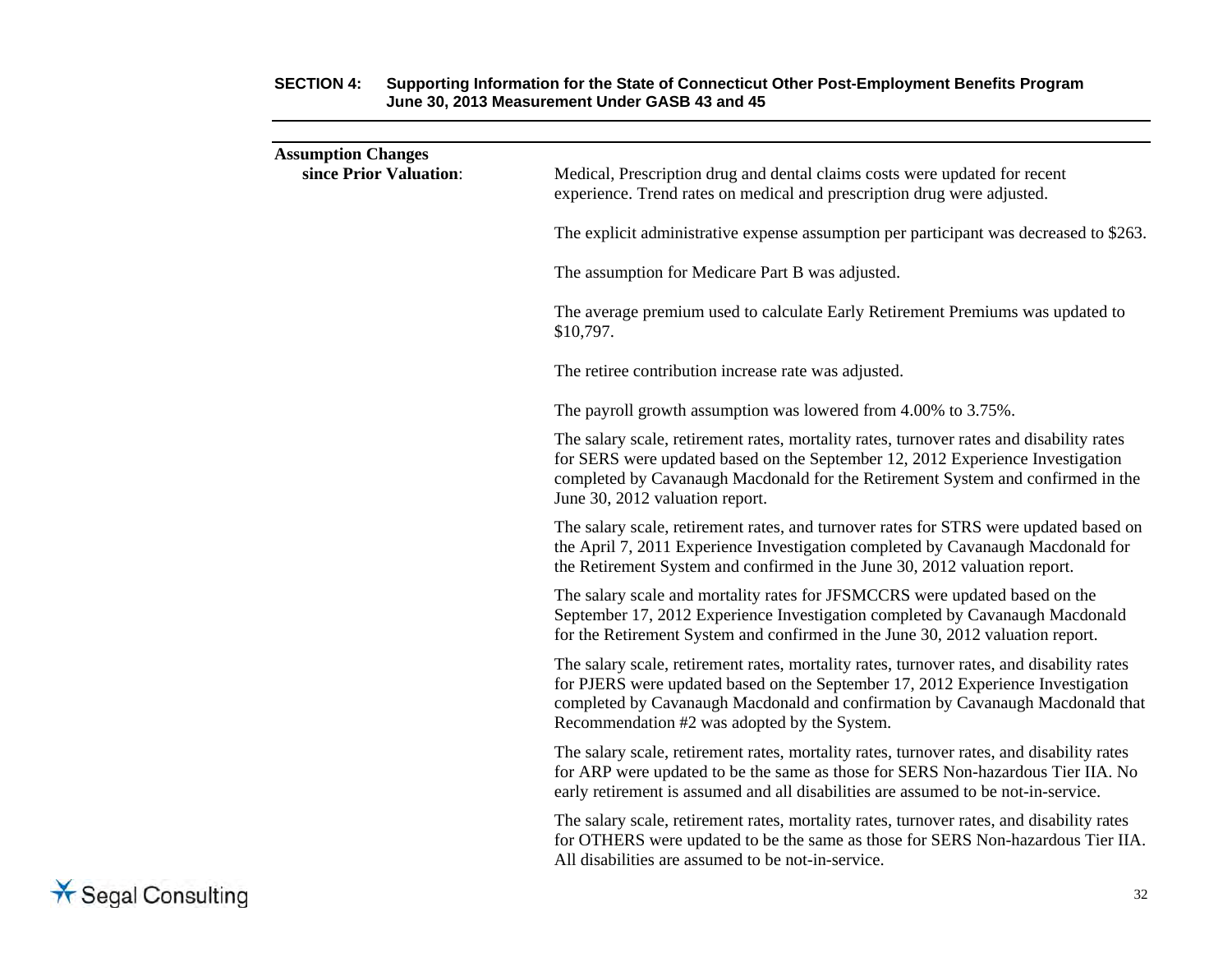### **EXHIBIT III**

#### **Summary of Plan**

This exhibit summarizes the major benefit provisions as included in the valuation. To the best of our knowledge, the summary represents the substantive plans as of the measurement date. It is not intended to be, nor should it be interpreted as, a complete statement of all benefit provisions.

| Eligibility:          | Retired and receiving a Normal, Early, Disabled, or Pre-retirement Survivor pension<br>from the following Retirement Plan.<br>SERS - State Employees Retirement System.<br>JFSMCCRS - Judges, Family Support Magistrates, and Compensation<br>$\bullet$<br>Commissioners Retirement System.<br>PJERS - Probate Judges and Employees Retirement System.<br>$\bullet$<br>STRS - State Teachers' Retirement System.<br>$\bullet$<br>ARP - Alternate Retirement System.<br>$\bullet$<br>HYBRID - Hybrid Defined Benefit/Defined Contribution Plan<br>$\bullet$                                                         |
|-----------------------|--------------------------------------------------------------------------------------------------------------------------------------------------------------------------------------------------------------------------------------------------------------------------------------------------------------------------------------------------------------------------------------------------------------------------------------------------------------------------------------------------------------------------------------------------------------------------------------------------------------------|
|                       | In addition, there are a small number of "Other" State employees who are not covered<br>by the retirement systems above but who are eligible for OPEB benefits. As part of<br>the 2009 and 2011 SEBAC agreements, employees with less than 10 years of service<br>as of July 1, 2009, must have 10 years of service to receive retiree medical benefits. In<br>addition, an employee must have a combined age plus service of 75 years to receive<br>retiree medical benefits unless they retire directly from active service. New<br>employees must have 15 years of service to receive retiree medical benefits. |
| <b>Benefit Types:</b> | Medical, prescription drug, dental, life insurance. Prescription drug benefits for<br>Medicare-eligible retirees are provided through a Part D Employer Group Waiver Plan<br>(EGWP). The State also reimburses the Medicare Part B premium for Medicare-<br>eligible retirees.                                                                                                                                                                                                                                                                                                                                     |
|                       | Probate judges, probate employees, and terminated vested participants are not eligible<br>for life insurance.                                                                                                                                                                                                                                                                                                                                                                                                                                                                                                      |
|                       | Teachers and terminated vested participants are not eligible for pre-retirement death<br>benefits.                                                                                                                                                                                                                                                                                                                                                                                                                                                                                                                 |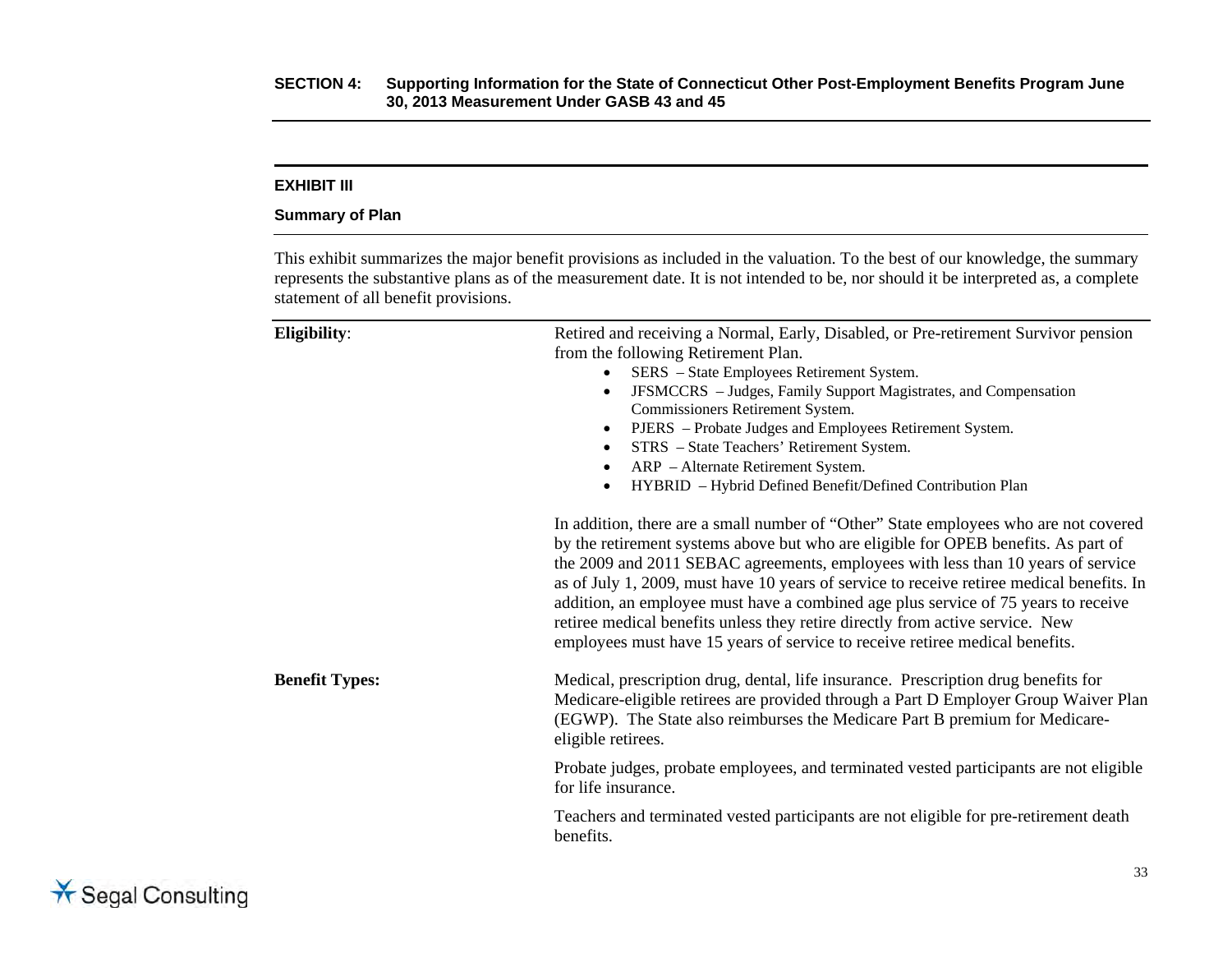| <b>Duration of Coverage:</b>      | Lifetime                                                                                                                                                                                                                                                |  |  |  |
|-----------------------------------|---------------------------------------------------------------------------------------------------------------------------------------------------------------------------------------------------------------------------------------------------------|--|--|--|
| <b>Spouse Benefits:</b>           | Same benefits as for retirees except no life insurance. Spousal coverage is for life if<br>the spouse receives a survivor pension from their retirement system; otherwise<br>coverage ends at the retiree's death.                                      |  |  |  |
| <b>Retiree Contributions:</b>     |                                                                                                                                                                                                                                                         |  |  |  |
| Medical, Rx, and Dental           | The monthly retiree contributions used were provided in a schedule supplied by the<br>Office of the State Comptroller.                                                                                                                                  |  |  |  |
| <b>Health Enhancement Program</b> | As part of the 2011 SEBAC agreement, individuals who retire after October 1, 2011,<br>and who decline participation in the Health Enhancement Program, or who are<br>removed from the program, must pay an additional \$100 per month in premium share. |  |  |  |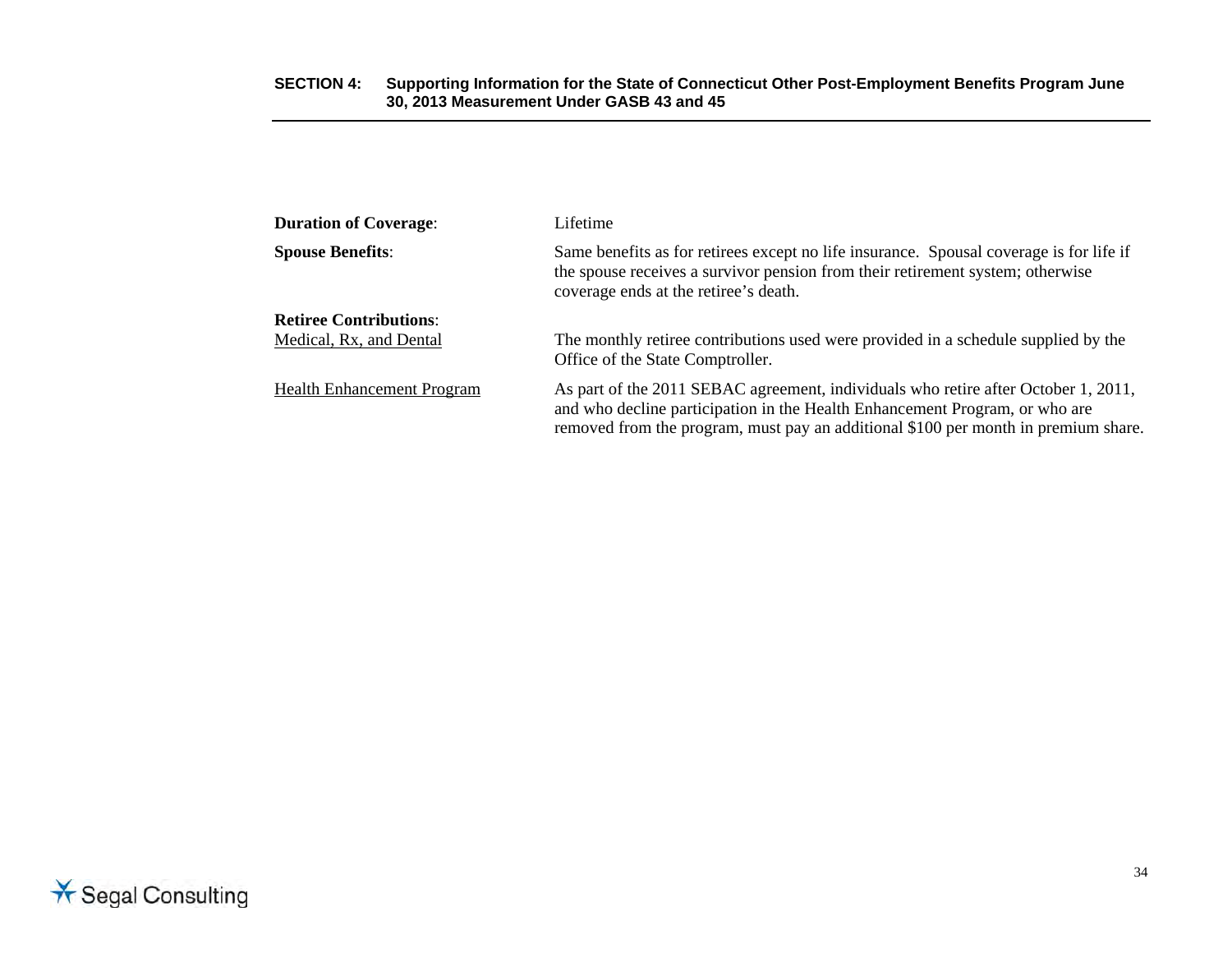Early Retiree Premiums As part of the 2011 SEBAC agreement, individuals who elect early retirement will be charged the greater of the retiree contribution described above and a percentage of the premium (as described on the following page) until they reach their normal retirement date, or age 65, whichever is earlier. The percentages will also be applied to individuals who are eligible for a deferred vested benefit that elect to receive their pension benefits before age 65. If the participant has fewer than 15 years of service, 15 years is used. If the participant has more than 25 years of service, 25 years is used. If the participant retires more than 5 years early, 5 years is used. The premium is capped at 25% of the person's actual pension benefit.

|          |    | <b>Years Retired Early</b> |        |        |                |       |  |
|----------|----|----------------------------|--------|--------|----------------|-------|--|
|          |    | 5                          | 4      | 3      | $\overline{2}$ |       |  |
|          | 15 | 40.00%                     | 32.00% | 24.00% | 16.00%         | 8.00% |  |
|          | 16 | 37.00%                     | 29.60% | 22.20% | 14.80%         | 7.40% |  |
|          | 17 | 34.00%                     | 27.20% | 20.40% | 13.60%         | 6.80% |  |
| Service  | 18 | 31.00%                     | 24.80% | 18.60% | 12.40%         | 6.20% |  |
|          | 19 | 28.00%                     | 22.40% | 16.80% | 11.20%         | 5.60% |  |
| $\sigma$ | 20 | 25.00%                     | 20.00% | 15.00% | 10.00%         | 5.00% |  |
| Years    | 21 | 22.00%                     | 17.60% | 13.20% | 8.80%          | 4.40% |  |
|          | 22 | 19.00%                     | 15.20% | 11.40% | 7.60%          | 3.80% |  |
|          | 23 | 16.00%                     | 12.80% | 9.60%  | 6.40%          | 3.20% |  |
|          | 24 | 13.00%                     | 10.40% | 7.80%  | 5.20%          | 2.60% |  |
|          | 25 | 10.00%                     | 8.00%  | 6.00%  | 4.00%          | 2.00% |  |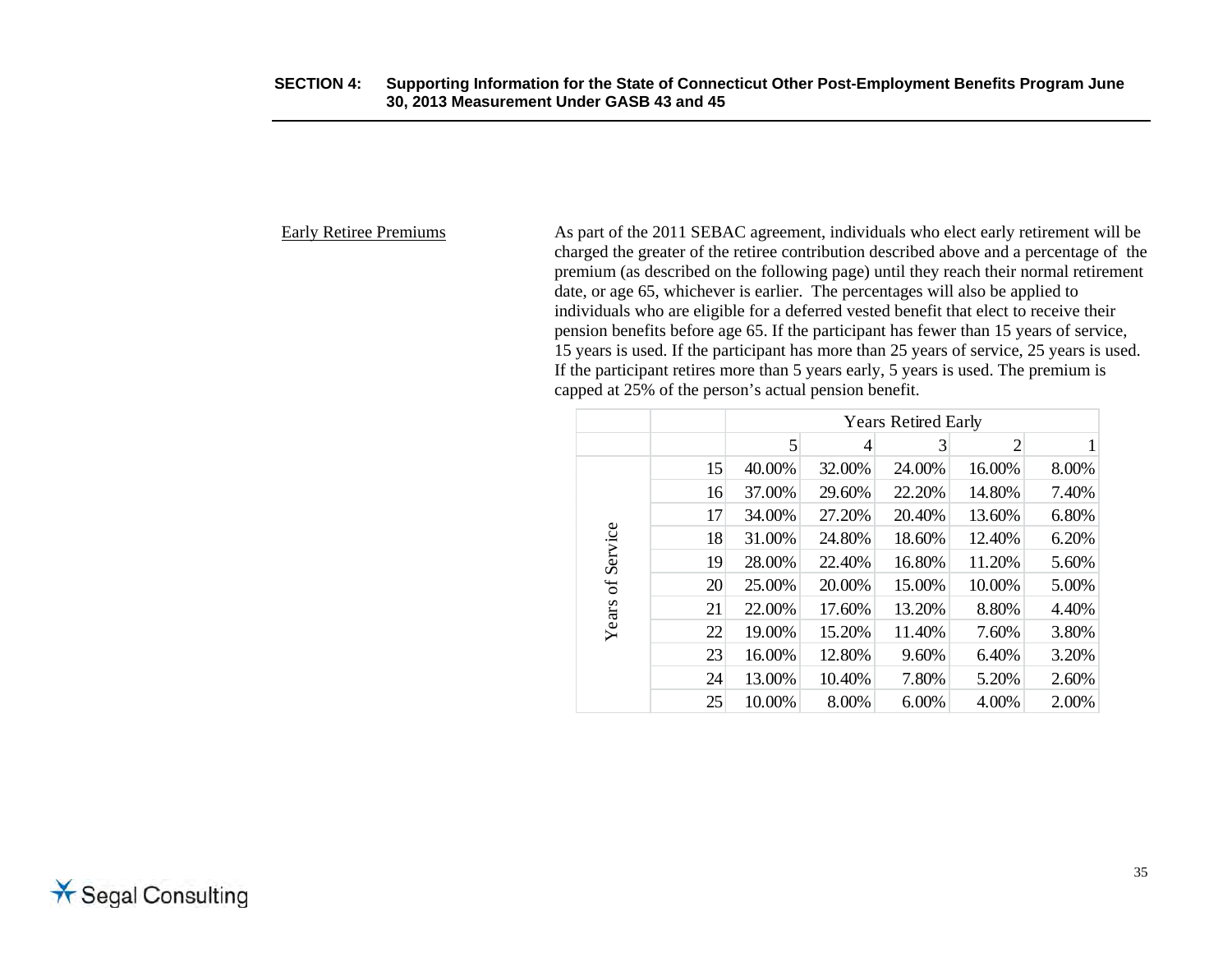| <b>Employee Contributions:</b> | As part of the 2009 and 2011 SEBAC agreements, current active employees pay a<br>percentage of their pay into the Retiree Health Care Trust Fund for pre-funding of<br>OPEB benefits.                                                                                                                                                                                                                       |
|--------------------------------|-------------------------------------------------------------------------------------------------------------------------------------------------------------------------------------------------------------------------------------------------------------------------------------------------------------------------------------------------------------------------------------------------------------|
|                                | All employees hired after July 1, 2009, or with fewer than five years of service as of<br>July 1, 2010, are contributing 3.0% of their salaries to the Fund, for a period of 10<br>years or until their retirement, whichever is sooner.                                                                                                                                                                    |
|                                | All employees not paying into the Fund as of June 30, 2013, will begin paying a<br>contribution at that time. The contribution will be 0.5% for the year beginning July 1,<br>2013, increasing to 2.0% for the year beginning July 1, 2014, and to 3.0% for the year<br>beginning July 1, 2015. Contributions will continue for a period of 10 years or until<br>the employee retires, whichever is sooner. |
|                                | Contributions are refundable to employees who leave State employment prior to<br>completing 10 years of service.                                                                                                                                                                                                                                                                                            |
|                                | Effective July 1, 2017, the State will begin to contribute into the Retiree Health Care<br>Trust Fund an amount equal to the amount contributed by employees each year.                                                                                                                                                                                                                                     |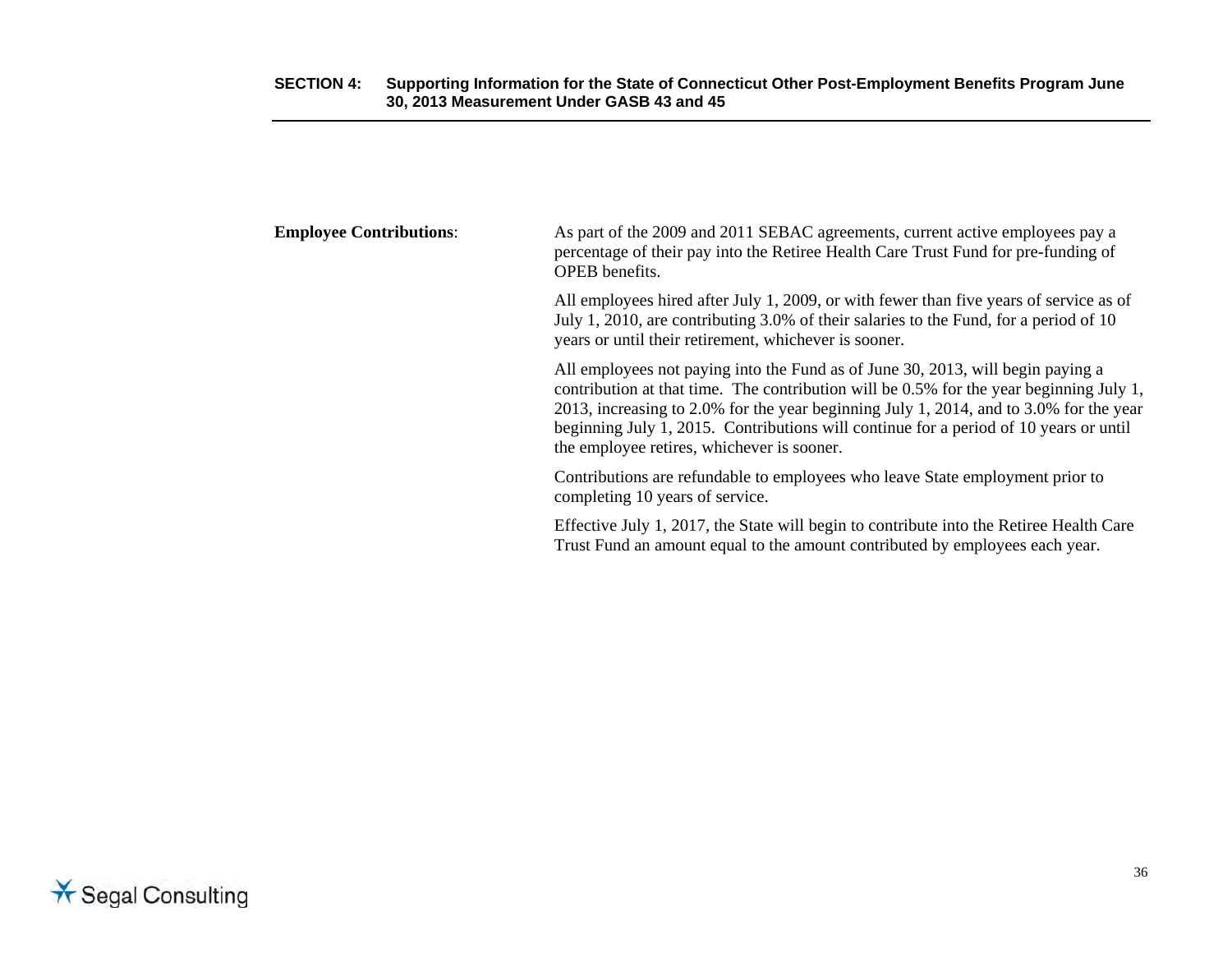### **Benefit Descriptions:**

Medical (Anthem or UnitedHealthcare)

| <b>Point of Service</b>                | In-Network                            | Out-Of-Network                   |
|----------------------------------------|---------------------------------------|----------------------------------|
| <i>Deductible</i>                      | $$350/person$ , up to \$1,400/family* | \$300/person, up to \$900/family |
| Member Coinsurance                     | <b>None</b>                           | 80%                              |
| Out-of-pocket Maximum (not incl. ded.) | None                                  | \$2,000/\$4,000 single/family    |
| <i><b>Office Visit Copay</b></i>       | $$15**$                               | Deductible and coinsurance       |
| <b>Emergency Room Copay</b>            | \$35 (waived if admitted)             | \$35 (waived if admitted)        |

| Point of Enrollment, Out of Area       | <b>Participating Provider</b>         |
|----------------------------------------|---------------------------------------|
| <i>Deductible</i>                      | $$350/person$ , up to \$1,400/family* |
| Member Coinsurance                     | <b>None</b>                           |
| Out-of-pocket Maximum (not incl. ded.) | None                                  |
| <i><b>Office Visit Copay</b></i>       | $$10**$                               |
| <b>Emergency Room Copay</b>            | \$35 (waived if admitted)             |

\* Waived for post-October 2011 retirees enrolled in Health Enhancement Program.

\*\* \$5 copay for retirees who retired prior to July 1, 1999.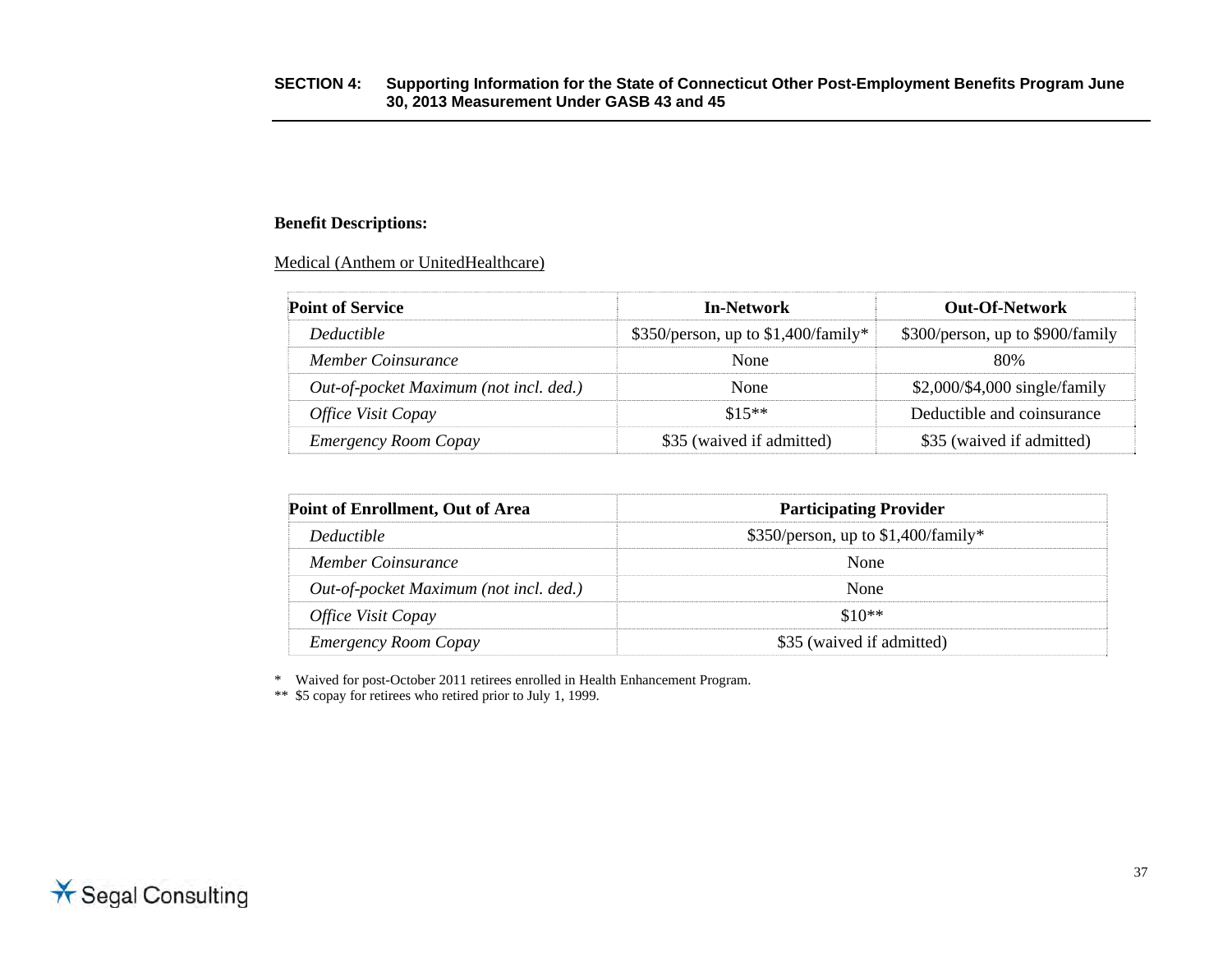### Prescription Drug (CVS Caremark)

| <b>Retirement Date Prior to 5/1/2009</b> | 34-Day Supply Retail or 3-Month Supply Mail        |
|------------------------------------------|----------------------------------------------------|
| Generic                                  |                                                    |
| Brand-name (no generic available)        |                                                    |
| Brand-name (with generic available)      | \$3 plus difference between brand and generic cost |

| <b>Retirement Date 6/1/2009 to 10/1/2011</b> | 34-Day Supply Retail or 3-Month Supply Mail        |
|----------------------------------------------|----------------------------------------------------|
| Generic                                      |                                                    |
| Preferred brand-name                         |                                                    |
| Non-preferred brand-name                     | \$25 (\$10 if non-preferred is medically necessary |

| <b>Retirement Date 10/2/2011 or Later</b> | <b>Non-Maintenance Drug</b><br>$(34$ -Day Supply $)$ | <b>Maintenance Drug</b><br>(3-month Supply*)                       |
|-------------------------------------------|------------------------------------------------------|--------------------------------------------------------------------|
| Generic                                   |                                                      |                                                                    |
| Preferred brand-name                      |                                                      | 810                                                                |
| Non-preferred brand-name                  |                                                      | 825                                                                |
| Mail Order Program                        | N/A                                                  | Mandatory for under-65 retirees;<br>optional for over-65 retirees. |

\* If enrolled in Health Enhancement Program, copay for drugs prescribed for certain chronic conditions will be waived or reduced to \$0/\$5/\$12.50.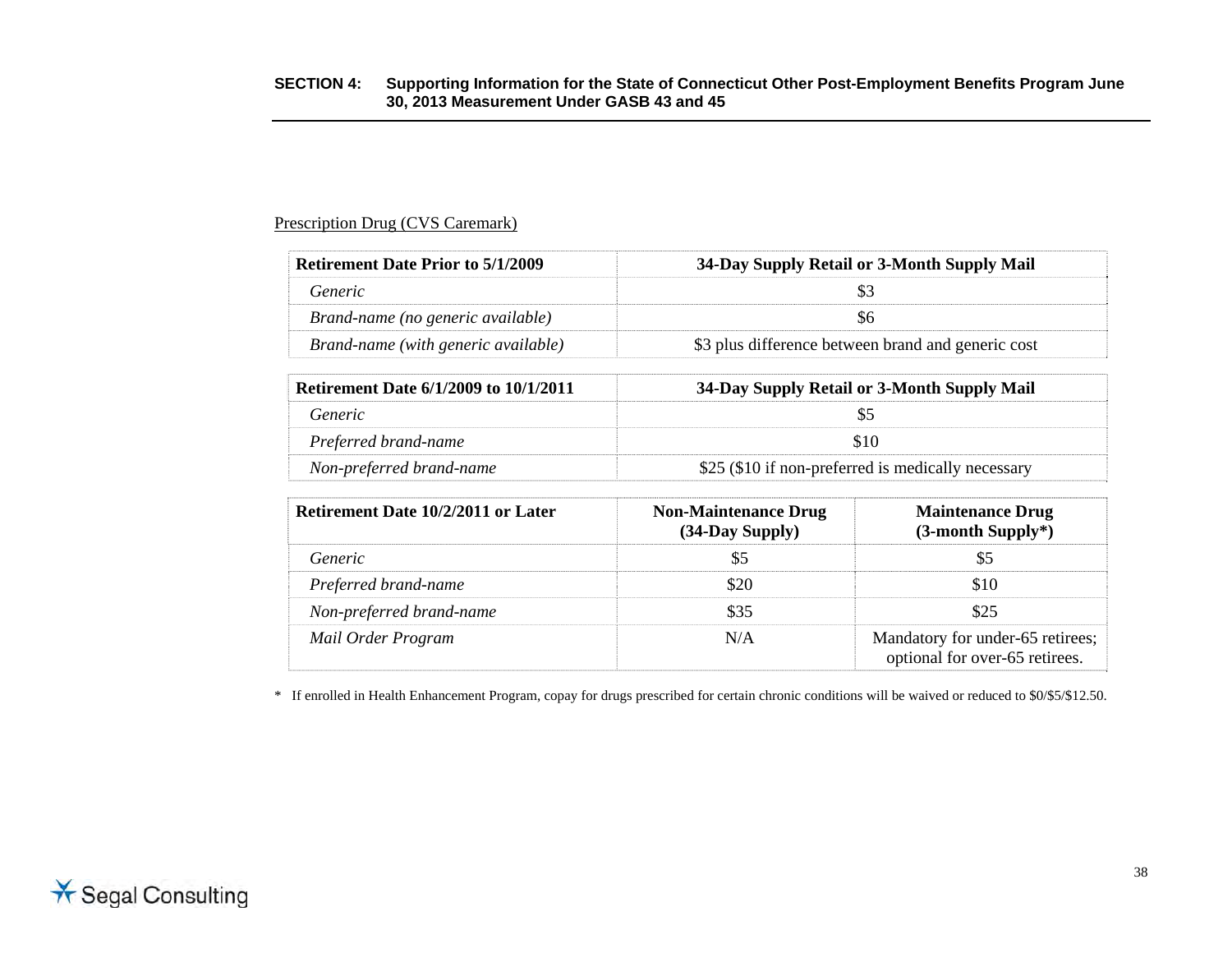#### Dental

|                           | <b>United Basic</b>     | <b>United Enhanced</b>                 | <b>CIGNA DHMO</b> |
|---------------------------|-------------------------|----------------------------------------|-------------------|
| Deductible                | None                    | \$25/\$75 single/family                | None              |
| Annual Maximum            | \$500* for periodontics | \$3,000                                | None              |
| Exam and X-rays*          | Covered at 80%          | Covered at 100%                        | Covered at 100%   |
| <b>Simple Restoration</b> |                         |                                        |                   |
| Fillings                  | Covered at 80%          | Covered at 80%                         | Covered w/copay   |
| Oral Surgery              | Covered at 67%          | Covered at 67%                         | Covered w/copay   |
| <b>Major Restoration</b>  |                         |                                        |                   |
| Crowns                    | Covered at 67%          | Covered at 67%                         | Covered w/copay   |
| Dentures, Fixed Bridges   | Not covered             | Covered at 50%                         | Covered w/copay   |
| Orthodontia               | Not covered             | \$1,500 lifetime<br>maximum per person | Covered w/copay   |

*\* If enrolled in the Health Enhancement Program, annual dental cleaning (up to two) and unlimited periodontal care provided.* 

Life Insurance Pay-related coverage, equal to 50% of the basic coverage amount immediately before retirement. The basic coverage amount is a function of the employee's salary and the position held by the employee. The minimum post-retirement coverage amount is \$10,000 for employees with 25 or more years of service. For retirees with less than 25 years of service, the above coverage amount is proportionately reduced based on years of service, and has no minimum amount of coverage. Members who retire under the hazardous duty provisions of C.G.S. 5-173 receive coverage equal to 50% of the basic coverage amount immediately before retirement, regardless of the number of years of service.

> Retired members who are totally and permanently disabled before age 60 receive coverage equal to 100% of the basic coverage amount.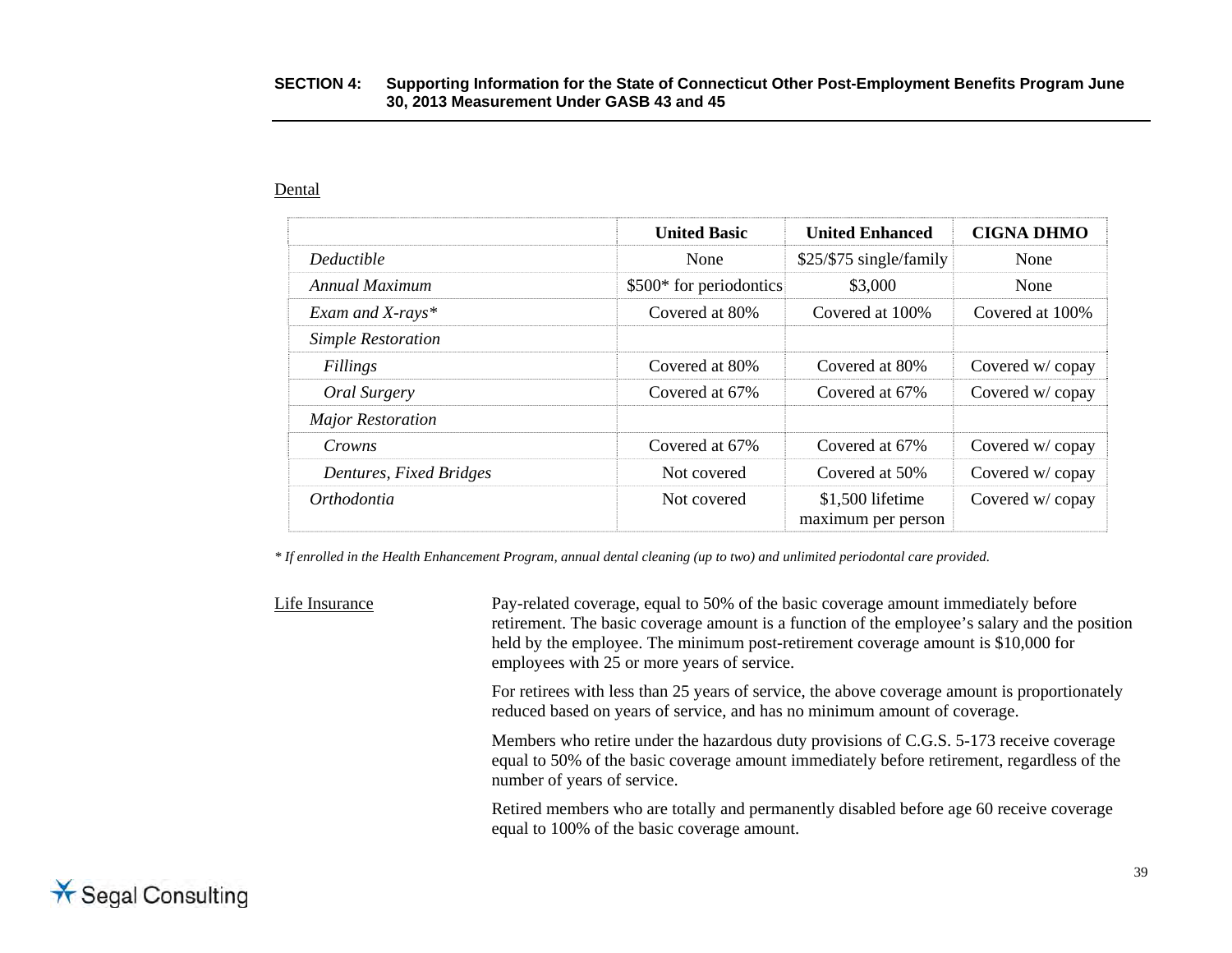| <b>Plan Changes since Prior</b><br><b>Valuation:</b> | This report includes the following plan changes agreed to in the SEBAC 2009 and the<br>REVISED SEBAC 2011 agreements between the State of Connecticut and the State<br>Employees Bargaining Agent Coalition that were not reflected in the June 30, 2011 valuation.                                              |
|------------------------------------------------------|------------------------------------------------------------------------------------------------------------------------------------------------------------------------------------------------------------------------------------------------------------------------------------------------------------------|
|                                                      | The Normal Retirement Age for SERS Teirs II and IIA was changed for members who<br>➤<br>retire after July 1, 2022.<br>SERS Tier III plan provisions were introduced for members hired after July 1, 2011.<br>The HYBRID Defined Benefit/Defined Contribution Plan was introduced for members of<br>the ARP plan. |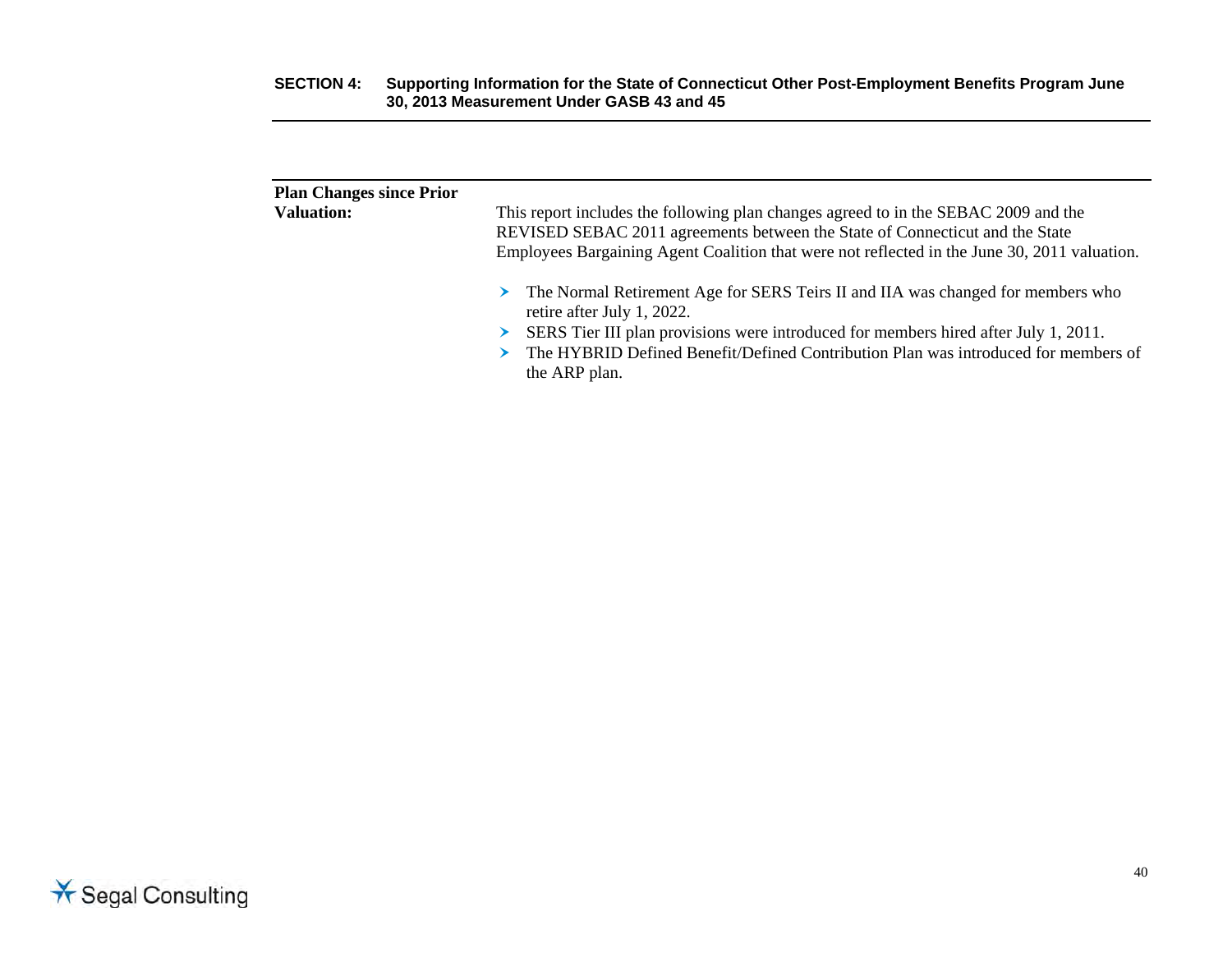### **EXHIBIT IV**

### **Definitions of Terms**

The following list defines certain technical terms for the convenience of the reader:

| <b>Assumptions or Actuarial</b>                                             |                                                                                                                                                                                                                                                             |                                                                                                                                                                   |  |
|-----------------------------------------------------------------------------|-------------------------------------------------------------------------------------------------------------------------------------------------------------------------------------------------------------------------------------------------------------|-------------------------------------------------------------------------------------------------------------------------------------------------------------------|--|
| <b>Assumptions:</b>                                                         |                                                                                                                                                                                                                                                             | The estimates on which the cost of the Plan is calculated including:                                                                                              |  |
|                                                                             | (a)                                                                                                                                                                                                                                                         | Investment return — the rate of investment yield that the Plan will earn over<br>the long-term future;                                                            |  |
|                                                                             | (b)                                                                                                                                                                                                                                                         | <u>Mortality</u> rates — the death rates of employees and pensioners; life<br>expectancy is based on these rates;                                                 |  |
|                                                                             | (c)                                                                                                                                                                                                                                                         | Retirement rates — the rate or probability of retirement at a given age;                                                                                          |  |
|                                                                             | (d)                                                                                                                                                                                                                                                         | <u>Turnover rates</u> — the rates at which employees of various ages are expected<br>to leave employment for reasons other than death, disability, or retirement. |  |
| <b>Actuarial Present Value of Total</b><br><b>Projected Benefits (APB):</b> | Present value of all future benefit payments for current retirees and active employees<br>taking into account assumptions about demographics, turnover, mortality, disability,<br>retirement, health care trends, and other actuarial assumptions.          |                                                                                                                                                                   |  |
| <b>Normal Cost:</b>                                                         | The amount of contributions required to fund the benefit allocated to the current year<br>of service.                                                                                                                                                       |                                                                                                                                                                   |  |
| <b>Actuarial Accrued Liability</b>                                          |                                                                                                                                                                                                                                                             |                                                                                                                                                                   |  |
| <b>For Actives:</b>                                                         | The equivalent of the accumulated normal costs allocated to the years before the<br>valuation date.                                                                                                                                                         |                                                                                                                                                                   |  |
| <b>Actuarial Accrued Liability</b>                                          |                                                                                                                                                                                                                                                             |                                                                                                                                                                   |  |
| <b>For Retirees:</b>                                                        | The single sum value of lifetime benefits to existing retirees. This sum takes account<br>of life expectancies appropriate to the ages of the retirees and of the interest which the<br>sum is expected to earn before it is entirely paid out in benefits. |                                                                                                                                                                   |  |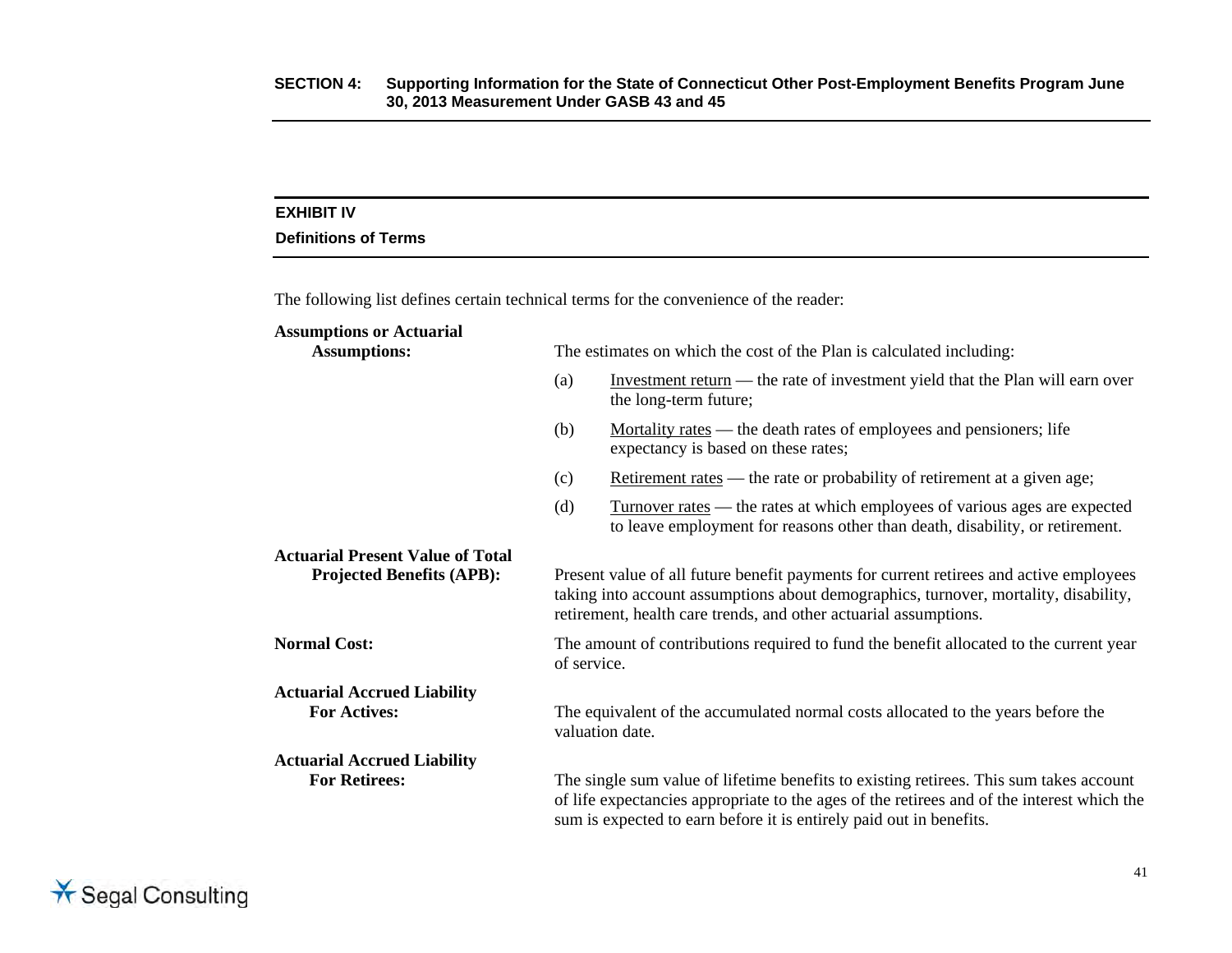| <b>Actuarial Value of Assets (AVA):</b>                                    | The value of assets used by the actuary in the valuation. These may be at market value<br>or some other method used to smooth variations in market value from one valuation to<br>the next.                                                                                                                                                                                                                                                                                                                                         |
|----------------------------------------------------------------------------|-------------------------------------------------------------------------------------------------------------------------------------------------------------------------------------------------------------------------------------------------------------------------------------------------------------------------------------------------------------------------------------------------------------------------------------------------------------------------------------------------------------------------------------|
| <b>Funded Ratio:</b>                                                       | The ratio AVA/AAL.                                                                                                                                                                                                                                                                                                                                                                                                                                                                                                                  |
| <b>Unfunded Actuarial Accrued</b><br>Liability (UAAL):                     | The extent to which the actuarial accrued liability of the Plan exceeds the assets of the<br>Plan. There is a wide range of approaches to paying off the unfunded actuarial accrued<br>liability, from meeting the interest accrual only to amortizing it over a specific period<br>of time.                                                                                                                                                                                                                                        |
| <b>Amortization of the Unfunded</b><br><b>Actuarial Accrued Liability:</b> | Payments made over a period of years equal in value to the Plan's unfunded actuarial<br>accrued liability.                                                                                                                                                                                                                                                                                                                                                                                                                          |
| <b>Investment Return (discount rate):</b>                                  | The rate of earnings of the Plan from its investments, including interest, dividends and<br>capital gain and loss adjustments, computed as a percentage of the average value of<br>the fund. For actuarial purposes, the investment return often reflects a smoothing of<br>the capital gains and losses to avoid significant swings in the value of assets from one<br>year to the next. If the plan is funded on a pay-as-you-go basis, the discount rate is<br>tied to the expected rate of return on day-to-day employer funds. |
| <b>Covered Payroll:</b>                                                    | Annual reported salaries for all active participants on the valuation date.                                                                                                                                                                                                                                                                                                                                                                                                                                                         |
| <b>ARC</b> as a Percentage of Covered<br><b>Payroll:</b>                   | The ratio of the annual required contribution to covered payroll.                                                                                                                                                                                                                                                                                                                                                                                                                                                                   |
| <b>Health Care Cost Trend Rates:</b>                                       | The annual rate of increase in net claims costs per individual benefiting from the Plan.                                                                                                                                                                                                                                                                                                                                                                                                                                            |
| <b>Annual Required</b><br><b>Contribution (ARC):</b>                       | The ARC is equal to the sum of the normal cost and the amortization of the unfunded<br>actuarial accrued liability.                                                                                                                                                                                                                                                                                                                                                                                                                 |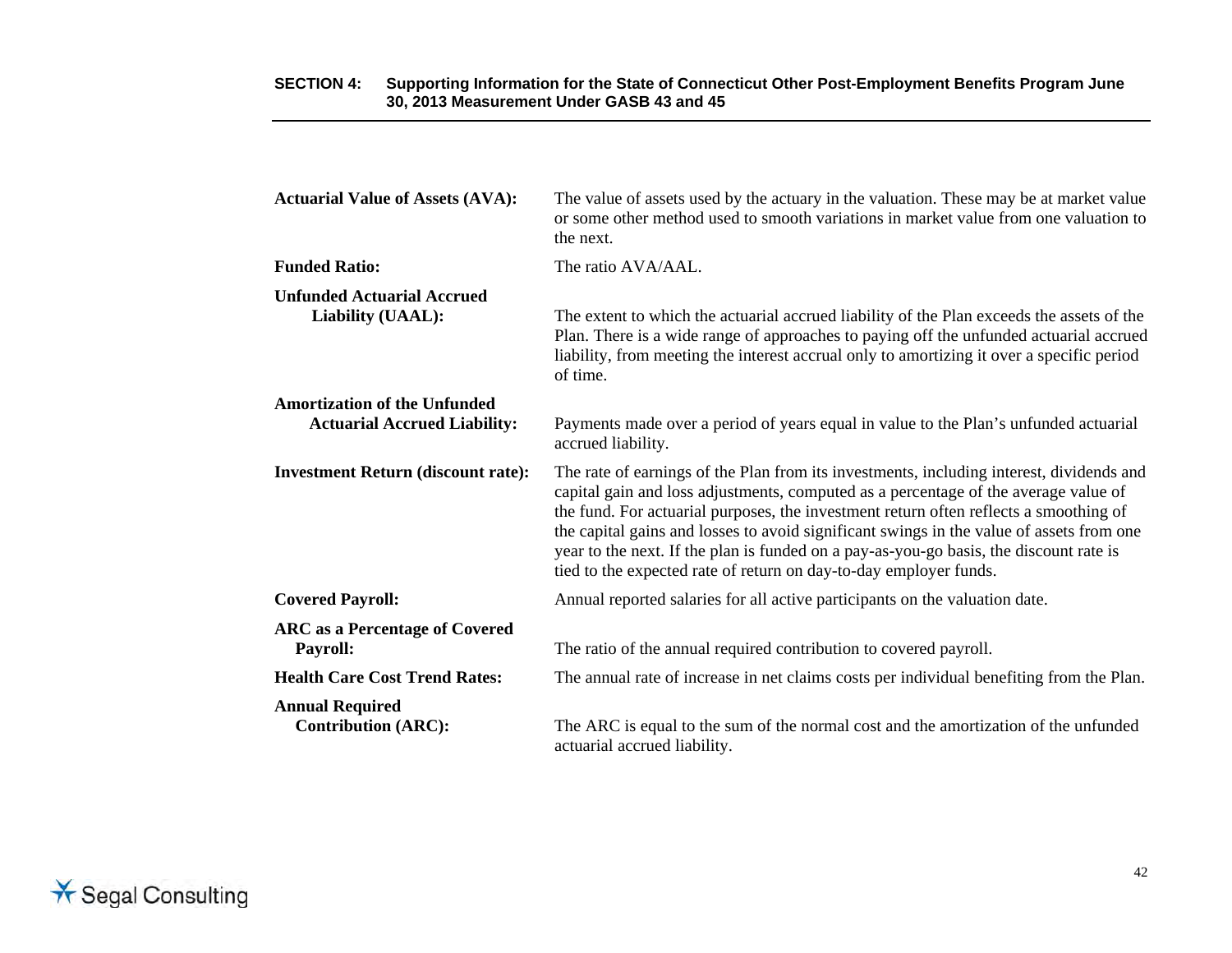**Net OPEB Obligation (NOO):** The NOO is the cumulative difference between the ARC and actual contributions made. If the plan is not pre-funded, the actual contribution would be equal to the annual benefit payments less retiree contributions. There are additional adjustments in the NOO calculations to adjust for timing differences between cash and accrual accounting, and to prevent double counting of OPEB plan costs.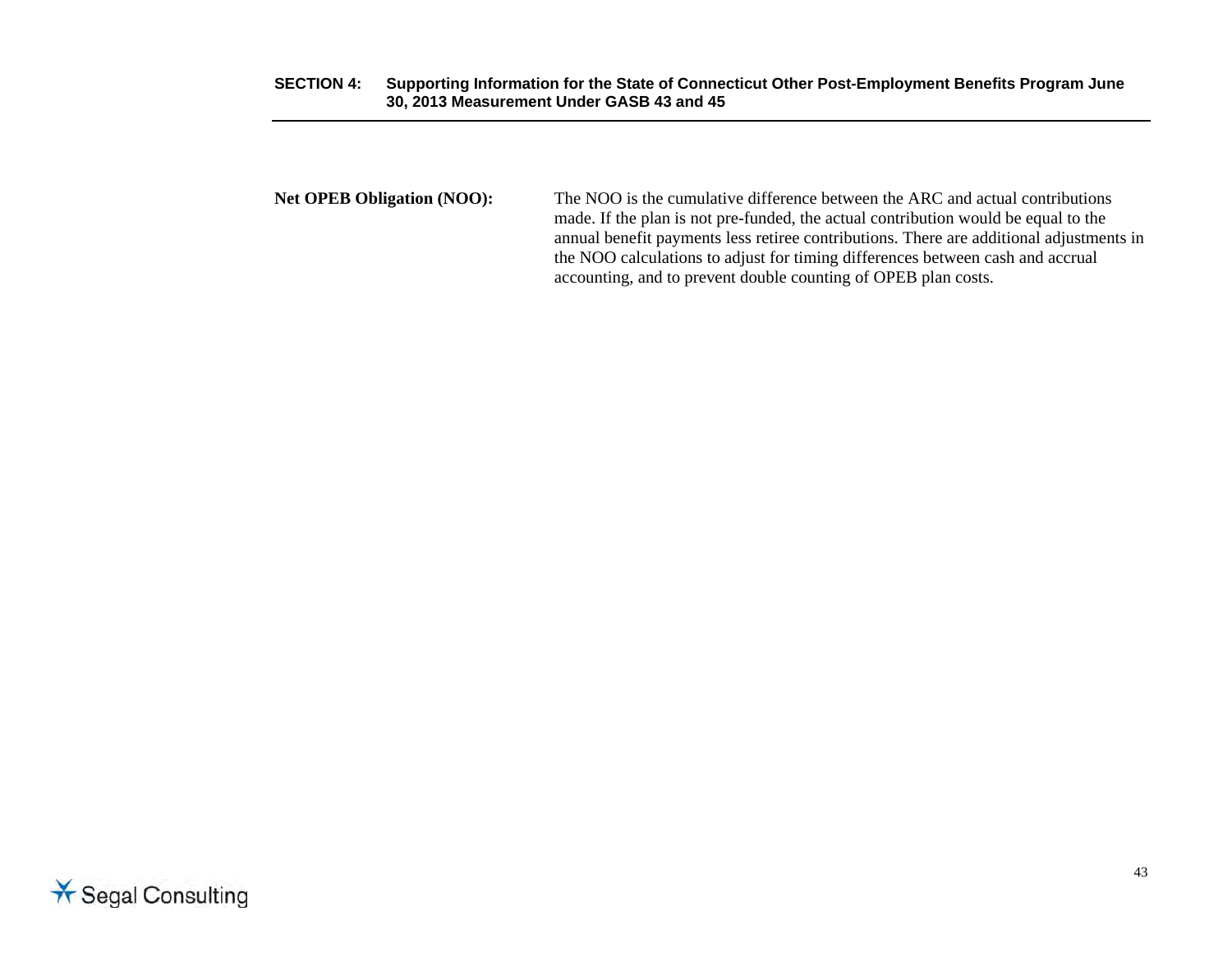## **EXHIBIT V**

### **Accounting Requirements**

The Governmental Accounting Standards Board (GASB) issued Statement Number 43 – *Financial Reporting for Postemployment Benefit Plans Other Than Pension Plans,*  and Statement Number 45 *– Accounting and Financial Reporting by Employers for Postemployment Benefits Other Than Pensions.* Under these statements, all state and local government entities that provide other post employment benefits (OPEB) are required to report the cost of these benefits on their financial statements. The accounting standards supplement cash accounting, under which the expense for postemployment benefits is equal to benefit and administrative costs paid on behalf of retirees and their dependents (*i.e.*, a pay-as-you-go basis).

The statements cover postemployment benefits of health, prescription drug, dental, vision and life insurance coverage for retirees; long-term care coverage, life insurance and death benefits that are *not* offered as part of a pension plan; and long-term disability insurance for employees. The benefits valued in this report are limited to those described in Exhibit III of Section 4, which are based on those provided under the terms of the substantive plan in effect at the time of the valuation and on the pattern of sharing costs between the employer and plan members. The projection of benefits is not limited by legal or contractual limits on funding the plan unless those limits clearly translate into benefit limits on the substantive plan being valued.

The new standards introduce an accrual-basis accounting requirement, thereby recognizing the employer cost of postemployment benefits over an employee's career. The standards also introduce a consistent accounting requirement for both pension and non-pension benefits.

The total cost of providing postemployment benefits is projected, taking into account assumptions about demographics, turnover, mortality, disability, retirement, health care trends, and other actuarial assumptions. These assumptions are summarized in Exhibit II of Section 4. This amount is then discounted to determine the actuarial present value of the total projected benefits (APB). The actuarial accrued liability (AAL) is the portion of the present value of the total projected benefits allocated to years of employment prior to the measurement date. The unfunded actuarial accrued liability (UAAL) is the difference between the AAL and actuarial value of assets in the Plan.

Once the UAAL is determined, the Annual Required Contribution (ARC) is determined as the normal cost (the APB allocated to the current year of service) and the amortization of the UAAL. This ARC is compared to actual contributions made and any difference is reported as the Net OPEB Obligation (NOO). In addition, Required Supplementary Information (RSI) must be reported, including historical information about the UAAL and the progress in funding the Plan. Exhibits IV and VI of Section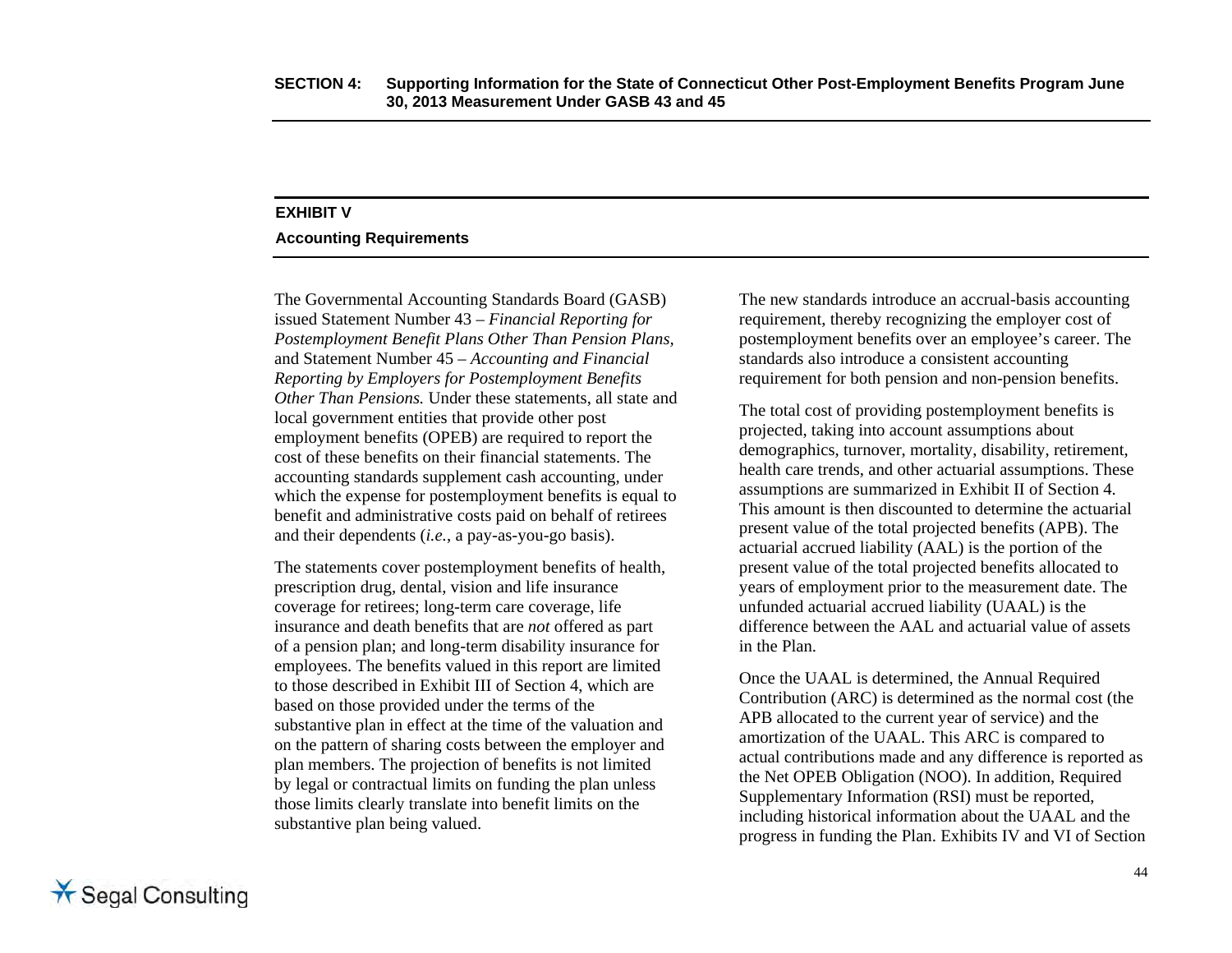4 contain a definition of terms as well as more information about GASB 43/45 concepts.

The calculation of an accounting obligation does not, in and of itself, imply that there is any legal liability to provide the benefits valued, nor is there any implication that the Employer is required to implement a funding policy to satisfy the projected expense.

Actuarial calculations reflect a long-term perspective, and the methods and assumptions use techniques designed to reduce short term volatility in accrued liabilities and the actuarial value of assets, if any.

Actuarial valuations involve estimates of the value of reported amounts and assumptions about the probability of events far into the future, and the actuarially determined amounts are subject to continual revision as actual results are compared to past expectations and new estimates are made about the future.

7955960v1/13507.003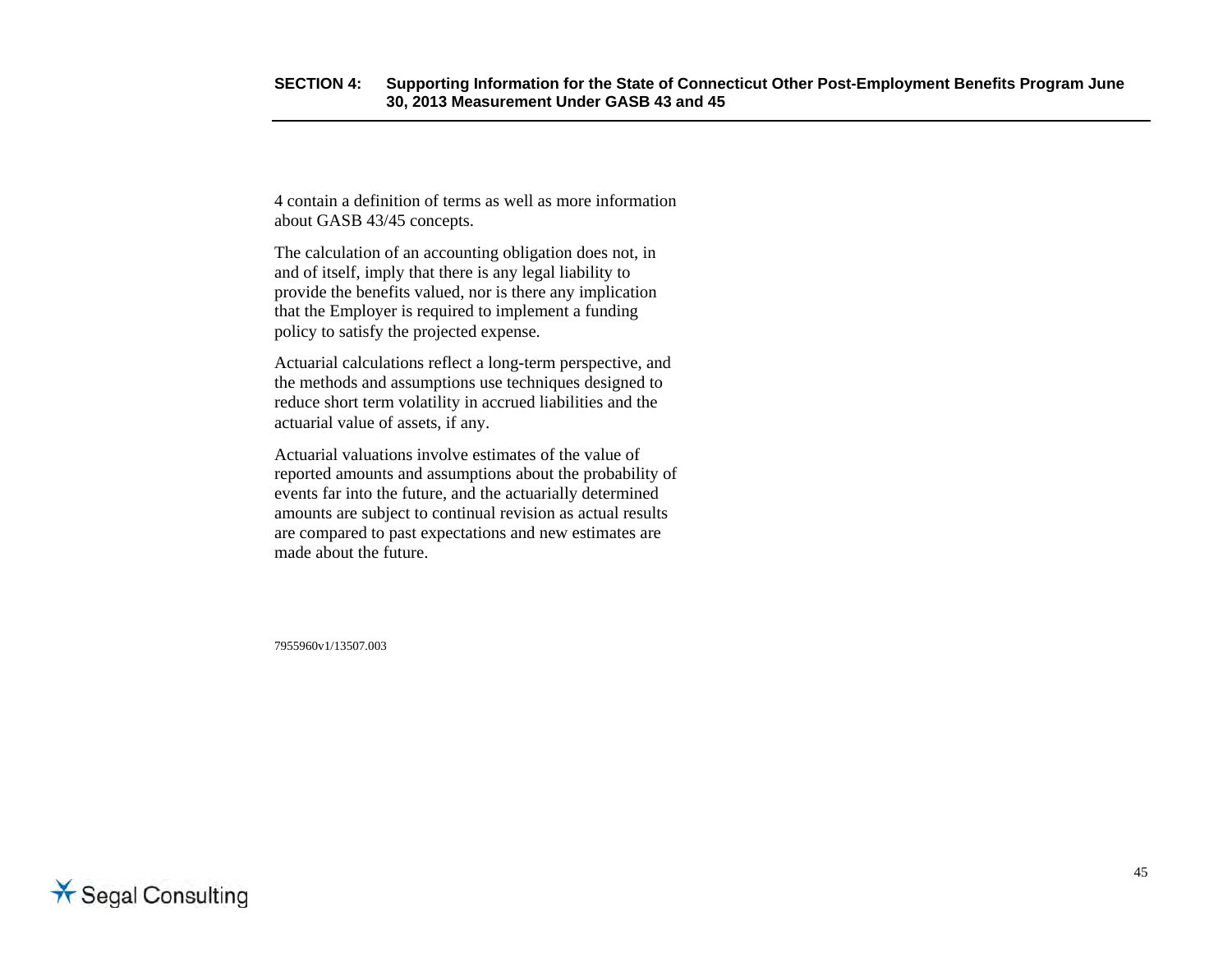### **EXHIBIT VI GASB 43/45 Concepts**

The following graph illustrates why a significant accounting obligation may exist even though the retiree contributes most or all of the blended premium cost of the plan. The average cost for retirees is likely to exceed the average cost for the whole group, leading to an implicit

subsidy for these retirees. The accounting standard requires the employer to identify and account for this implicit subsidy as well as any explicit subsidies the employer may provide.